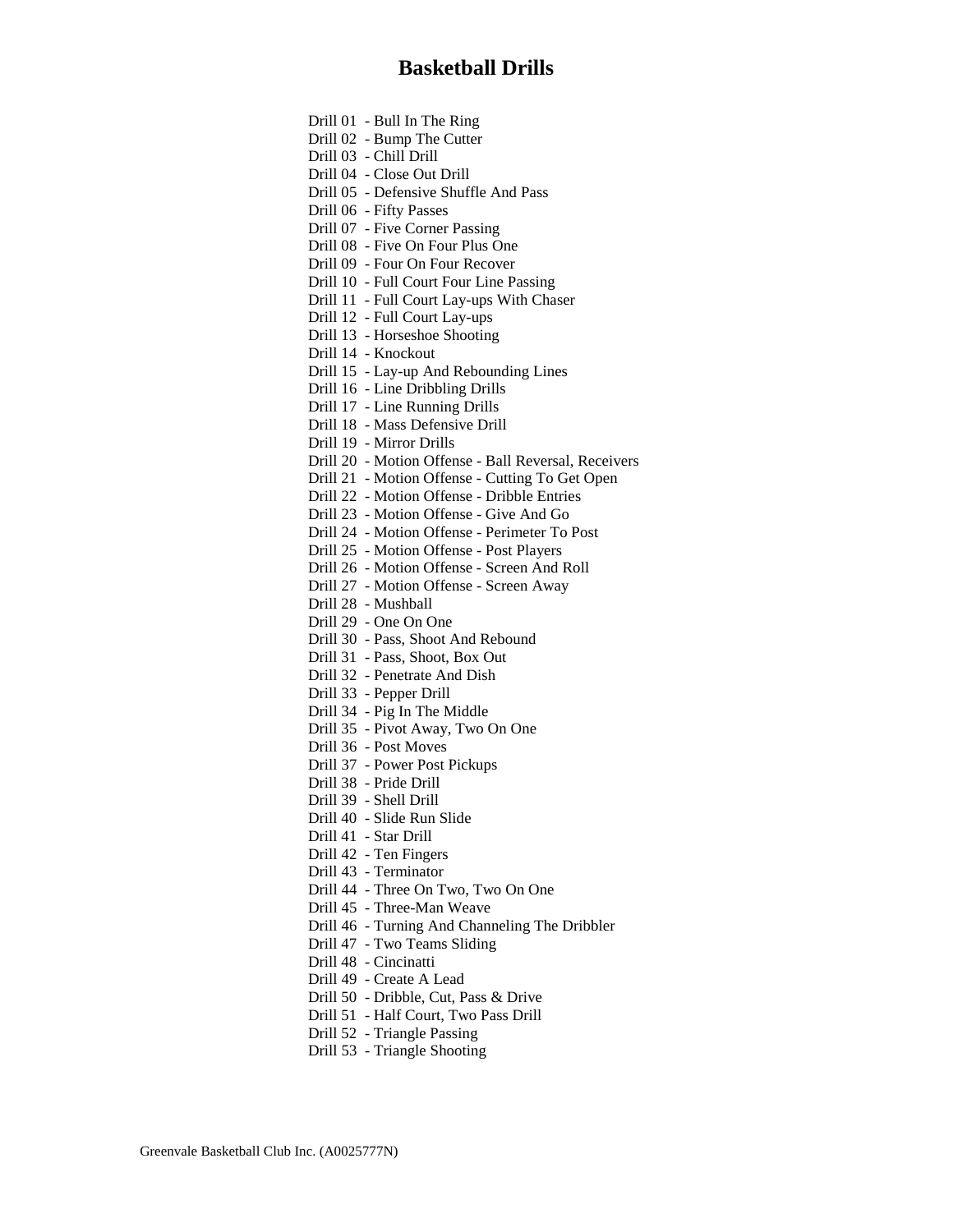<span id="page-1-0"></span>

| <b>Drill Number:</b> | $\Omega$ |       | <b>Name:</b> Bull In The Ring |
|----------------------|----------|-------|-------------------------------|
|                      |          | Type: | Passing, Defense              |

### **Description:**

Players form a circle around a single defender.

Players in the circle must make passes to others in the circle, but may not pass to a player next to them.

The defender must pressure the player with the ball and attempt to intercept or "touch" the pass.

On an interception or "touch" the passer replaces the defender in the middle.

### **Variations:**

- 1. Use two or more balls.
- 2. Use two or more defenders in the circle.
- 3. Change size of circle for shorter or longer passes.
- 4. Put a time limit on ball-handler to get off pass (e.g. defender counts to 3 seconds).

- 1. Fake a pass to make a pass.
- 2. Tough defense on the ball, don't just sag off ball.
- 3. Active hands.
- 4. No lollipop passes over the top of the defender.

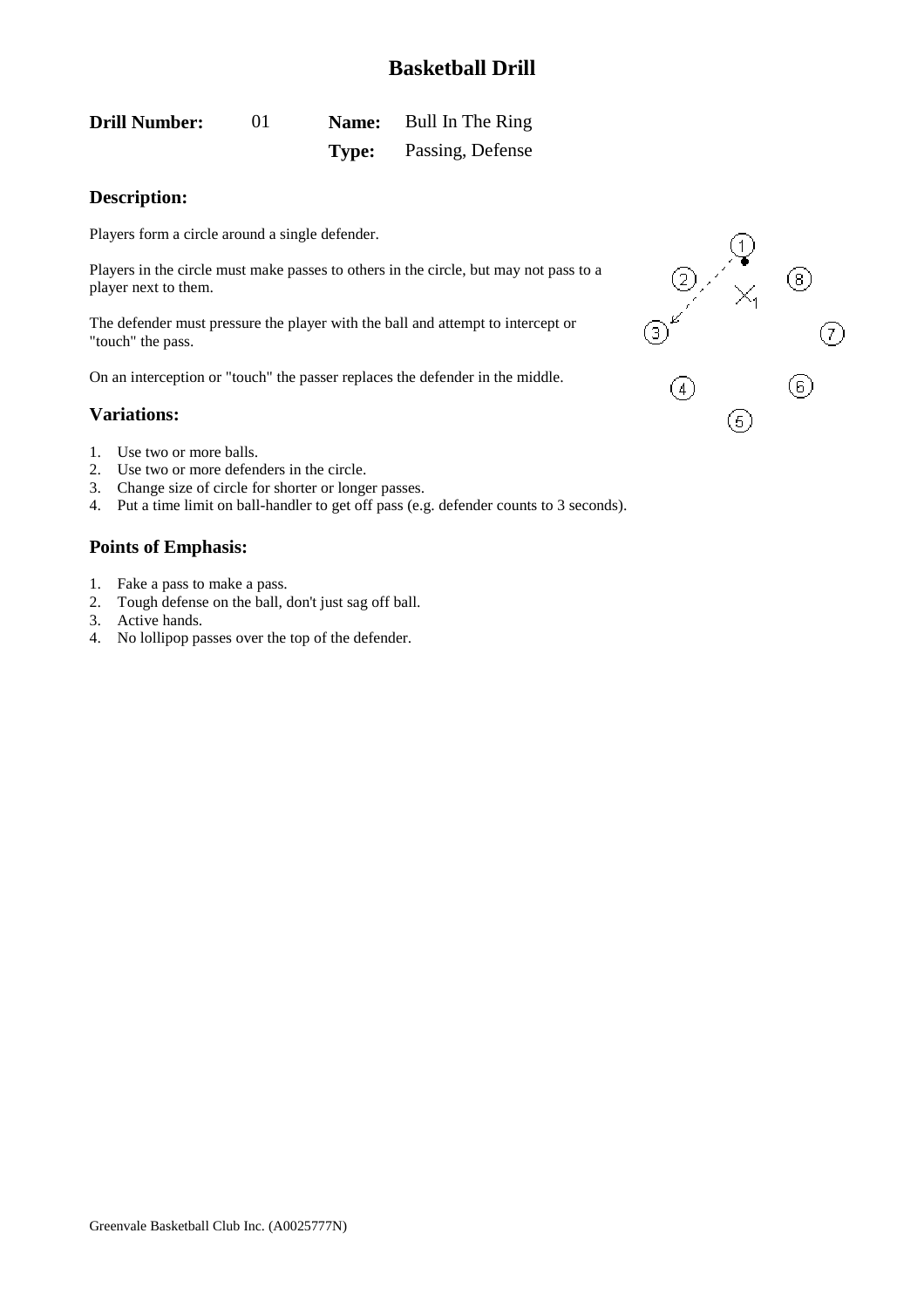# <span id="page-2-0"></span>**Drill Number:** 02 **Name:** Bump The Cutter **Type:** Defense

### **Description:**

Coach has ball outside three-point line. Offensive player starts in opposite corner.

Defender adopts flat triangle position in key.

Offense attempts flash cut to ball.

Defender must meet cutter in lane, bump the cutter and deny the pass in the key, forcing the offense out to a less advantageous position low in the opposite corner or high on top.

If offense gets ball, play one on one to basket (offense has no more than two dribbles).

Rotate offense to defense.

#### **Variations:**

Reposition feeder (coach) and cutter to various parts of offensive half-court.

- 1. Defense adopt correct initial position relative to ball and man.
- 2. See ball and man.
- 3. Deny the pass in the key.
- 4. Contact the cutter (chest or arm bar).
- 5. Deny stance up high, snap head and arm down low.
- 6. Defense lower than offense correct stance.
- 7. Correct footwork.

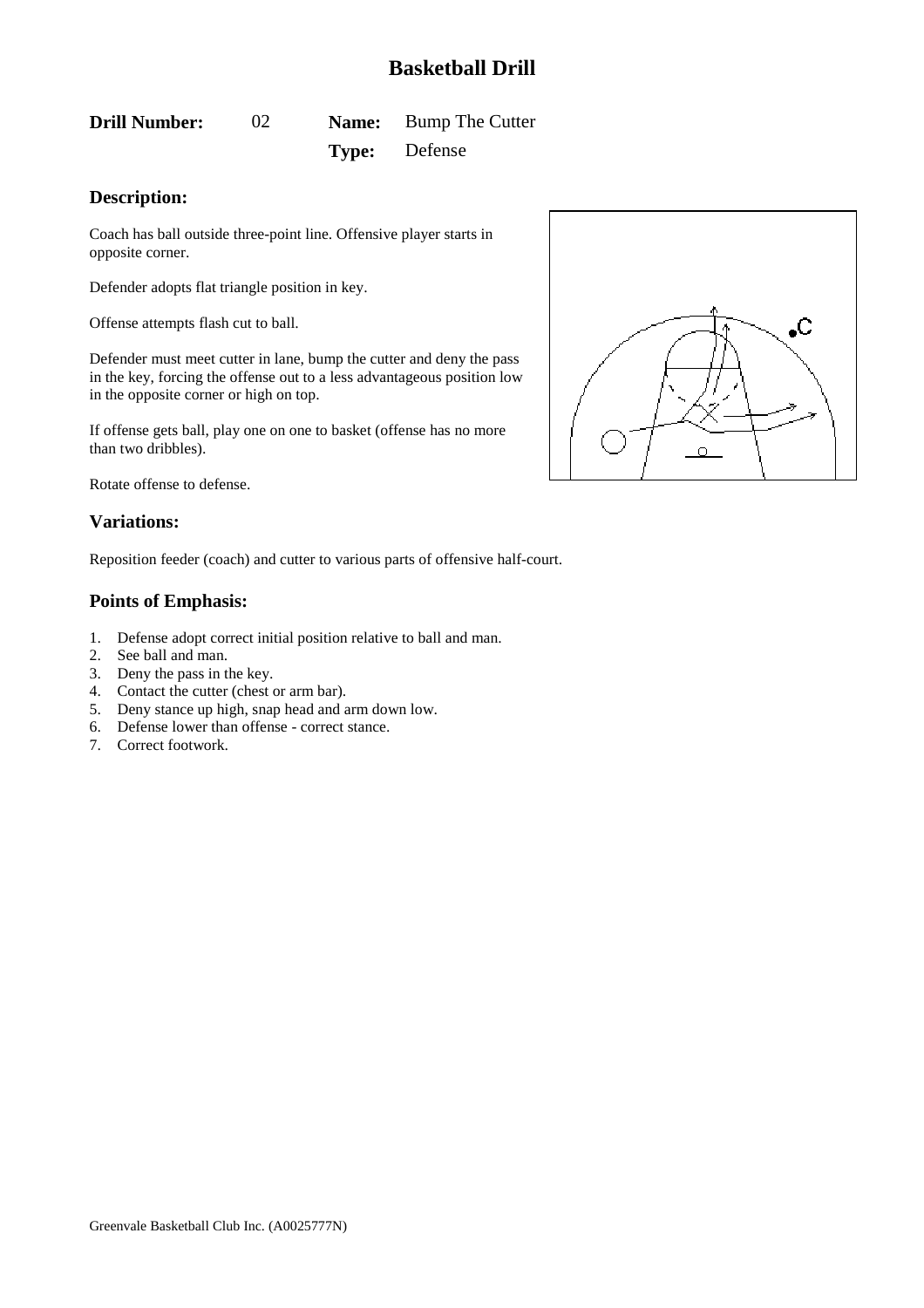<span id="page-3-0"></span>

| <b>Drill Number:</b> | 03 | Name: Chill Drill      |
|----------------------|----|------------------------|
|                      |    | <b>Type:</b> Dribbling |

### **Description:**

Players line up at corner of the court and follow the path shown in diagram to the right.

The following describes the desired path.

Dribbler starts at corner with ball in right hand.

- 1. At points A and B execute an inside-out move (fake crossover).
- 2. At point C execute a reverse spin now dribbling left hand.
- 3. Dribble to point D, then quickly retreat dribble back to point E.
- 4. At point E, execute a quick, low crossover dribble and dribble to point F - now dribbling right hand.
- 5. At point F execute a 180 degree half spin (fake reverse).
- 6. At point G execute a behind-the-back as you change direction.
- 7. At point H execute a hesitation, stutter-step dribble and explode to the basket for a lay-up.

### **Variations:**

Go around the opposite direction (start at bottom left corner).

The other variations you can make to this drill are limited only by your imagination.

- 1. Keep your head up see the court.
- 2. Low dribbling stance.
- 3. Explosive, quick moves.
- 4. Do it at game pace.
- 5. Low dribbles (especially on crossovers).

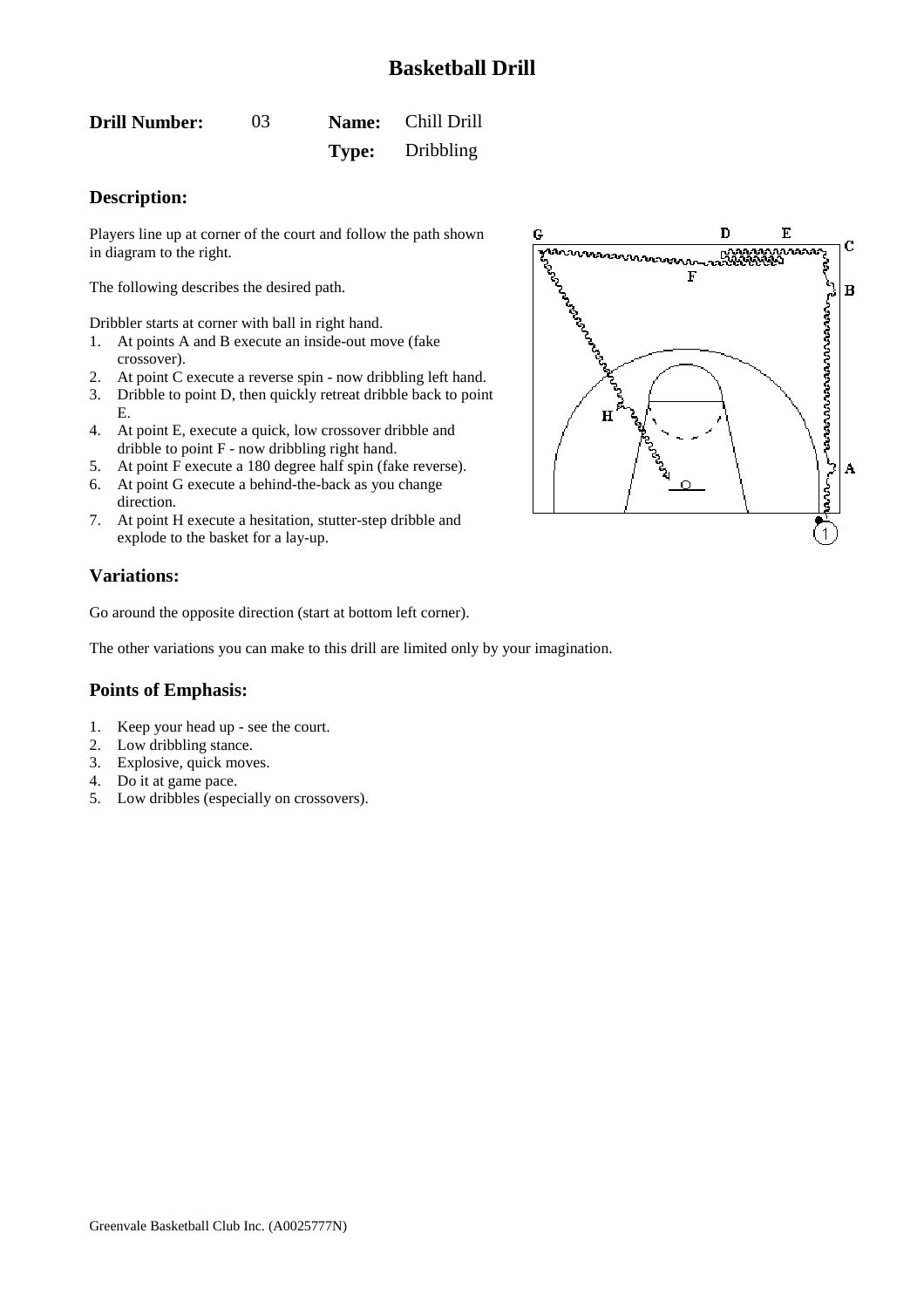<span id="page-4-0"></span>**Drill Number:** 04 **Name:** Close Out Drill **Type:** Defense

### **Description:**

Four players set up around three point line. Remaining players in line underneath basket.

No ball is used in this drill.

X1 "closes out" player 1. Player 1 makes an offensive move (only one step required, but direction should be varied) and X1 must drop step in that direction and make one quick slide.

X1 then retreats back to basket and repeats action for the other three players around three point line.

X2 can start and perform same action once X1 has finished with player 1.

Once X1 is back at start of line players 1-4 rotate (4 goes to Xs line and X1 replaces player 1).

### **Variations:**

Practice both "bunny hop" and "stutter step" close out methods.

- 1. Correct defensive stance and footwork.
- 2. Defender calls "ball" every time.
- 3. Offense use proper triple threat stance and correct jab footwork.

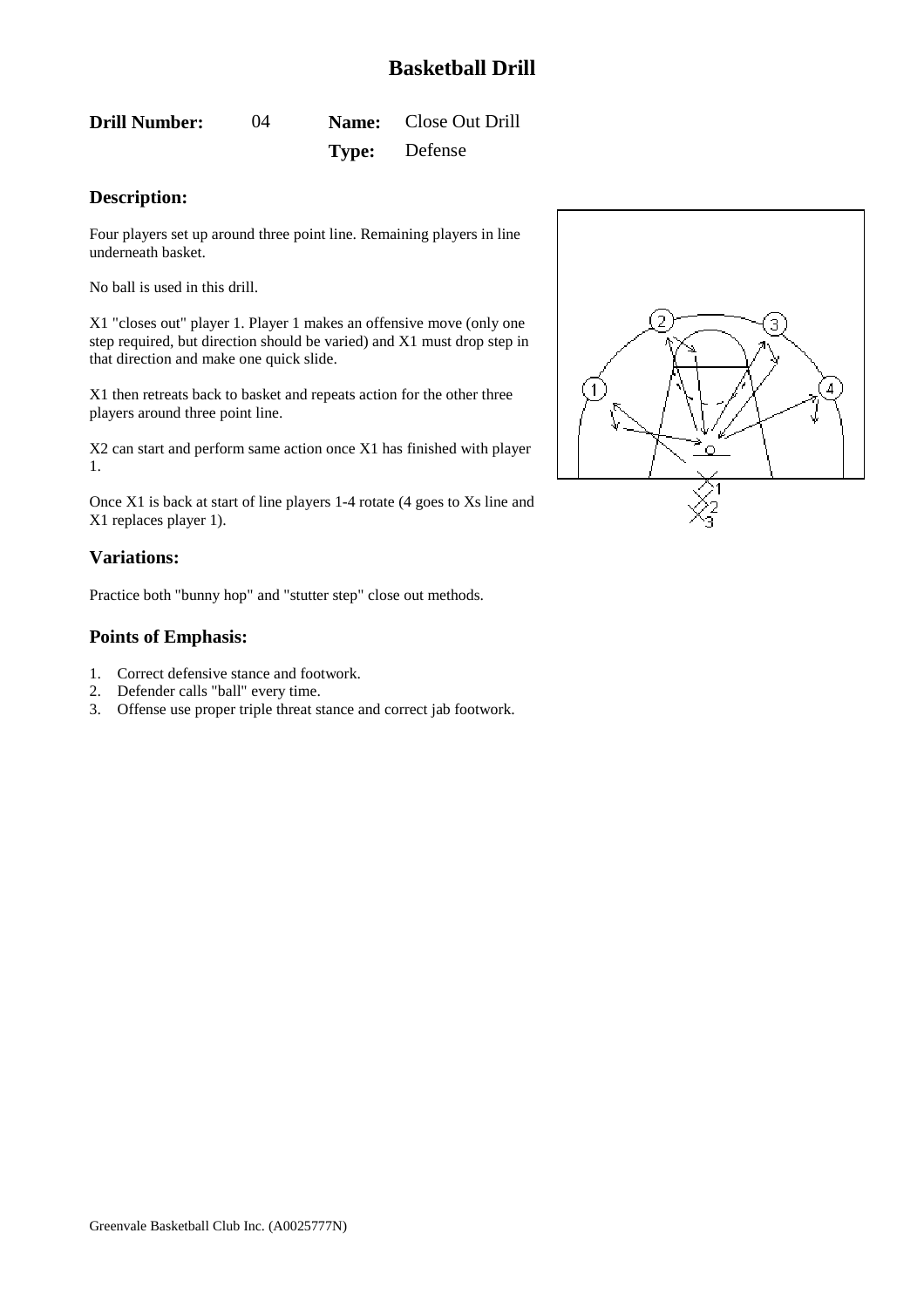<span id="page-5-0"></span>

| <b>Drill Number:</b> |  | <b>Name:</b> Defensive Shuffle And Pass             |
|----------------------|--|-----------------------------------------------------|
|                      |  | <b>Type:</b> Defensive Stance, Footwork and Passing |

## **Description:**

Players are in groups of three.

The three players set up as shown in diagram A. Two players with balls are about 3-4 steps apart and face third player who begins drill standing in front of one of the other players.

Player 1 passes to player 3 who returns pass and then defensive shuffles in front of player 2 (diagram A). Player 2 then passes to player 3 who returns pass and then defensive shuffles back in front of player 1 (diagram B). This sequence is repeated.

Run for specified time (e.g. 1 minute) and rotate players.

### **Variations:**

- 1. Specify types of passes to be made.
- 2. Most passes in specified time (competitive).

- 1. Correct defensive footwork (wide then wider).
- 2. Good crisp passes.

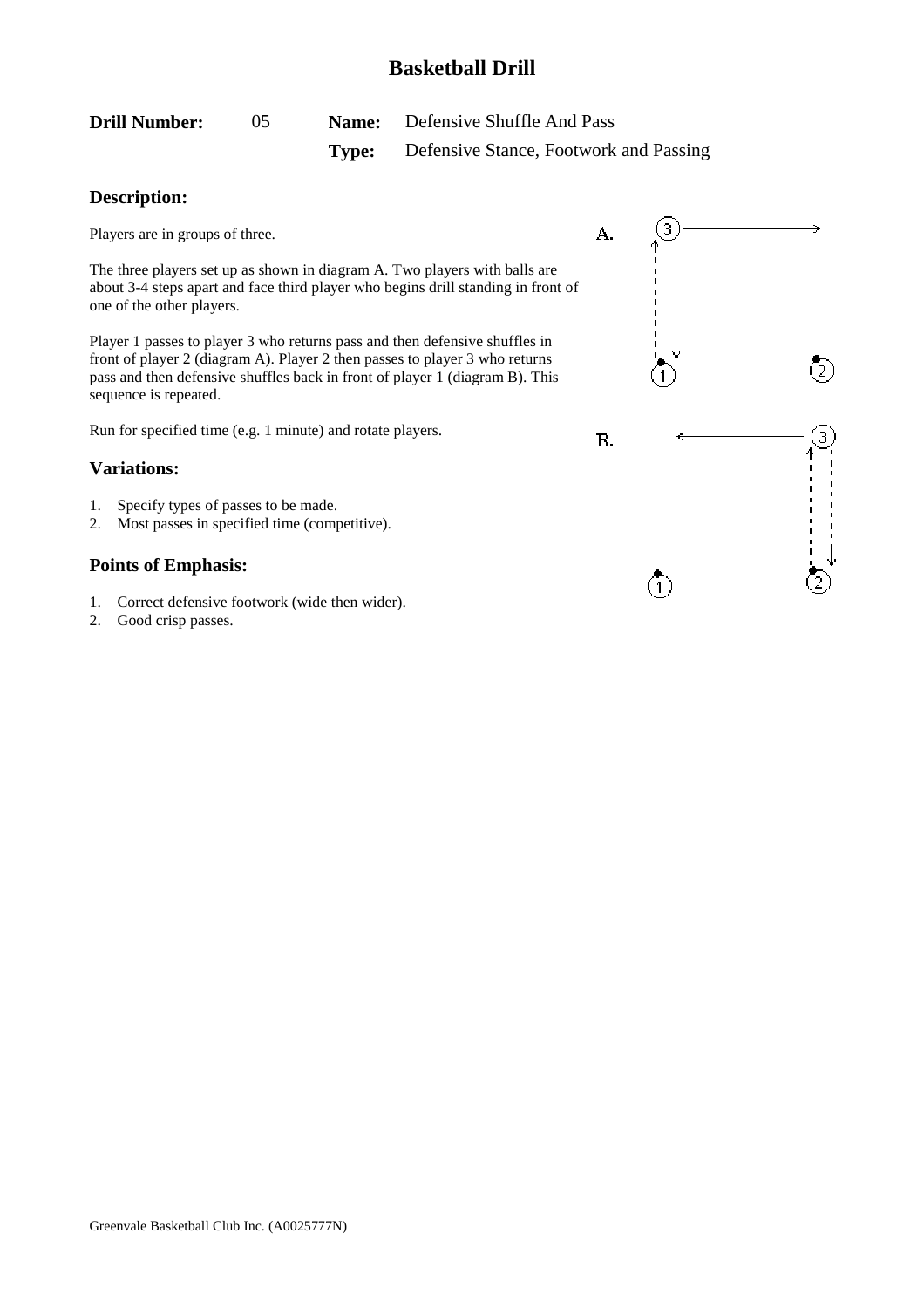<span id="page-6-0"></span>

| <b>Drill Number:</b> | $06^{\circ}$ |       | <b>Name:</b> Fifty Passes                 |
|----------------------|--------------|-------|-------------------------------------------|
|                      |              | Type: | Passing, Moving Without The Ball, Defense |

### **Description:**

Split group into two teams (of equal ability).

Players use half-court.

Players are not allowed to dribble the ball.

Each team must try to complete fifty passes to win the game. Each team counts out loud as they complete each pass.

Possession always changes to other team when a violation (or dribble) occurs, or the ball is held or the ball goes out of bounds (irrespective of who it came off when it went out).

When a team gets possession back they continue pass count from where they got to on last possession. First team to fifty wins the game.

#### **Variations:**

None.

- 1. Fake a pass to make a pass.
- 2. Move to space create a passing lane.
- 3. Move to the ball don't wait for it.
- 4. Pivot and move ball aggressively when confronted by defender(s).
- 5. Step into defender to make a pass.
- 6. Vary the type of passes you make don't be predictable.
- 7. Talk communicate.
- 8. On defense man up !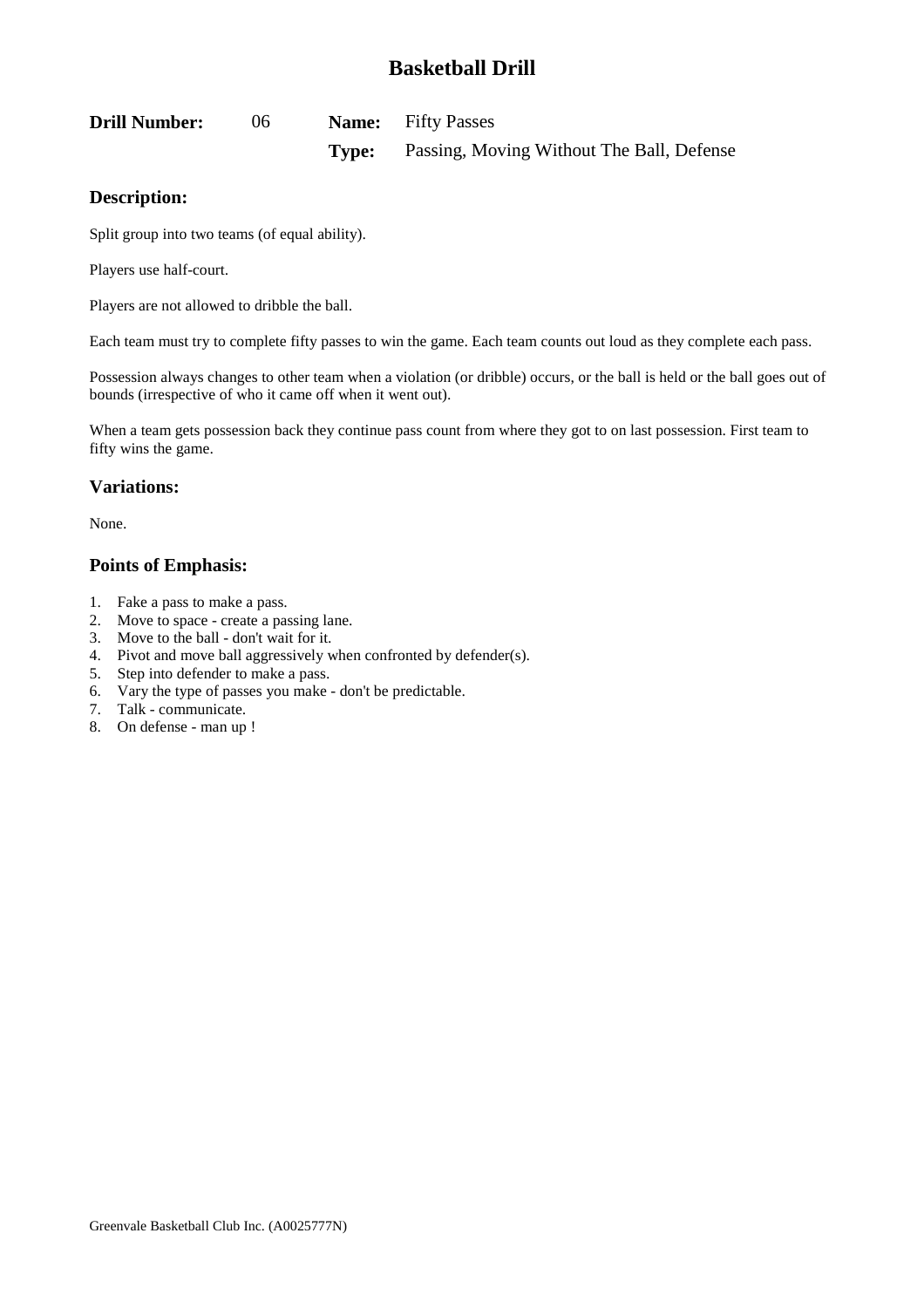<span id="page-7-0"></span>

| <b>Drill Number:</b> |  | <b>Name:</b> Five Corner Passing |
|----------------------|--|----------------------------------|
|                      |  | <b>Type:</b> Passing             |

### **Description:**

Players form five lines in a star alignment (see diagram).

Players in front of two lines have balls.

The players must pass to the player in the front of the line that is next-but-one to them. They must then follow their pass to the end of that line.

Instruct players to run to the far side of the line they are joining. This creates more traffic for the next passer.

### **Variations:**

- 1. For beginning players start off with just one ball.
- 2. Specify the type of passes to be made.
- 3. On coaches shout of "reverse" players must reverse the direction of passes (i.e. anti-clockwise to clockwise).

- 1. Communicate call a name.
- 2. Show ten fingers.
- 3. Step to the ball to receive the pass.
- 4. Good passing form.
- 5. Good crisp passes.



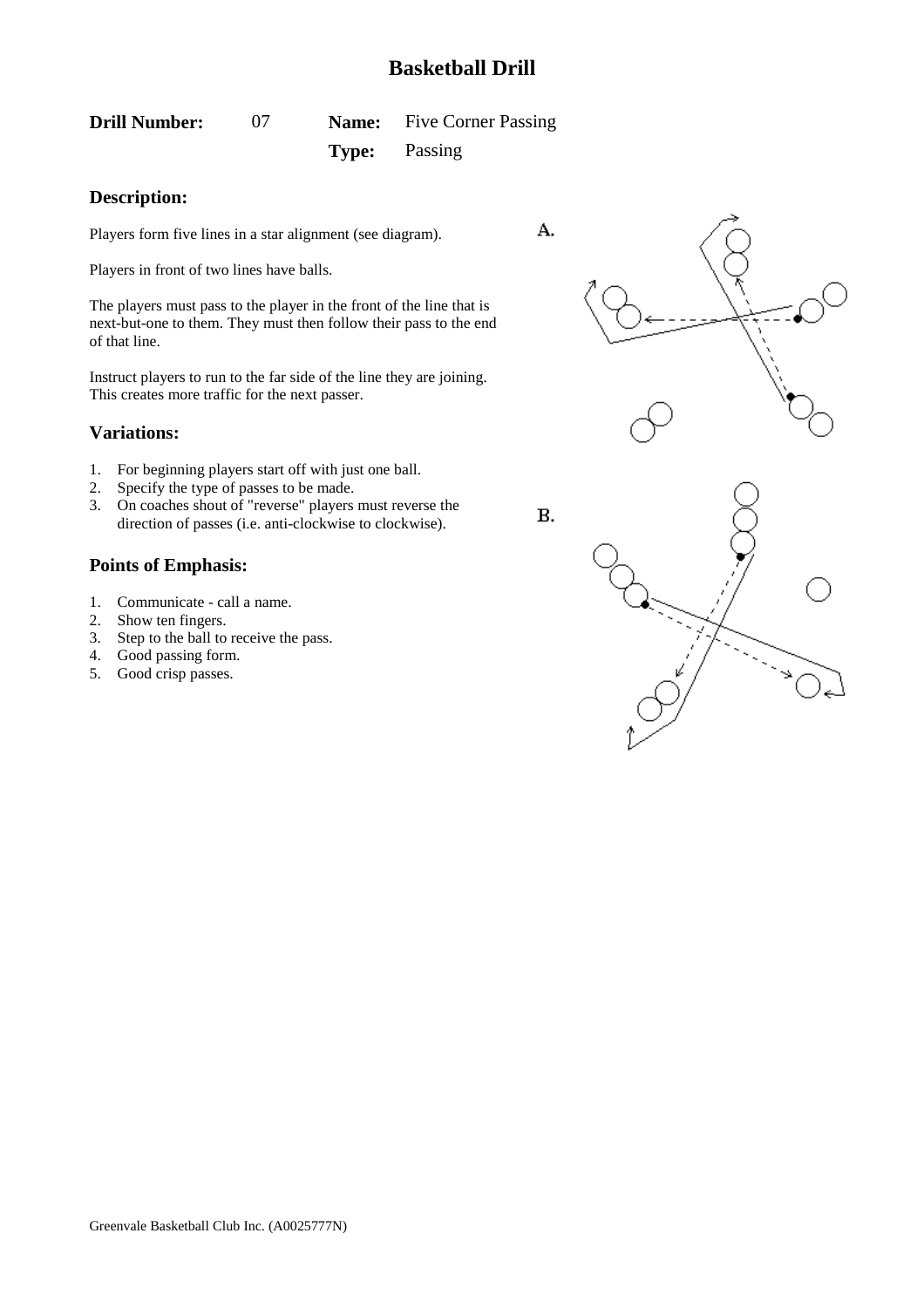<span id="page-8-0"></span>**Drill Number:** 08 **Name:** Five On Four Plus One **Type:** Transition.

### **Description:**

Offense lines up along baseline.

Defense lines up along free-throw line extended.

Coach passes ball to one of the offensive players and offensive team go straight into offensive transition.

The defensive player guarding the offensive player who received the ball must sprint and touch the baseline before joining the team on defense.

#### **Variations:**

None.

- 1. Defense must sprint back, get behind ball.
- 2. Get back and protect the basket.
- 3. Someone must take the ball-handler.
- 4. Communicate, communicate, communicate.





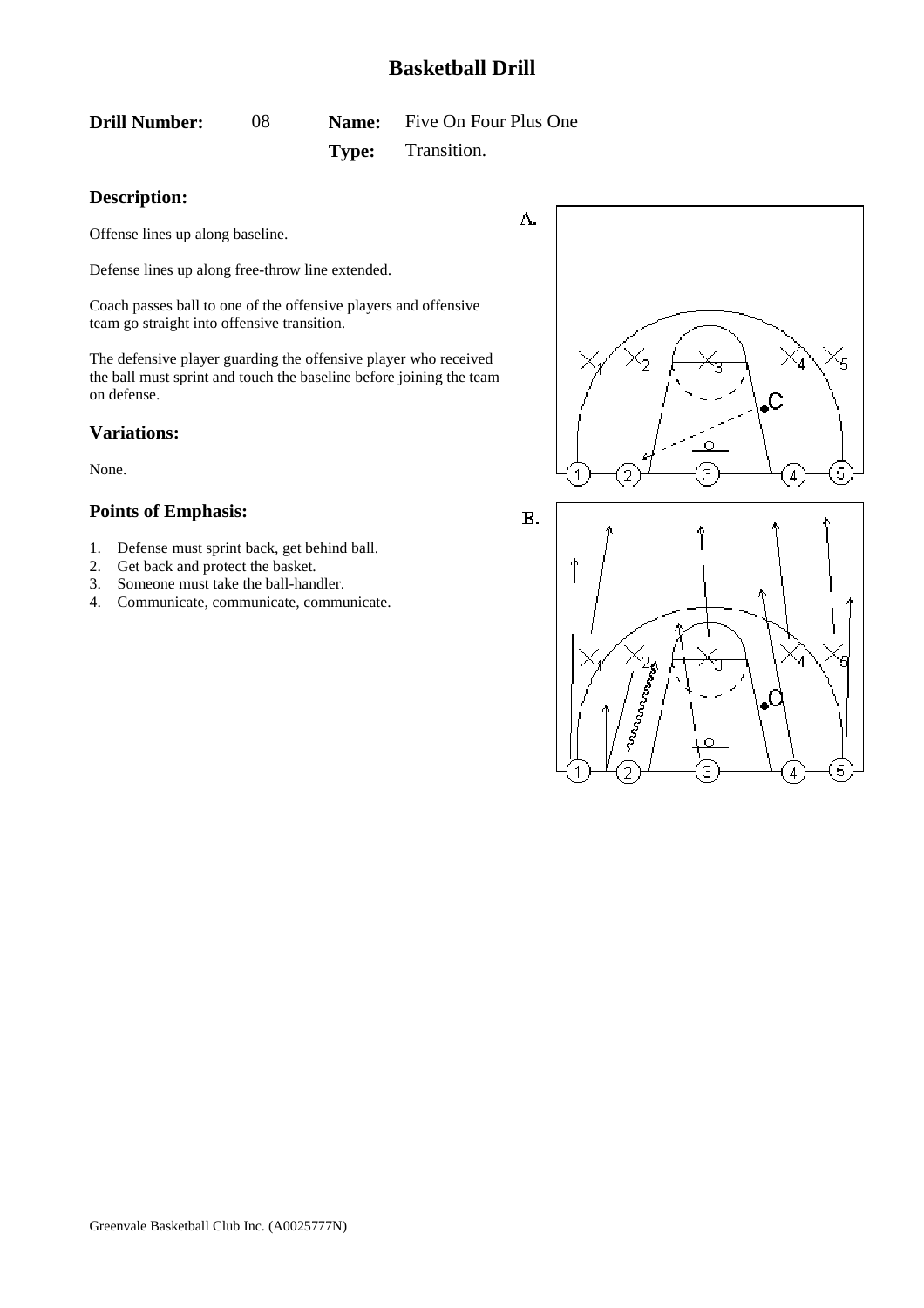<span id="page-9-0"></span>**Drill Number:** 09 **Name:** Four On Four Recover **Type:** Transition

### **Description:**

This drill starts of as a four on four half court scrimmage.

When the ball is rebounded by the defensive team, or a basket is scored the defensive team move straight into offensive transition.

The original offense now go into defensive transition, but the player who took the shot must run and touch the nearest baseline / sideline corner before sprinting down court.

This gives the offense a four on three advantage until the shooter recovers.

### **Variations:**

This drill can be played with three or five players on each team also.

- 1. Defensive team must sprint back past half-court catching up with any men ahead of them, or turning and finding a man if they are behind you.
- 2. Communicate, communicate, communicate !
- 3. Closest man takes the ball slow it down !
- 4. Get in front of the ball !
- 5. Offense go at top speed and find the open man.

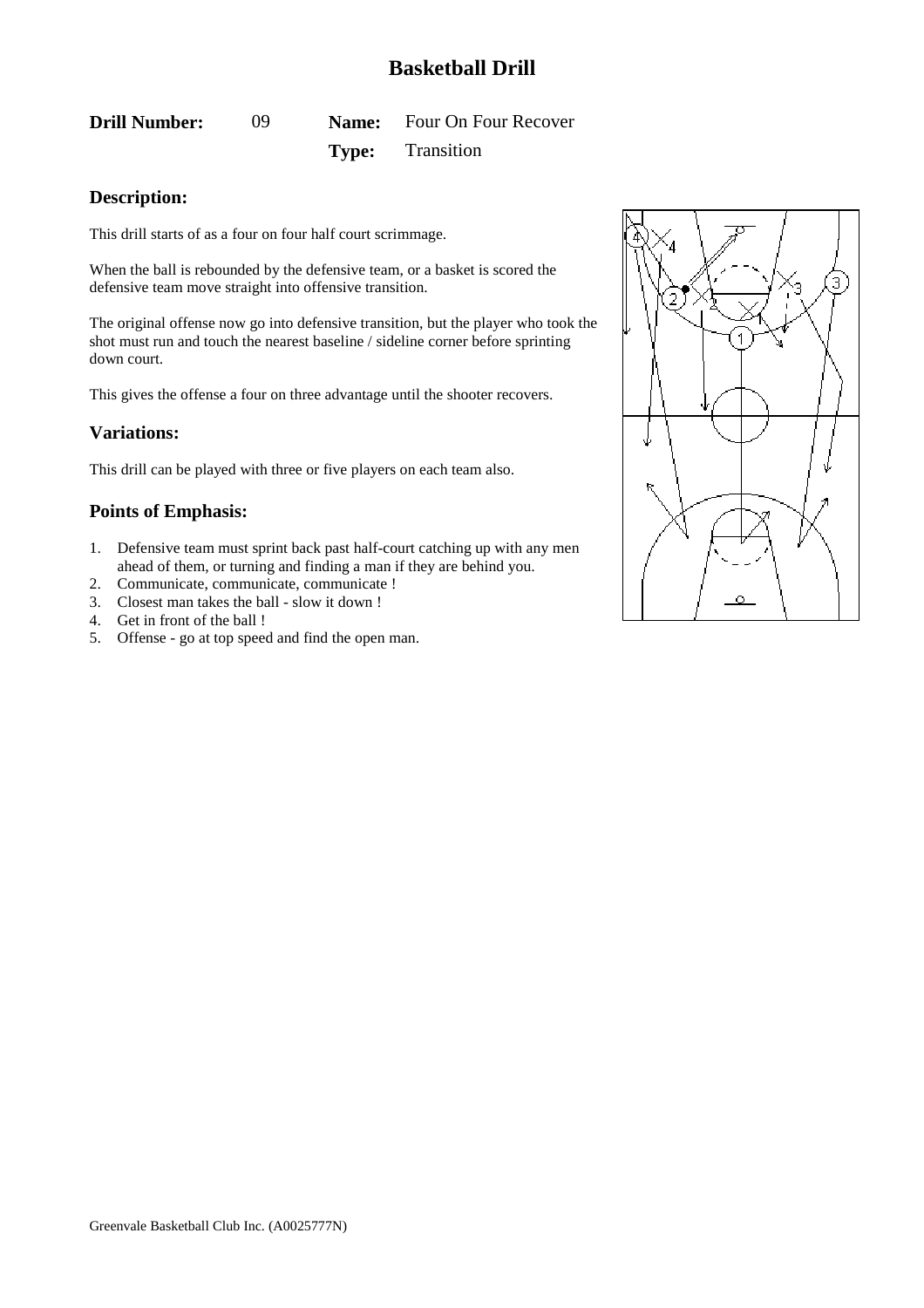<span id="page-10-0"></span>**Drill Number:** 10 **Name:** Full Court Four Line Passing **Type:** Passing, Transition

### **Description:**

Players get into four lines at baseline as shown in diagram.

Players progress the ball down the court by passing and moving in their lines only.

Note that to create traffic and make job harder, players in line 1 are passing across to line 3 and back. Players in line 2 are passing to line 4 and back.

As players get to free-throw line extended at opposite end outside players cut to basket for pass and lay-up.

Inside and outside players exchange lines and players return back down court in similar fashion.

### **Variations:**

For younger players you may decide to make it easier and remove the traffic option and have players pass to lines next to them.

Alternatively, you might like to have lines 1 and 4 exchange longer passes and lines 2 & 3 exchanges shorter ones.

- 1. Do it a full speed, on the run, not stop and go.
- 2. Pass in front of a moving player.
- 3. Show ten fingers and call a name to receive pass.

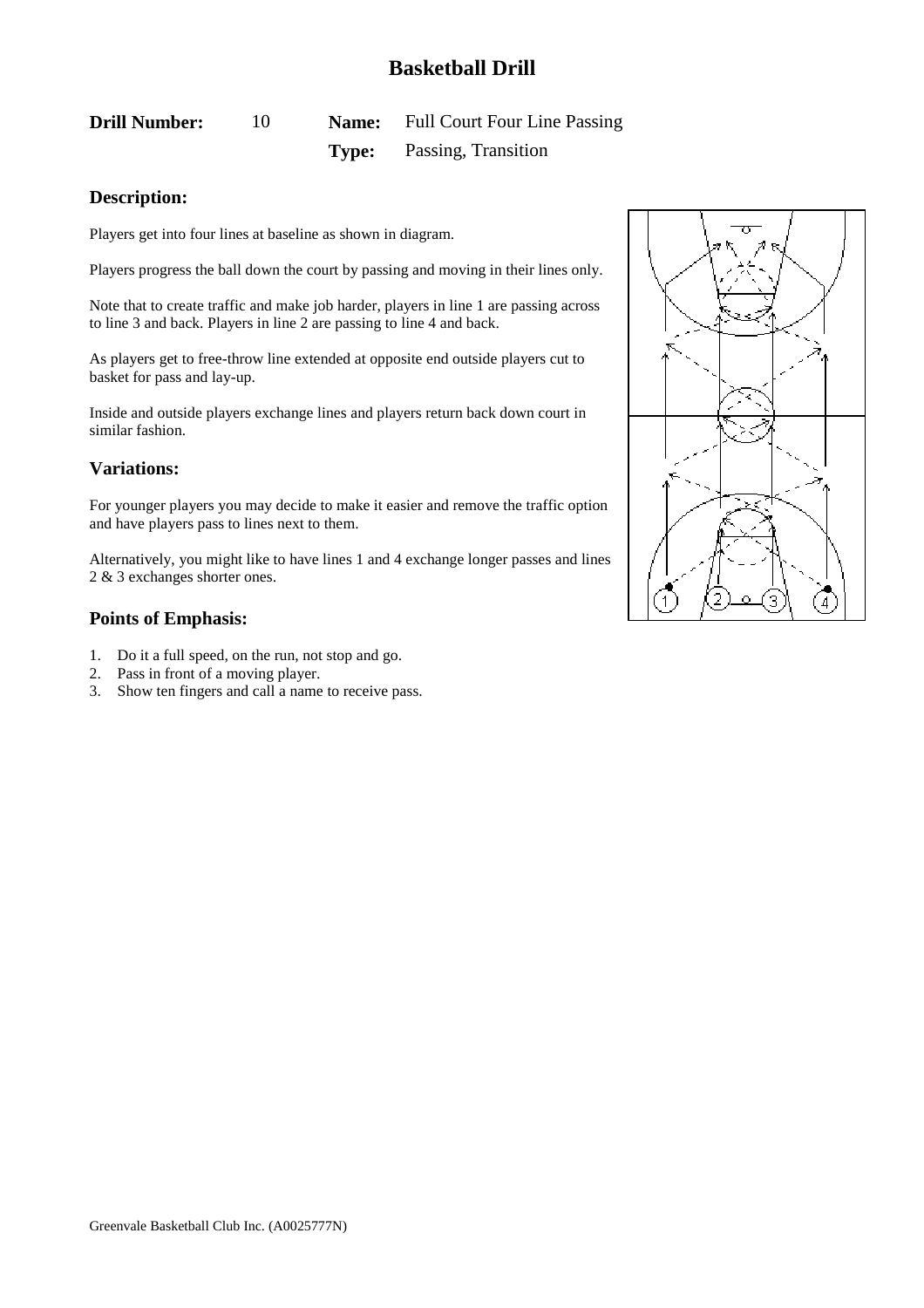# <span id="page-11-0"></span>**Drill Number:** 11 **Name:** Full Court Lay-ups With Chaser **Type:** Transition, Lay-ups

### **Description:**

Players make two lines (one under basket, one at right corner of court). Players in centre line have ball each.

Player 1 (centre line) throws ball at backboard and rebounds. Player 2 (corner line) assumes outlet position.

Player 1 passes to player 2 who speed dribbles for a lay-up. Player 1 chases in attempt to distract or block the lay-up.

At other end players swap roles and come back on the other side of the court.

### **Variations:**

- 1. See how few dribbles any pair can make for two baskets.
- 2. How many baskets can team make in certain time.

#### **Points of Emphasis:**

- 1. Speed dribble push the ball out in front.
- 2. Sprint.
- 3. Correct lay-up form.
- 4. Don't rush the lay-up.
- 5. Outlet player in "knife" postion back to sideline, see the whole court.





А.

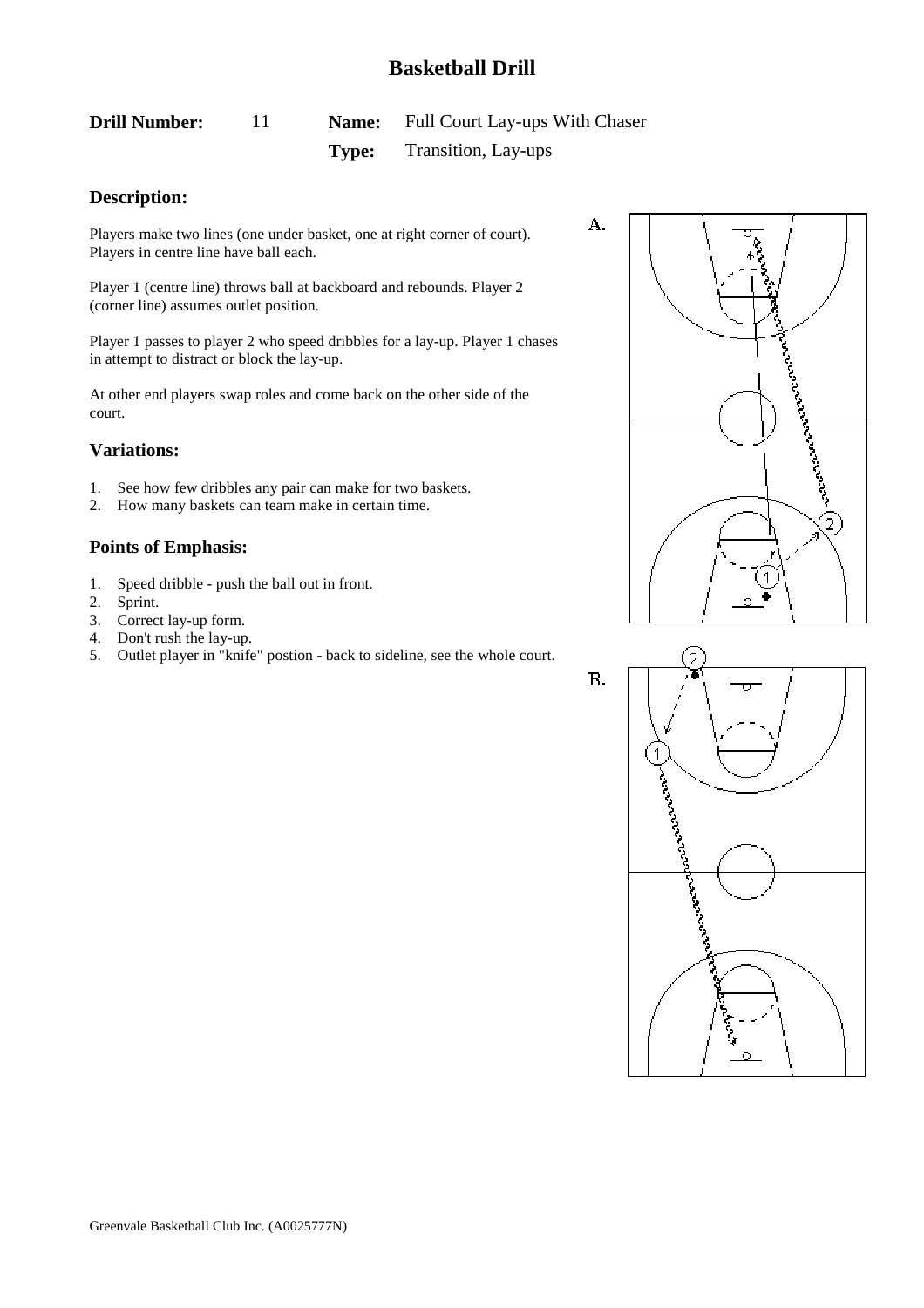# <span id="page-12-0"></span>**Drill Number:** 12 **Name:** Full Court Lay-ups **Type:** Transition

# **Description:**

Players form three lines at baseline.

A cone or chair is placed on court at opposite end on three-point line at freethrow line extended.

On way down court, player 1 sprints the lane and goes outside the cone and cuts to the basket, timing run for pass from other two players who are passing the ball down the court whilst running in their lanes (see diagram A). Player 1 scores with a lay-up.

Middle lane (player 2) rebounds the ball while outside players exchange lanes. Player 3 runs outside the cone, and runs the outside lane looking for pass from the other two players (see diagram B). Player 3 scores with a layup.

Players join end of a different line and drill continues.

### **Variations:**

- 1. Create traffic and heads-up play by starting second and subsequent groups when previous group scores.
- 2. Time players (how many scores in set time period e.g. two minutes) have a team record that you constantly try and beat each time.

- 1. Teamwork timing, communication, effort.
- 2. Transition sprint the drill.
- 3. Pass in front of a moving player.
- 4. Ball does not hit the floor for entire drill.





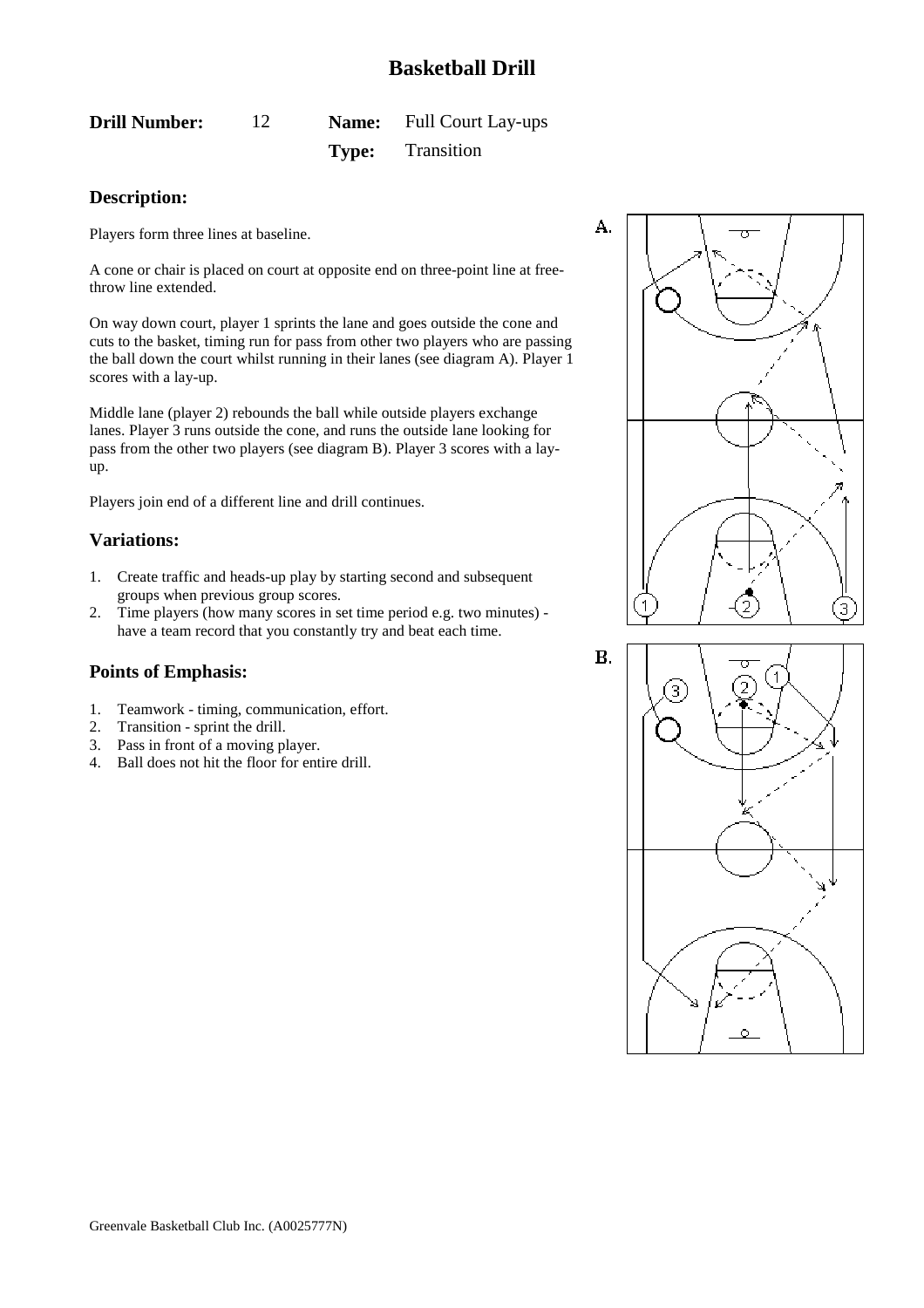<span id="page-13-0"></span>

| <b>Drill Number:</b> |       | <b>Name:</b> Horseshoe Shooting |
|----------------------|-------|---------------------------------|
|                      | Type: | Shooting, passing / receiving   |

### **Description:**

Players form two lines on baseline at either side of the key. The first player in one line has a ball, the second player in the other line has a ball. The coach stands on the middle of the free-throw line.

Player 2 (front of line without ball) makes a v-cut around the coach, calling for the ball from player 1. Player 1 passes the ball to player 2 who shoots the basket and rebounds the ball. After taking the rebound players pass to the front player in the opposite line (opposite to where they came from). They then join the end of this line.

After passing the ball, the player cuts around the coach as described above and the drill continues.

### **Variations:**

- 1. Take a dribble after receiving the ball and shoot off the dribble.
- 2. Make a hard drive to the basket rather than the shot.
- 3. Add a shot fake before the shot.

- 1. Correct footwork on the cut and good hard change of direction.
- 2. Receive the ball in the triple threat position ready to shoot.
- 3. Correct shooting form.
- 4. Communicate call for the ball.



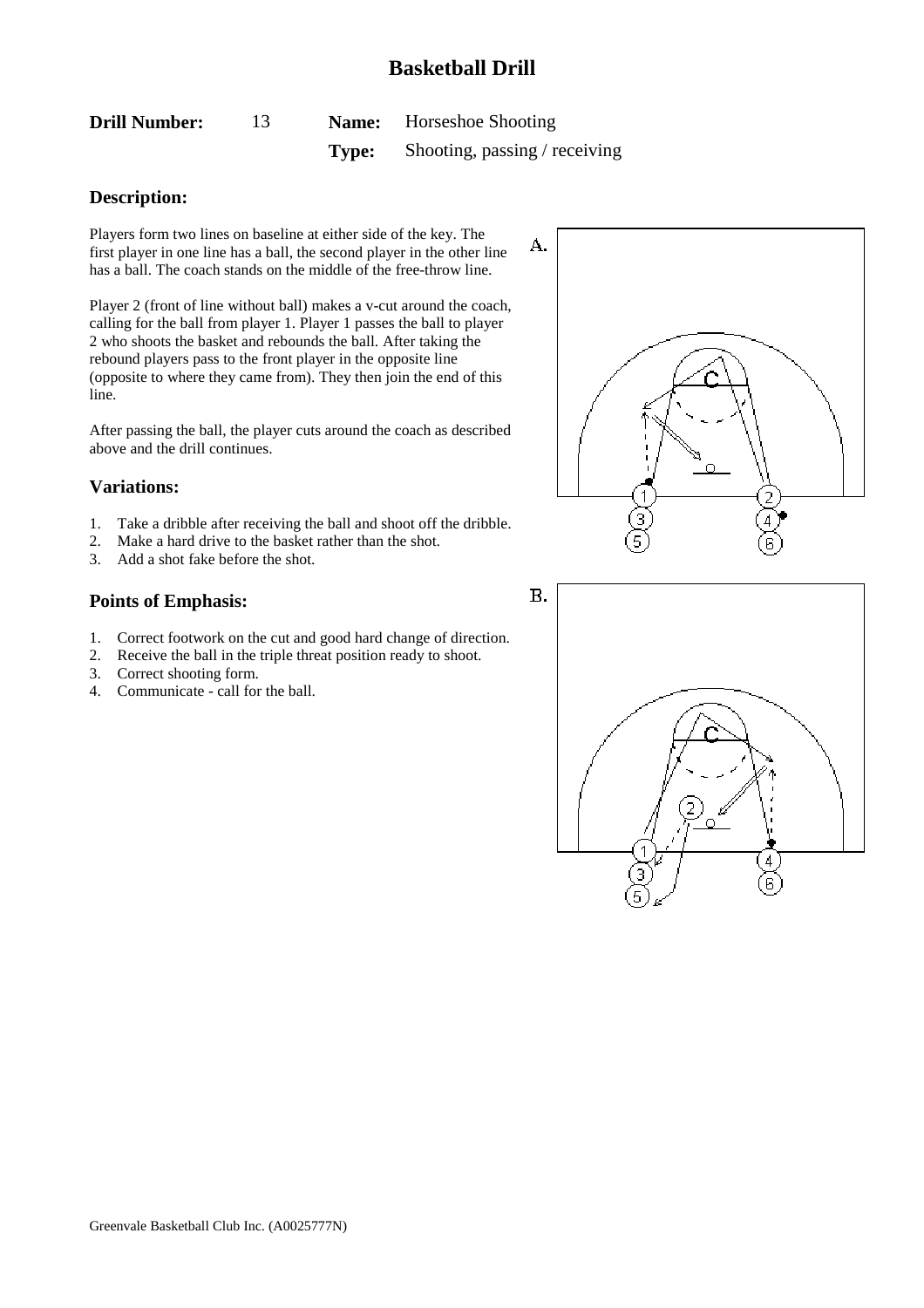<span id="page-14-0"></span>**Drill Number:** 14 **Name:** Knockout **Type:** Shooting

### **Description:**

Players form line at free-throw line with first two players having a ball.

Players shoot their first shot from free-throw line and if they miss they follow their shot and keep rebounding and shooting until they score.

Once the player in front of you has shot, you can begin in the same fashion as described above. If the player behind you scores before you do you are out of the game.

Once you score, rebound the ball and return to next player in line, then return to end of line.

Last player left in wins the game.

#### **Variations:**

First shot from different position (e.g. 45 degrees, three-point line).

- 1. Correct shooting form.
- 2. Observe free-throw rules don't follow shot until ball hits ring.
- 3. Strong rebounding.
- 4. No travels when going to basket on missed shots.

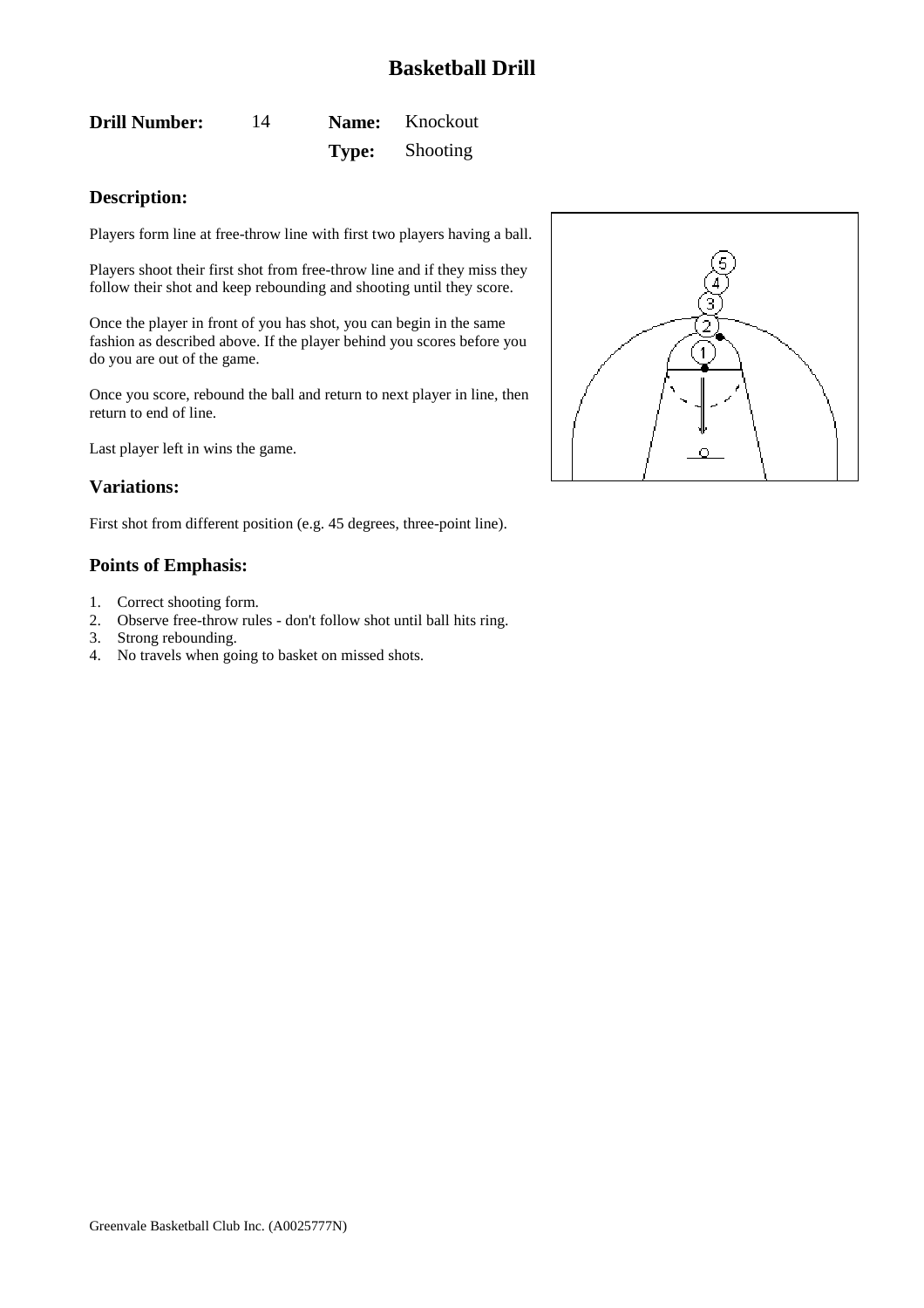<span id="page-15-0"></span>

| <b>Drill Number:</b> |       | <b>Name:</b> Lay-up And Rebounding Lines |
|----------------------|-------|------------------------------------------|
|                      | Type: | Lay-ups, rebounding, passing             |

### **Description:**

Players make two lines. The lay-up line is well outside the three point line towards the sideline. The rebound line is on the opposite side of the court at about the three point line. The first person in the lay-up line has a ball.

Players in lay-up line make hard drives to the basket for a lay-up.

Rebounder moves to basket anticipating rebound and takes strong rebound.

Player who took lay-up moves to end of rebound line.

Rebounder takes two strong dribbles out, make a good pass to next player in lay-up line and then move to the end of the lay-up line.

### **Variations:**

- 1. Swap sides of court.
- 2. Increase number of balls (up to as many as number of players will allow).
- 3. Vary type of lay-up (e.g. reverse, two-foot stop into power layup etc.)

- 1. Correct lay-up form.
- 2. Make it a hard drive to basket (game speed).
- 3. Ball does not hit floor on the rebound.
- 4. Strong rebound, protect ball, strong dribble, hard pass.
- 5. Receiver to receive the ball running to the basket, not standing still.



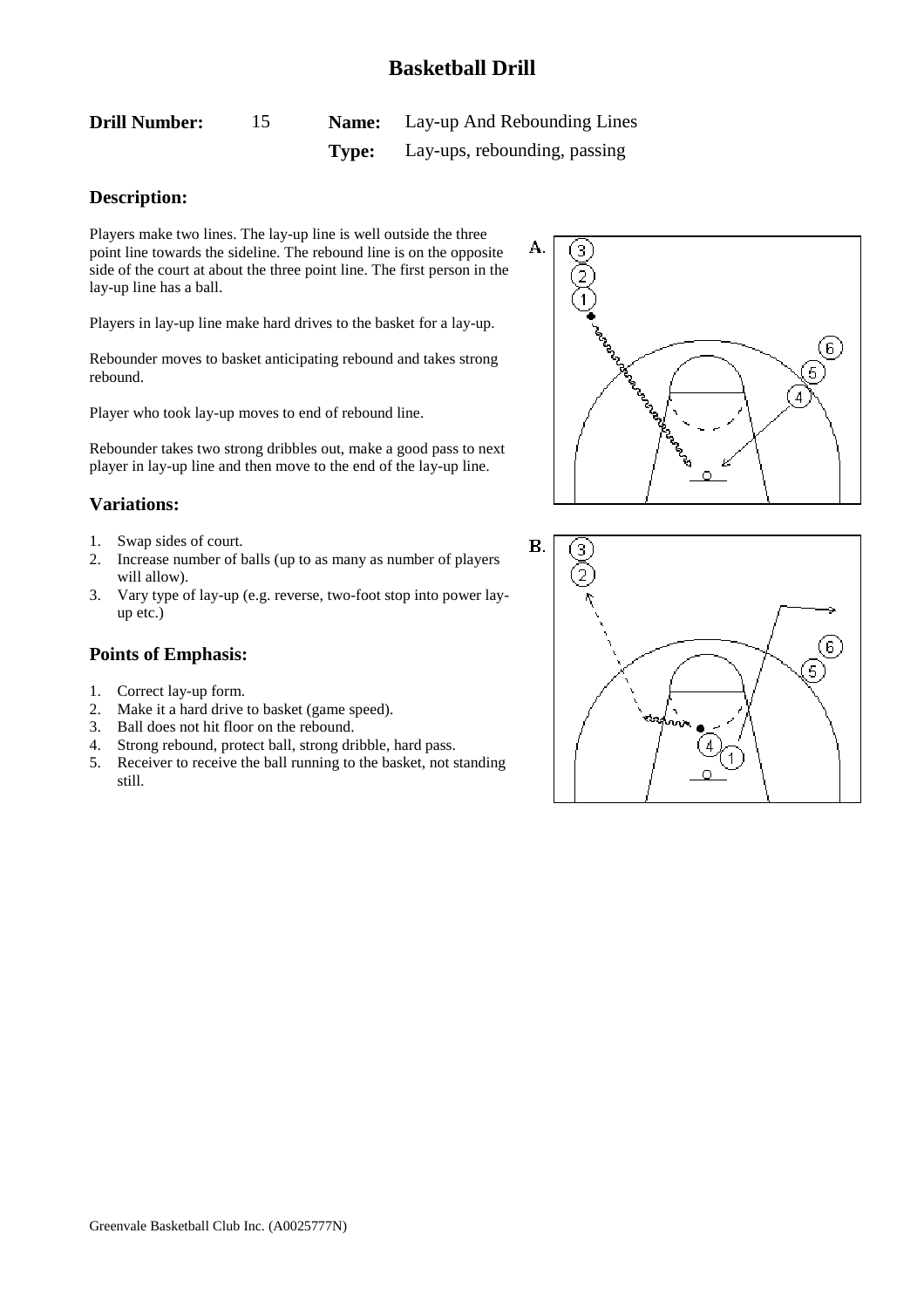<span id="page-16-0"></span>

| <b>Drill Number:</b> |       | <b>Name:</b> Line Dribbling Drills |
|----------------------|-------|------------------------------------|
|                      | Type: | Dribbling                          |

### **Description:**

For straight line drills players line up in four lines at baseline (see diagram A).

Players dribble down the court, and at designated spots (e.g. free-throw line extended, centre line), or on whistle, make one of the following designated moves;

- 1. Change from speed dribble to control (protection) dribble.
- 2. Crossover.
- 3. Fake crossover (inside out).
- 4. Reverse dribble.
- 5. Stutter (hesitation) dribble.

For change of direction drills players line up in two lines near centre of court. Players practice change of direction dribbles in a zig-zag pattern down court (see diagram B). They can make one of the following designated moves.

- 1. Crossover.
- 2. Behind the back.
- 3. Between the legs.

### **Variations:**

Follow the leader - all players follow moves of designated player.

7. Explosive change of direction - plant the foot and push off.

2. Correct dribbling technique - fingertips not palms.

### **Points of Emphasis:**

3. Protect the ball. 4. Footwork. 5. Balance. 6. Stay low.

1. Head up - see the court.

 $\mathbf{B}$ .

A.



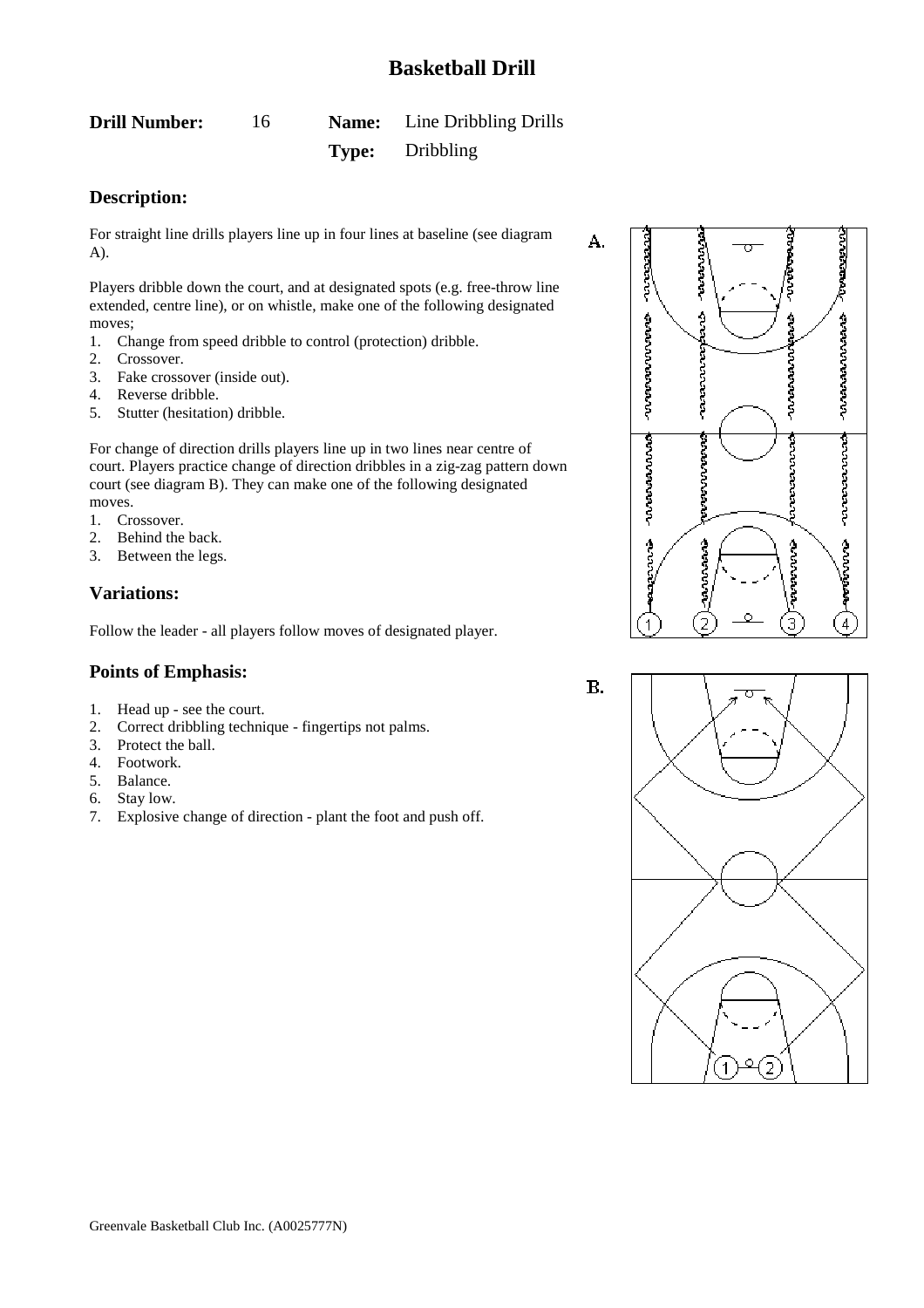<span id="page-17-0"></span>

| <b>Drill Number:</b> |       | <b>Name:</b> Line Running Drills |
|----------------------|-------|----------------------------------|
|                      | Type: | Body movement fundamentals       |

### **Description:**

For straight line drills players line up in four lines at baseline (see diagram A).

Players run down the court using one of the following designated running styles,

- 1. Normal jog.
- 2. Heels high jog.
- 3. Knees high jog.
- 4. Grapevine.

In addition, at designated spots (e.g. free-throw line extended, centre line), or on whistle, make one of the following designated moves,

- 1. Jump stop.
- 2. Stride stop.
- 3. Forward pivot.
- 4. Reverse pivot.
- 5. Stutter (hesitation) step.

For change of direction drills players line up in two lines near centre of court. Players practice change of direction in a zig-zag pattern down court (see diagram B).

### **Variations:**

Follow the leader - all players follow moves of designated player.

#### **Points of Emphasis:**

- 1. Footwork.
- 2. Balance.
- 3. Stay low.
- 4. Explosive change of direction plant the foot and push off.



Β.

A.

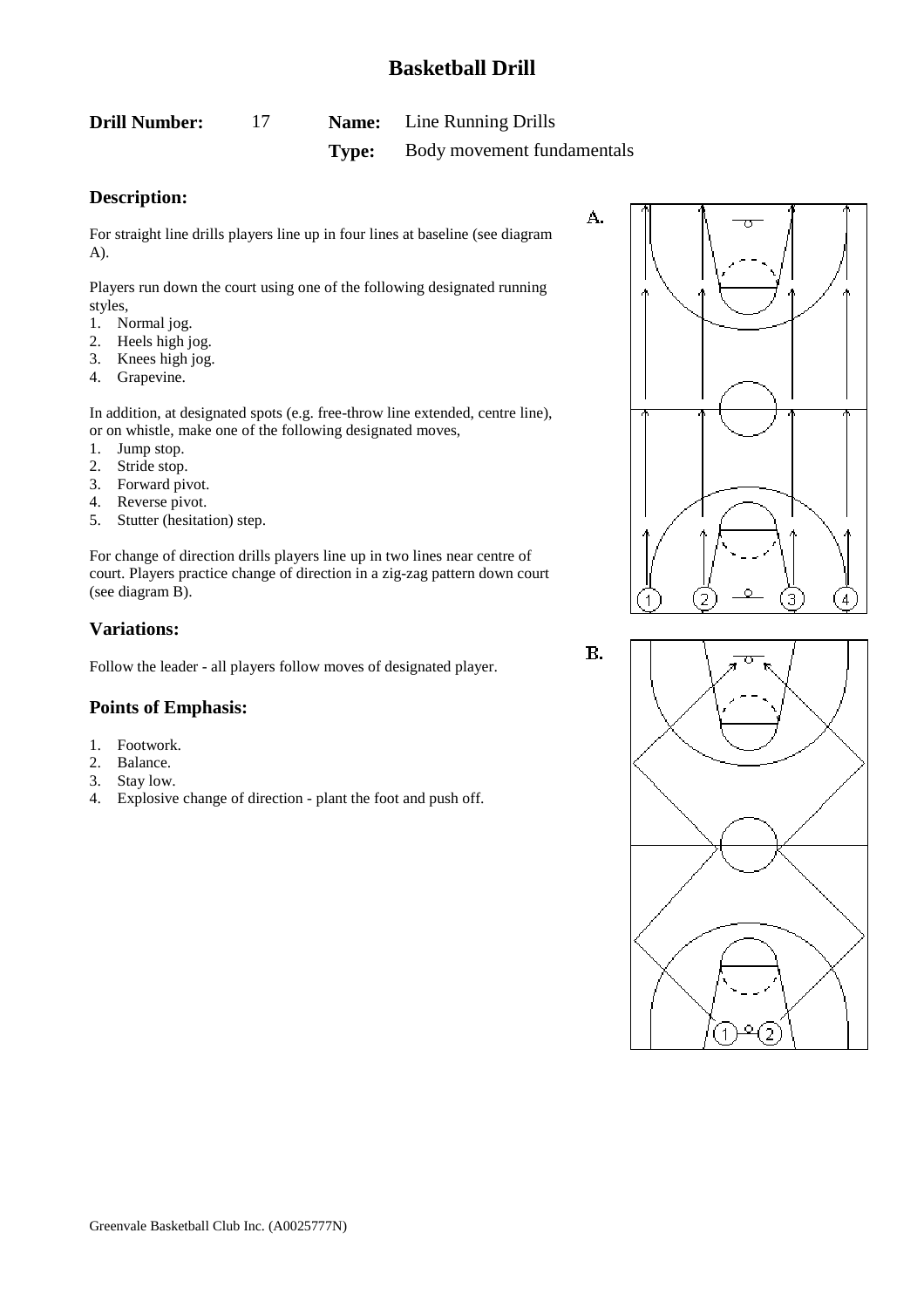<span id="page-18-0"></span>**Drill Number:** 18 **Name:** Mass Defensive Drill **Type:** Defensive stance and footwork.

### **Description:**

Players spread out on court facing the coach who is standing in front of them.

The coach can use visual or audible cues to make the players do the following;

- 1. Get into their defensive stance.
- 2. Footfire or pitter-patter with their feet (conditioning).
- 3. Defensive footwork any direction (e.g. left or right slide, dropstep and slide, retreat step, close out).
- 4. Change hand position coach might move ball around and have players trace ball, challenge shot etc.

Visual cues may be better as it encourages players to keep their heads up.

#### **Variations:**

Have a player lead the others.

#### **Points of Emphasis:**

- 1. Correct defensive stance.
- 2. Stay low no bobbing up and down.
- 3. Keep head in middle of body.
- 4. Keep head back "nose behind toes".
- 5. Correct defensive footwork wide then wider don't bring feet together.
- 6. Active hands.



Coach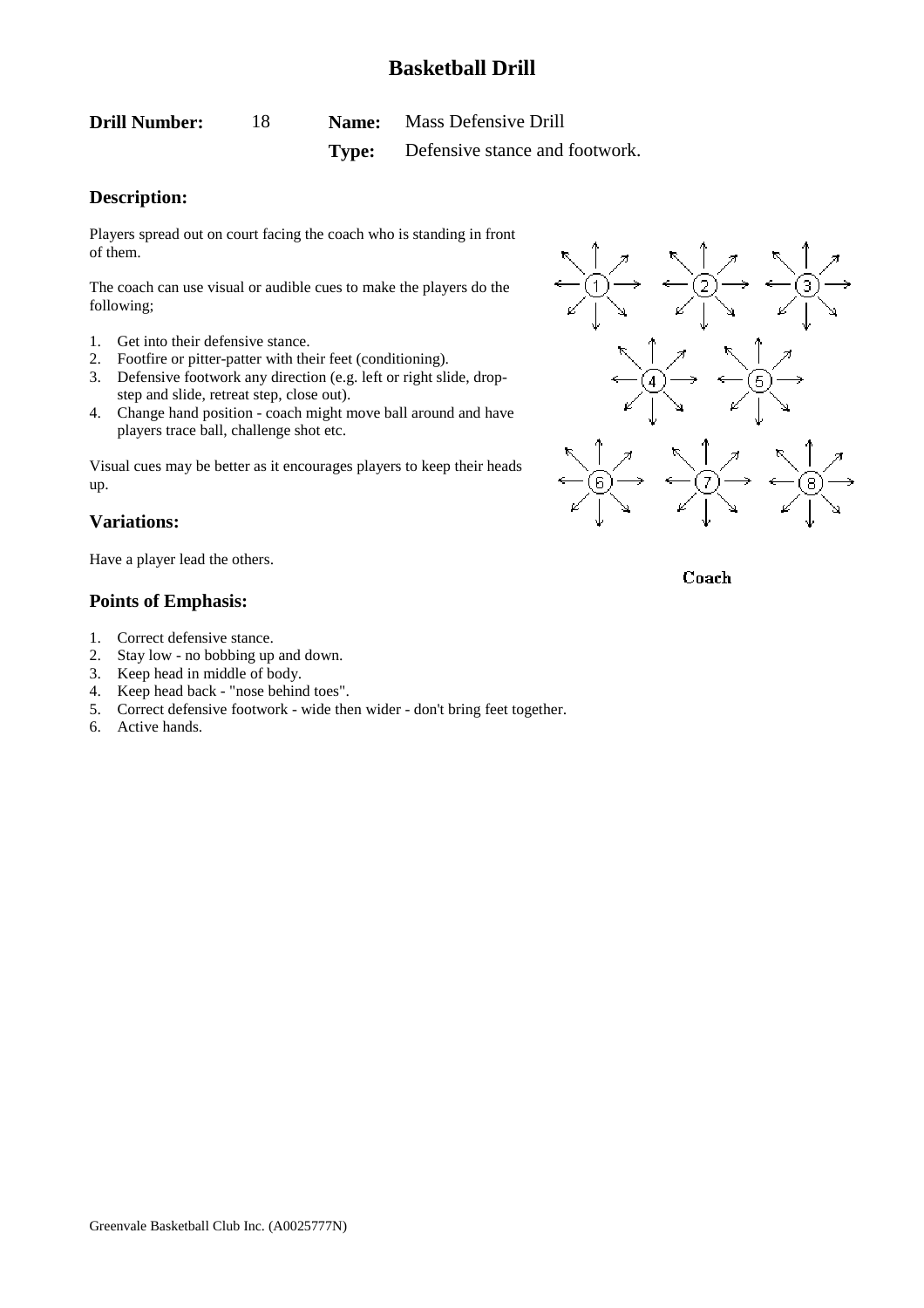A.

<span id="page-19-0"></span>

| <b>Drill Number:</b> | 19 | <b>Name:</b> Mirror Drills |
|----------------------|----|----------------------------|
|                      |    | <b>Type:</b> Defense       |

### **Description:**

This drill is designed to allow the players to improve their defensive stance and footwork.

It can be run in one of two ways.

1. Players line up in a straight line facing towards the coach who is standing in front of them (see diagram A).

As the coach moves from side to side the players attempt to keep with him and in a line.

2. Have players pair up and each pair chooses a line on the court.

 $\mathbf{B}$ . One player moves laterally along the line whilst the other player (facing them) attempts to stay in front of them (like "looking in a mirror").

Limit the number of steps to three before a change of direction or it will just turn into a running race along the line.

After 30 seconds players swap roles (leader - follower).

#### **Variations:**

None.

- 1. Correct stance and footwork (wide then wider).
- 2. Quickness.

| ① ② ③ ④ ⑤        |
|------------------|
| $-C -$           |
| $\left(1\right)$ |
|                  |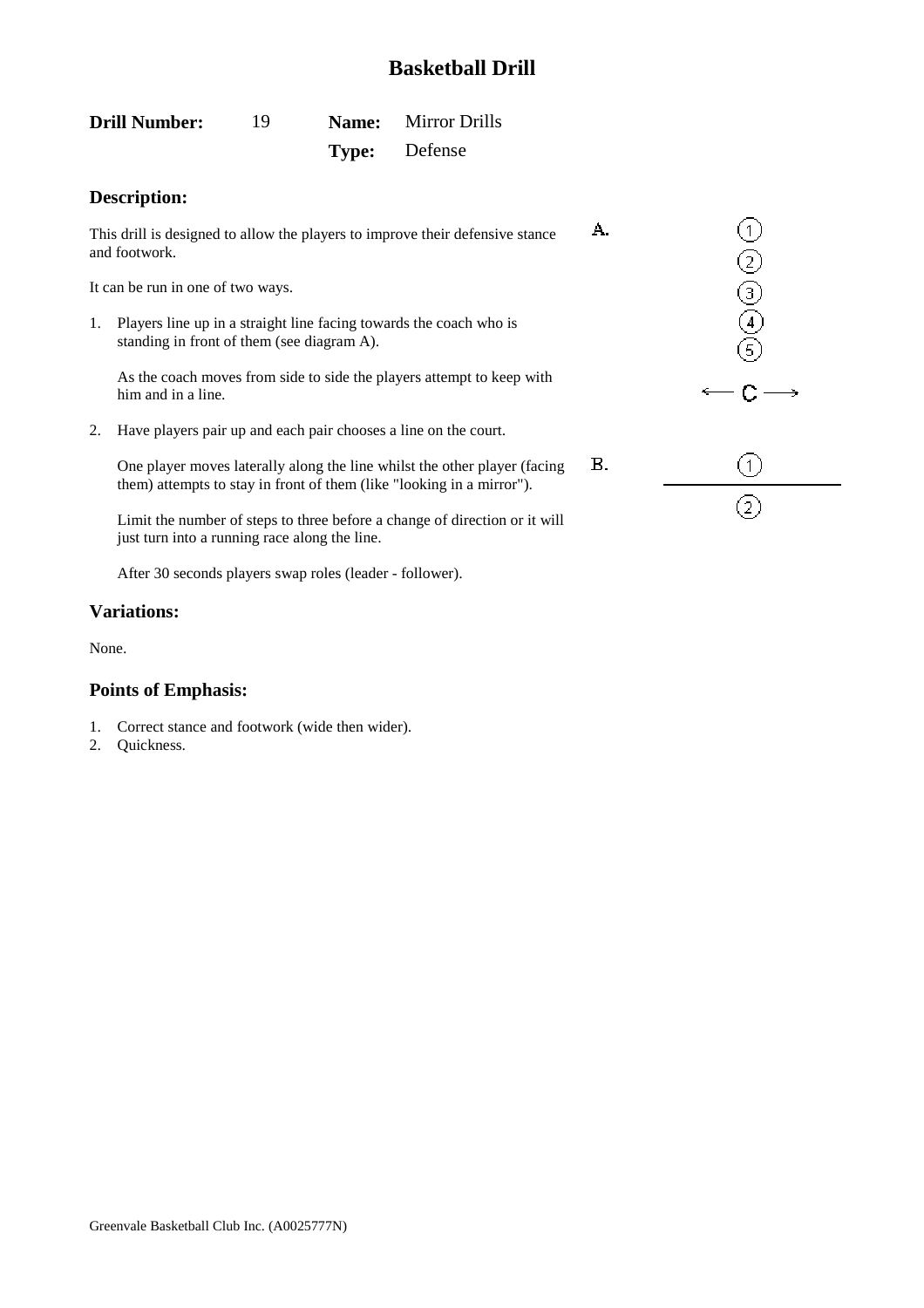<span id="page-20-0"></span>

| <b>Drill Number:</b> |  | <b>Name:</b> Motion Offense - Ball Reversal, Receivers |
|----------------------|--|--------------------------------------------------------|
|                      |  | <b>Type:</b> Motion Offense                            |

### **Description:**

These drills are designed to practice and teach the value of quick ball reversal. We also teach the principle of having two receivers in position when dribble penetration occurs into the key.

Drill A (diagram A) has three players one at each wing and one at point. Players pass the ball point - wing - point - wing with each player vcutting and replacing themselves after they make each pass.

Diagram B shows the four areas we want our players to get to, to be effective, threatening receivers when one of their team-mates dribble penetrates into the key. Every time the ball is dribbled into the key we want two of these spots filled. If the penetration is above the blocks it is both low spots that should be filled. If penetration is below the block fill one high spot and low spot opposite the penetration.

Diagram C shows the progression from drill A. After a certain number of reversal passes coach shouts drive and ball-handler penetrates with their dribble, other two offensive players must move to the receivers spots for a pass off and score.

Diagram D shows another set-up for similar drill with defender X3 helping and being forced to close out after quick ball reversal. O3 fakes / jabs and drives, O1 and O2 again must move to receivers spots.

### **Variations:**

- 1. Drill A is good to run competitively groups of 3 most passes in specified time. Don't count a pass if v-cut not done correctly.
- 2. All drills should be done 3 on 0 to start and then progress to 3 on 3.
- 3. Start with token defense moving to full 3 on 3.

## **Points of Emphasis:**

- 1. Quick ball reversal.
- 2. V-cuts plant foot, good change of direction, target hand.
- 3. Passes pass away from defender.
- 4. Catch and square up to the basket.
- 5. Receivers get to spots and present a target.
- 6. Recognise space move into space.
- 7. Five player receivers principle one player penetrating, two players in receivers spots, one player spotting up for outside shot, one player D. is defensive safety.







 $\mathbf{C}$ 

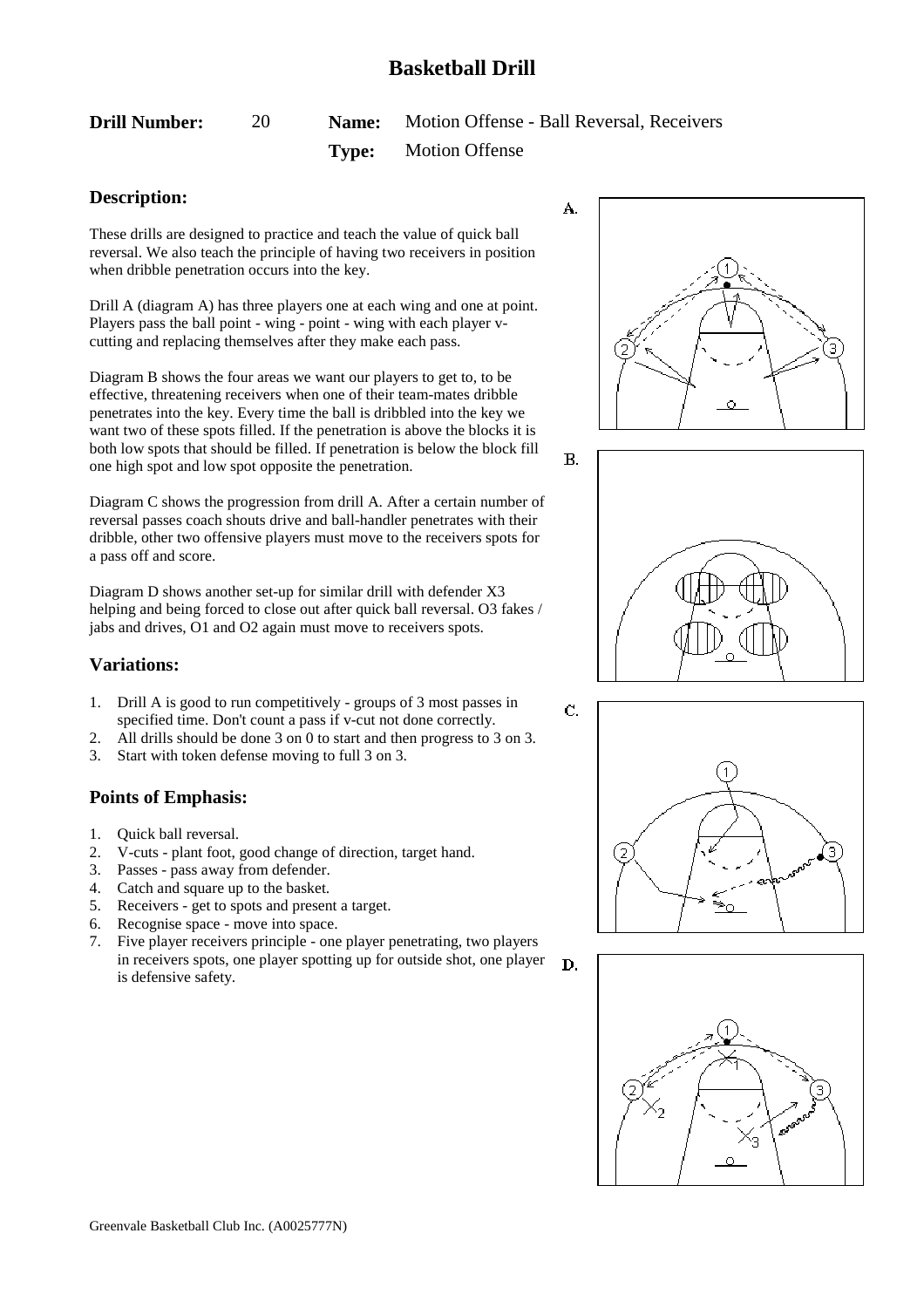А.

 $B.$ 

<span id="page-21-0"></span>

| <b>Drill Number:</b> |       | <b>Name:</b> Motion Offense - Cutting To Get Open |
|----------------------|-------|---------------------------------------------------|
|                      | Type: | <b>Motion Offense</b>                             |

### **Description:**

These drills are used to teach the v-cut, backdoor cut and leading from the low post.

Diagram A shows v-cut.

Diagram B shows backdoor cut.

Diagram C shows leading from the post.

#### **Variations:**

- 1. Start all drills 2 on 0 and progress to 2 on 2.
- 2. Start with token defense moving to full 2 on 2.
- 3. Run from different parts of the floor.

- 1) Offense
	- a) At least two steps to take defender away.
	- b) Plant foot push of change direction quickly.
	- c) Present target hand.
	- d) Catch and square up to the basket.
	- e) Read the defense e.g. if overplayed go backdoor.
	- f) Leading from post take player up lane, inside leg and arm over in front of defender, once in front cut out to receive ball.
	- g) Pass into path of cutter don't make him stop.
- 2) Defense
	- a) Defensive stance.
	- b) Correct defensive footwork.
	- c) Deny stance.
	- d) Jump to ball on pass not after pass made.
	- e) Snap head and arm on backdoor cut.







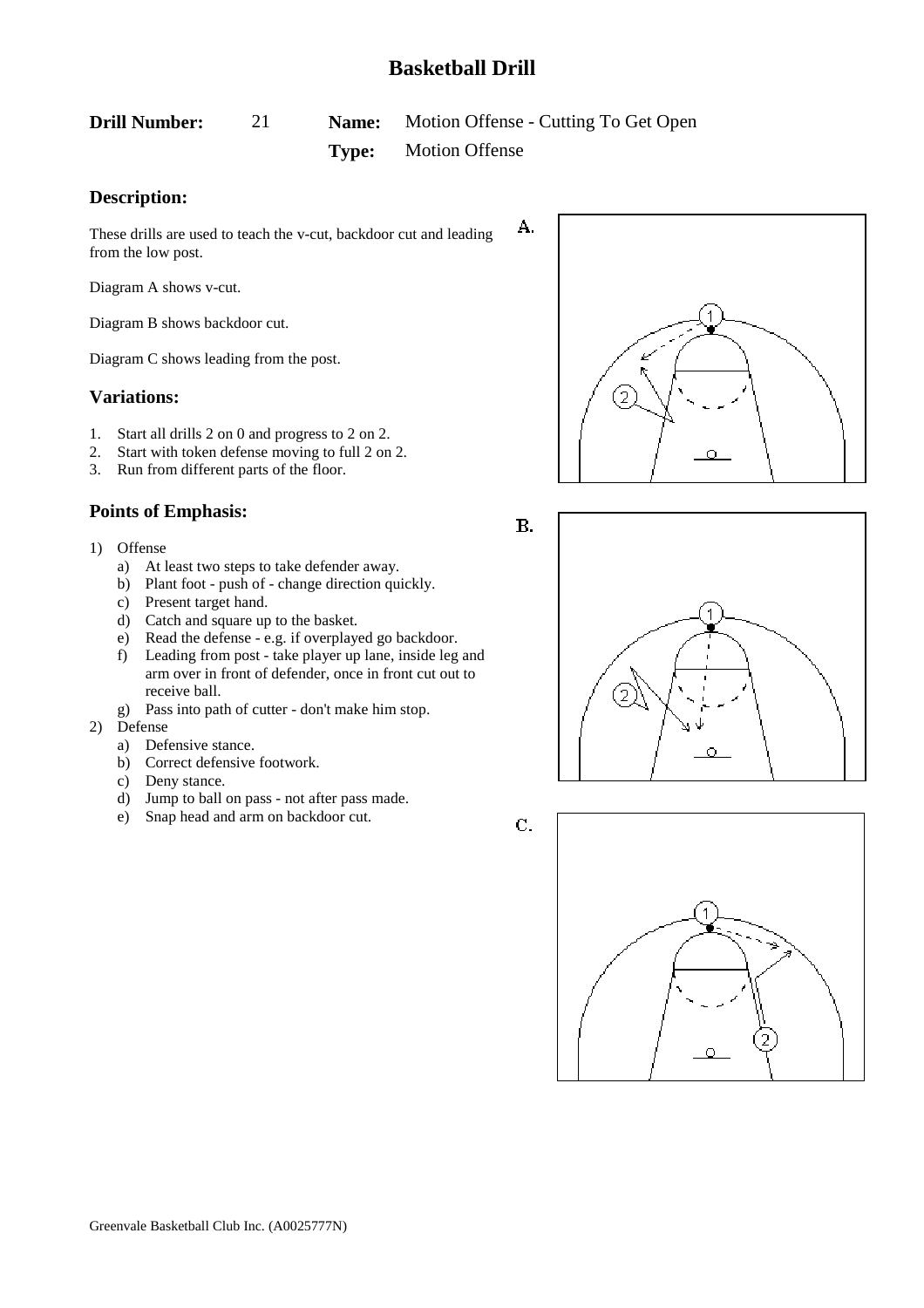<span id="page-22-0"></span>**Drill Number:** 22 **Name:** Motion Offense - Dribble Entries **Type:** Motion Offense

### **Description:**

A. Here we try to teach the different options available after a dribble entry to a wing.

Main teaching emphasis is on filling empty spots (recognising space and what your teammates are doing).

Diagram A shows a backdoor cut by O2 as she is dribbled at. O3 fills point (defensive safety) and O2 fills weakside if she doesn't get the pass. Run this drill with at least three return passes to new point before allowing pass to cutter. Obviously point can pass to either wing.

Diagram B shows post-up (button-hook) cut by O2. Again O3 fills point. Once defense is participating in drill, teach players to read how O2 is defended in post. If she is not fronted pass her the ball. If she is fronted pass to O3 at ballside elbow, O2 seals and looks for pass from O3.

Diagram C shows O2 making shallow cut and filling point. O3 moves her defender but replaces herself.

### **Variations:**

- 1. All drills should be done 3 on 0 to start and then progress to 3 on 3.
- 2. Start with token defense moving to full 3 on 3.
- 3. Run from both sides of floor equally.

## **Points of Emphasis:**

- 1. Moving to space.
- 2. Recognise teammates cuts.
- 3. Read defense.

1 Economic Bancor 3  $\overline{2}$ 





C.

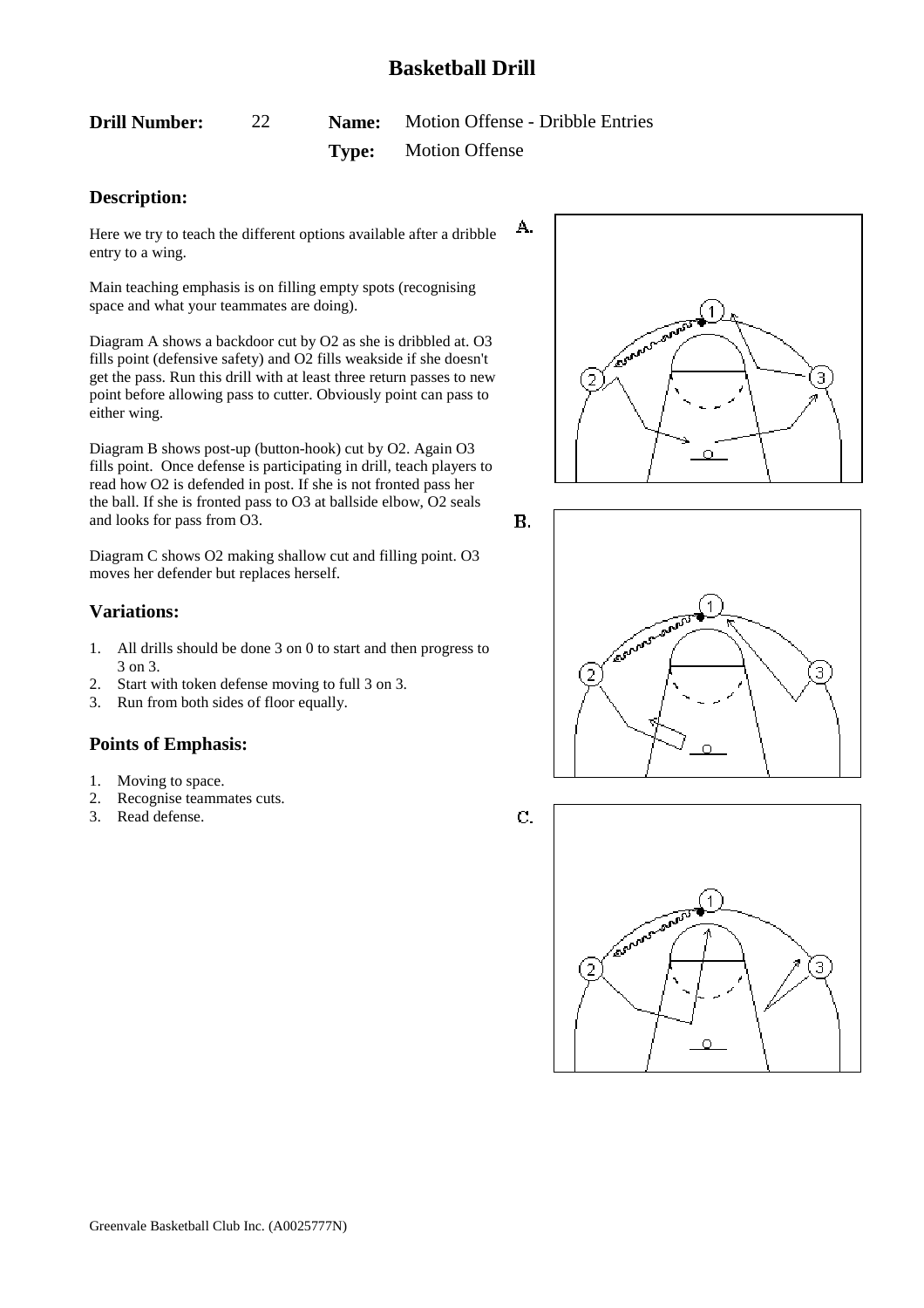А.

 $B.$ 

<span id="page-23-0"></span>**Drill Number:** 23 **Name:** Motion Offense - Give And Go **Type:** Motion Offense

### **Description:**

These drills (along with many other variations) can be used to teach and practice the give-and-go.

In diagram A, O1 at point passes to a v-cutting O2 on wing and then cuts to basket.

In diagram B, O2 returns initial pass to O1 and runs backdoor cut for give-and-go.

In diagram C, O1 is running a give-and-go off the high post.

#### **Variations:**

- 1. All drills should be done 3 on 0 to start and then progress to 3 on 3.
- 2. Start with token defense moving to full 3 on 3.
- 3. Run from both sides of floor equally.

### **Points of Emphasis:**

- 1) Offense
	- a) Good cuts.
	- b) Try for ballside cut whenever defense allows take them away first to get ballside cut.
	- c) Target hand.
	- d) Bounce passes to cutter.
- 2) Defense
	- a) Defensive stance.
	- b) Correct defensive footwork.
	- c) Deny stance.
	- d) Jump to ball on pass not after pass made.
	- e) Snap head and arm on backdoor cut.





C.

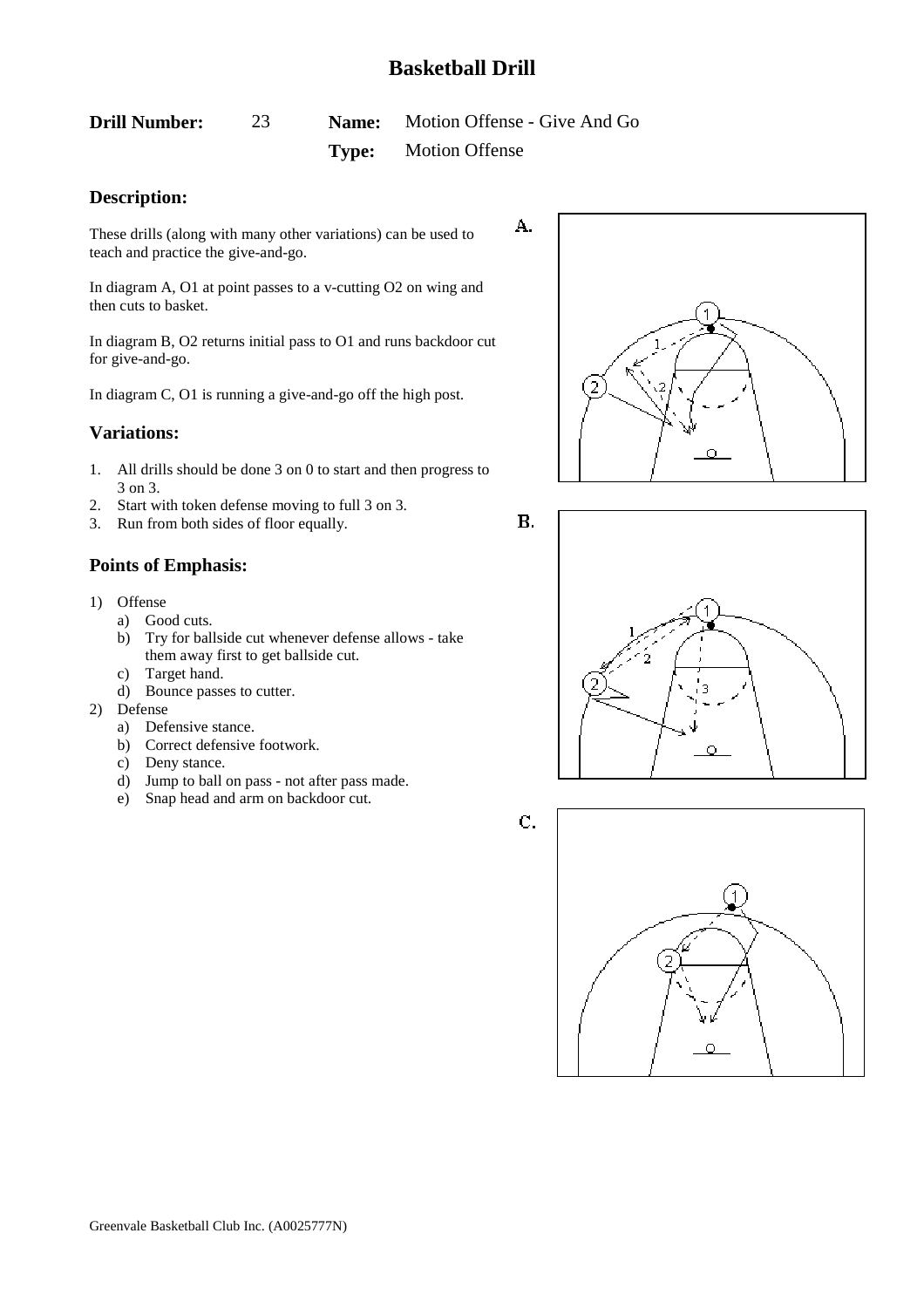# <span id="page-24-0"></span>**Drill Number:** 24 **Name:** Motion Offense - Perimeter To Post **Type:** Motion Offense

### **Description:**

Run these drills to teach players to recognise how post players are defended and how to cut off posts.

In diagram A, pass is to high post, so wing O2 cuts low and O1 replaces O2.

In diagram B, pass is to low post, so point O1 cuts and O2 replaces O1.

In diagram C, post defense is allowing pass to post so we make it.

In diagram D, post defense is fronting so we pass to O1 cutting to ballside elbow, post seals and we look for high-low pass.

### **Variations:**

- 1. Start 3 on 0, progress to 3 on 3.
- 2. Start with token defense progressing to full 3 on 3.

- 1. Recognise space.
- 2. Recognise open man.









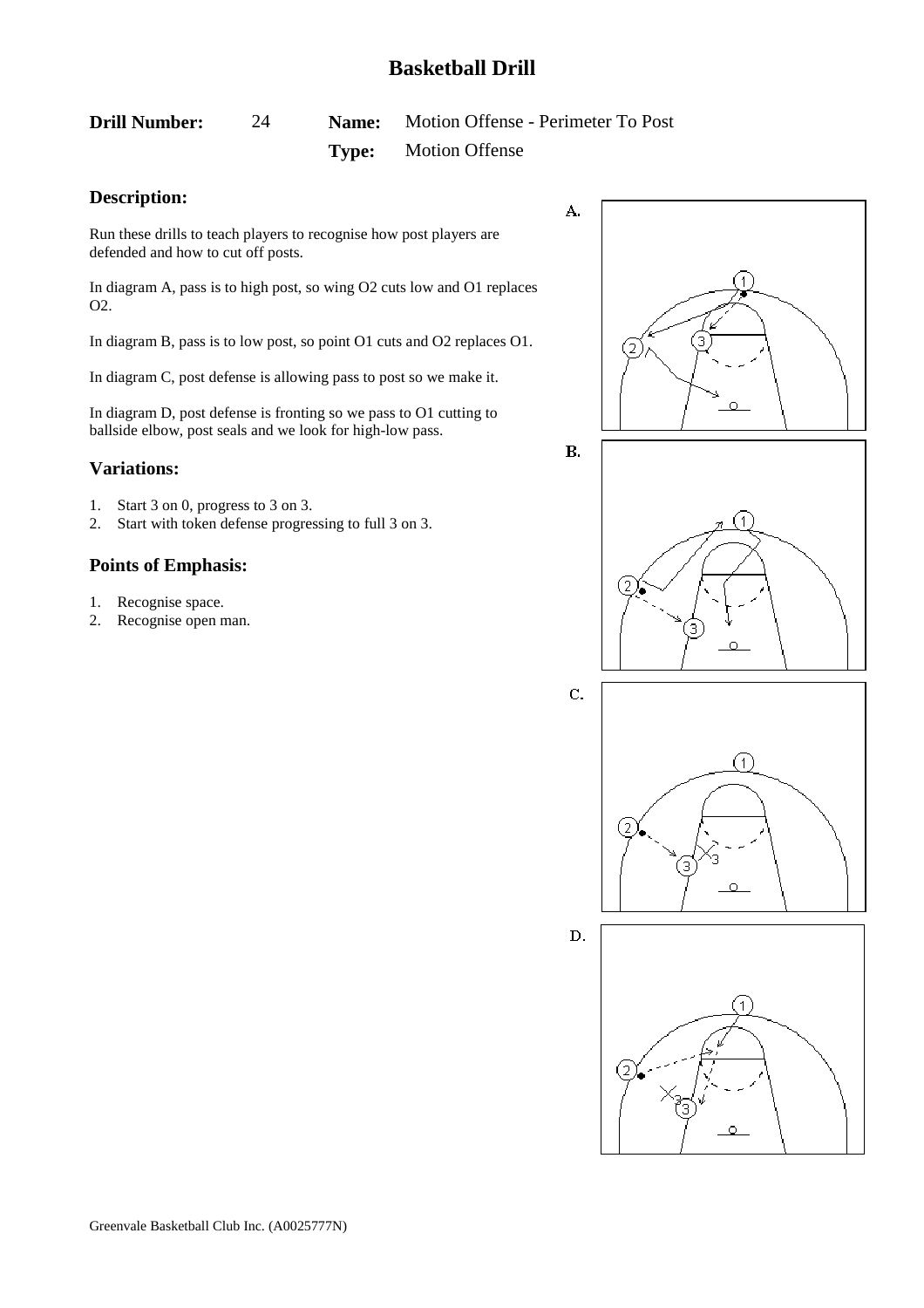# <span id="page-25-0"></span>**Drill Number:** 25 **Name:** Motion Offense - Post Players **Type:** Motion Offense

### **Description:**

Here we teach two post players to work together.

We also teach defense on posts.

Diagram A, when pass is to high post, low post seals and looks for pass and basket.

Diagram B, when pass is to low post, high post shows and then cuts to basket looking for pass from low post and basket.

Diagram C shows a good drill I use where we have two posts and two post defenders. Remainder of squad passes ball around key looking for posts to make good position and they then pass to posts who go 2 on 2.

Diagram D shows a good two-passers to two posts drill. Posts set a screen and roll on cross screen and both screener and roller get pass for a basket.

## **Variations:**

- 1. Start 3 on 0, progress to 3 on 3.
- 2. Start with token defense progressing to full 3 on 3.
- 3. Run from both sides of floor.
- 4. Various cuts off screens.

- 1) Offense.
	- a) Recognise how your partner is defended.
	- b) Remember to move without the ball correctly.
	- c) Present a target when you want the ball by holding hand up and yelling for ball. Drop hand and stop yelling one second before moving (e.g. to screen or relocate). This way you won't get hit in the head by a pass from a teammate.
	- d) Jump stop as you receive the ball in the post option of either foot as pivot foot.
	- e) Receiving the ball, remember the 3 C's. Catch, Chin (the ball, protect with extended elbows) and Check your defender.
- 2) Defense.
	- a) Side-front high when ball is high.
	- b) Side-front low when ball is low.
	- c) Correct footwork in front of post to move between two stances.







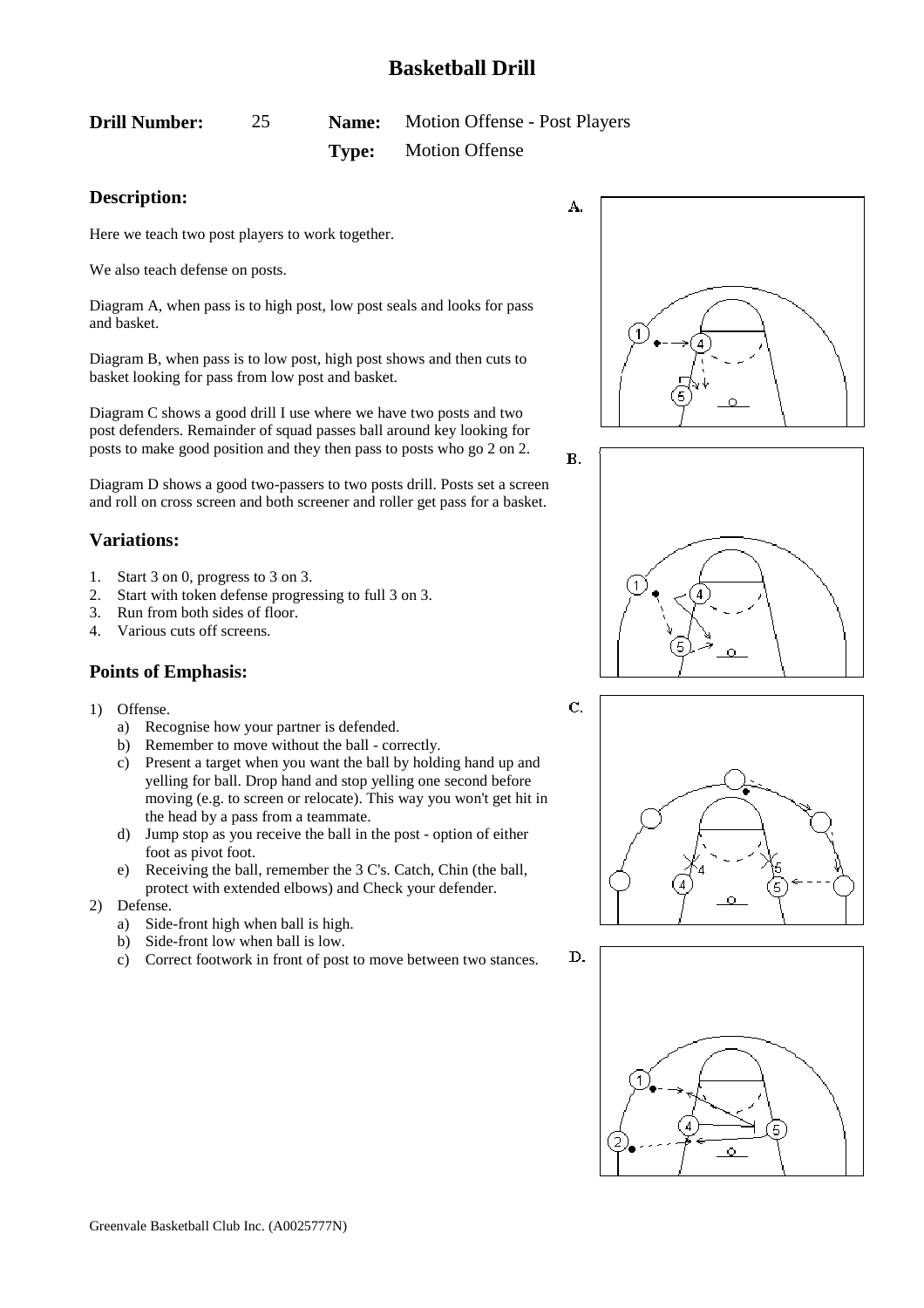<span id="page-26-0"></span>**Drill Number:** 26 **Name:** Motion Offense - Screen and Roll **Type:** Motion Offense

### **Description:**

These drills teach the screen and roll.

Point O1 passes to wing O2 and sets screen on O2s defender. O2 reads defense and drives off screen. O1 rolls to basket.

### **Variations:**

Start 2 on 0, progressing to 2 on 2. Start with token defense, move to full 2 on 2.

### **Points of Emphasis:**

- 1) Offense.
	- a) Cutter must wait for screener to set.
	- b) Screener must set wide, low, balanced screen, arms in, make contact with defense.
	- c) Cutter uses screen brush shoulders.
	- d) Drive hard, penetrate look to score.
	- e) Screener rolls see ball rule.

#### 2) Defense.

- a) Screeners defender must show numbers and recover.
- b) Cutters defender must fight over top of screen (hips and leg over).



 $B.$ 

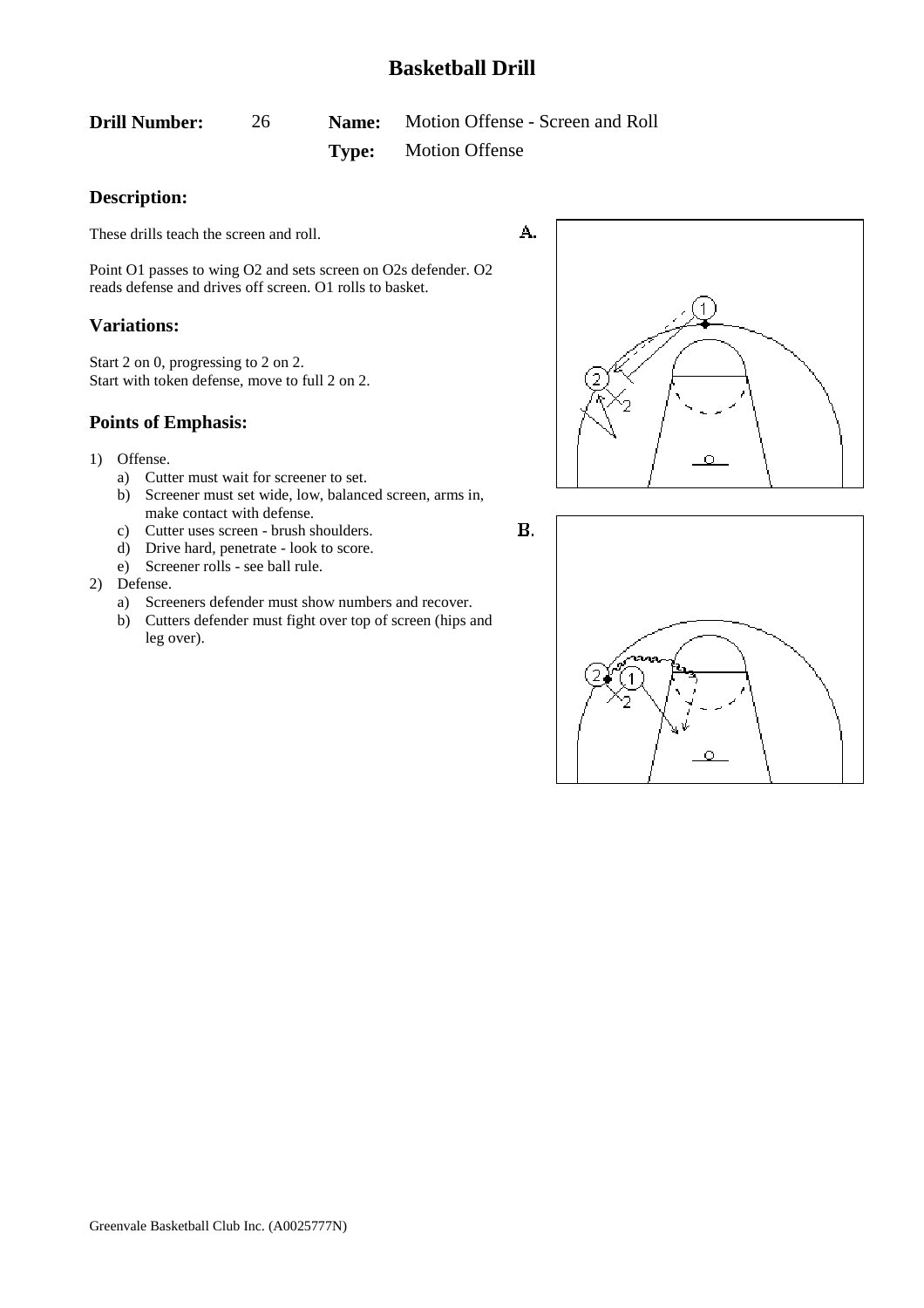<span id="page-27-0"></span>**Drill Number:** 27 **Name:** Motion Offense - Screen Away **Type:** Motion Offense

## **Description:**

These drills show how to begin teaching the screen away from the ball.

Diagram A shows point O1 passing to wing O2 and then setting screen weakside for O3.

Diagram B shows O3 cutting off screen and O1 rolling to basket.

Diagram C shows a modification to B where an extra passer is inserted to give both screener and cutter a pass and score.

## **Variations:**

Start drills 3 on 0 and progress to 3 on 3. Start drills with token defense and move to full 3 on 3.

- 1) The player who is setting the screen should remember to,
	- a) Keep your feet shoulder width apart, bend your knees and take up a strong balanced position.
	- b) Hold your arms strongly across your chest to protect yourself.
	- c) Expect contact you want the defender to run into you !
	- d) Make sure your body is positioned "square" to the direction you are trying to screen.
	- e) Make sure the defender is in the middle of your body.
	- f) Remember to call your team-mate so she knows you are screening. Remember the raised "fist".
	- g) You must not push the defender.
	- h) You must remain stationary, and in your "cylinder".
	- i) Once the "cutter" has gone, "roll" to the basket.
- 2) The player who is cutting off the screen should remember to,
	- a) Don't cut too soon. You must wait for the screener to have set the screen properly and to be stationary.
	- b) Fake in the opposite direction that you are going to cut to put the defender off balance.
	- c) Cut close to the screener ! Brush shoulders with them. If you leave a gap the defender may get through it !
	- d) "Read" the defense and make your move accordingly.
		- i) If the screener does a good job and the defender is run right into the screen, the cutter should make a tight cut, close to the screener, into the lane looking for a pass.
		- ii) If the defender gets between the screener and the cutter (fights over the top of the screen), the cutter can go back door looking for the pass. The screener should turn (face the basket) to block the defender.
		- iii) If the defender chooses to go behind the screener, the cutter pops out for an easy pass (and possibly a 3 point shot). Again the screener can turn to block the defender.
- 3) Correct screening angles.
	- a) Down screen back to ball, b) Up screen back to baseline corner, c) Back screen back to basket, d) Cross screen - back to ballside elbow.





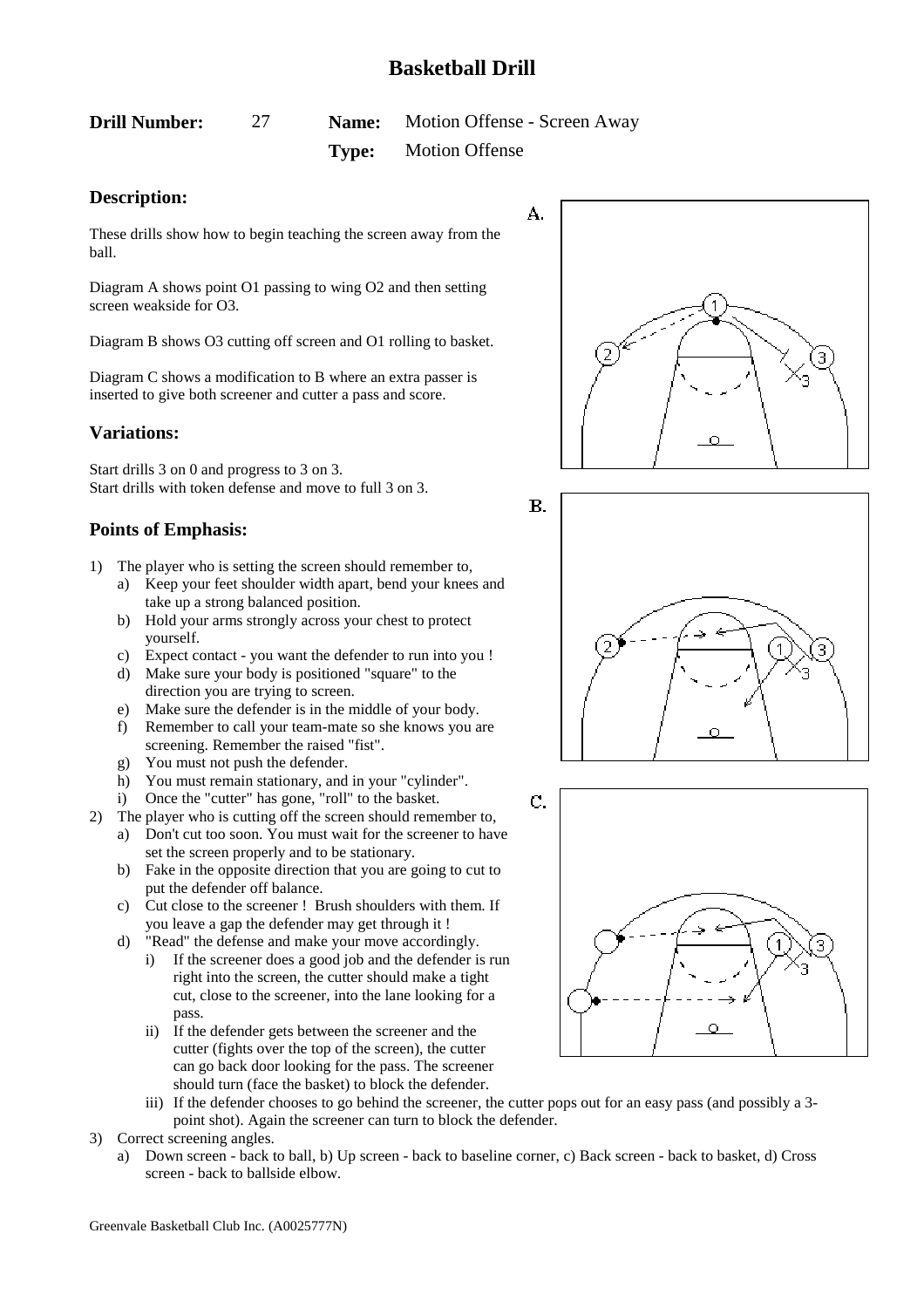<span id="page-28-0"></span>

| <b>Drill Number:</b> | 28 | Name: | Mushball |
|----------------------|----|-------|----------|
|----------------------|----|-------|----------|

**Type:** Free-throw shooting, offense/defense close to basket

# **Description:**

Players line up as shown in diagram A. One player is in each of the low free-throw lane positions. The remaining players line up at the free-throw line with the first person in line with a ball.

The shooter shoots free-throws until she misses, scoring one point for each made shot.

Free-throw lane rules must be adhered to;

- players in the lane cannot cross line until ball leaves shooters hand.
- shooter cannot cross free-throw line until ball hits ring.

On a miss all three players play to score. That is, the person who rebounds is on offense, the other two are on defense.

A field goal from this 1 on 2 contest is worth two points.

Players cannot go further than one step outside key.

Play continues until a field goal is scored, the ball leaves the field of play (i.e. one step outside of key), a violation occurs or the ball is held. Then players rotate. The rotation sequence is shown in diagram B.

Encourage strong moves to the basket, through the defense. There are no fouls (other than flagrant ones) in mushball.

## **Variations:**

- 1. In the case where a player is well defended and cannot score, allow a pass out to the coach (who is standing to one side just inside the three-point line). The coach should return the ball to the same player, as long as she does a good job of getting open (by cutting to the basket, or posting up).
- 2. Allow players waiting in line to distract shooter by shouting etc. (no touching).
- 3. Have players rotating from second lane position run a suicide before returning to end of free-throw line. This should help simulate tiredness (e.g. end of game).

- 1. Players to have correct free-throw form and a consistent free-throw routine.
- 2. Players to go strong to basket (body parallel to backboard).
- 3. Read defenders and move accordingly.
- 4. Use the pump fake.
- 5. Go strong for the rebound.
- 6. Power dribble only protect the ball.



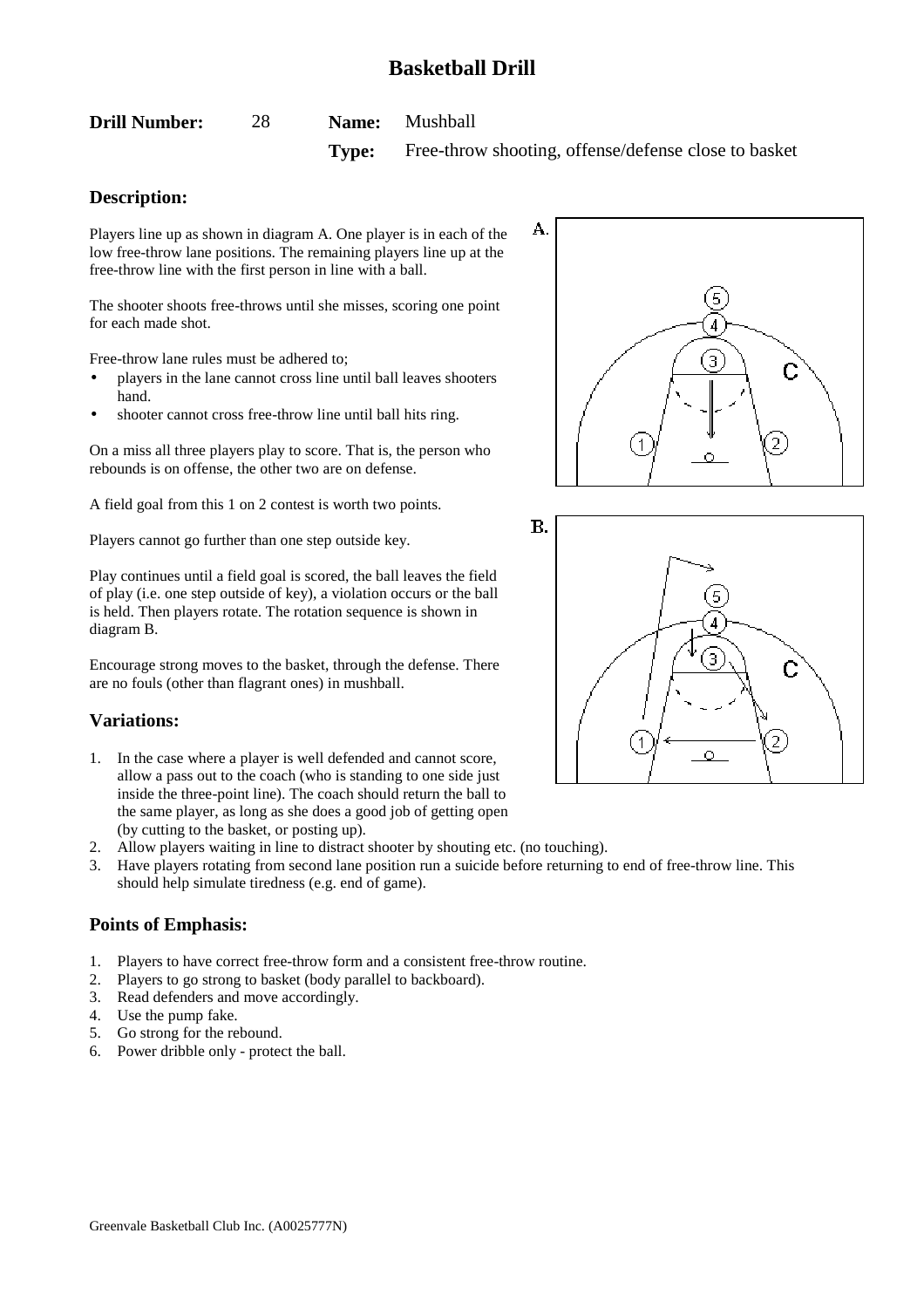<span id="page-29-0"></span>

| <b>Drill Number:</b> |  | <b>Name:</b> One On One                  |
|----------------------|--|------------------------------------------|
|                      |  | <b>Type:</b> Individual Offense, Defense |

### **Description:**

Players are in groups of three. Player 1 is passer, player 2 is offense, X2 is defense.

Player 2 gets open (V-cut, back cut, lead from post etc.), player 1 makes pass. X2 plays defense (deny pass, play defense one-on-one).

Offense must always square up and assume triple threat position when receiving on perimeter.

Offense can use any offensive move, or might be instructed to use certain one by coach. These might include,

- a) Catch, face and shoot.
- b) Jab step and shoot.
- c) Jab step, shot fake and shoot.
- d) Jab step and strong side drive into jump shot off dribble.
- e) Jab step and crossover drive into jump shot off dribble.
- f) Jab step and strong side drive into power layup.
- g) Jab step and crossover drive into power layup.

Players rotate X2 becomes passer, 2 becomes defense, 1 becomes offense.

Can have two groups at each basket.

#### **Variations:**

- 1. Only token defense if players need practice on moves.
- 2. Make X2 close out from a distance.
- 3. Use different positions on court.

- 1. Catch and face triple threat.
- 2. Stay balanced.
- 3. Fool the defense with realistic jabs and shot fakes.
- 4. Read the defense take what they give you.
- 5. Intensity game pace.

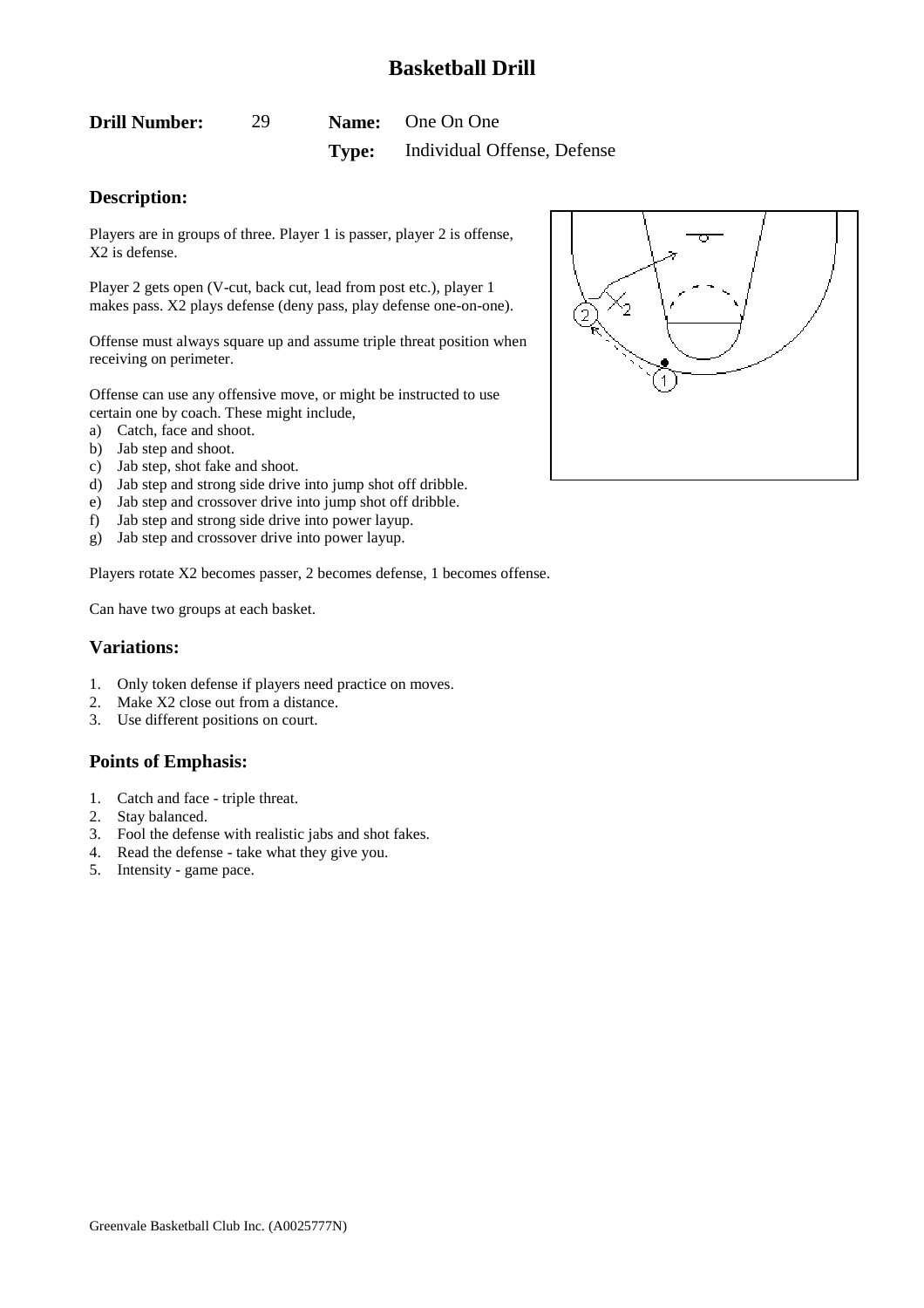<span id="page-30-0"></span>**Drill Number:** 30 **Name:** Pass, Shoot And Rebound

### **Type:** Offense

# **Description:**

Players operate in groups of three. One player is passer, one is rebounder (starts with ball), the other is shooter.

Rebounder passes to passer, passer passes to shooter, shooter shoots, rebounder rebounds and sequence is repeated.

### **Variations:**

- 1. Run drill for certain time (say 1 minute) and rotate players.
- 2. Rotate every shot.
- 3. Shooter must dribble to right or left and shoot.
- 4. Shooter must relocate every shot.
- 5. Passer and shooter give shot fake, jab step etc. before pass or shot.

- 1. Correct shooting form.
- 2. Correct rebounding technique (chin ball, elbows protect, pivot away and pass)
- 3. Passer and shooter receive in ready position (be low).
- 4. Passer passes to "shooting pocket".

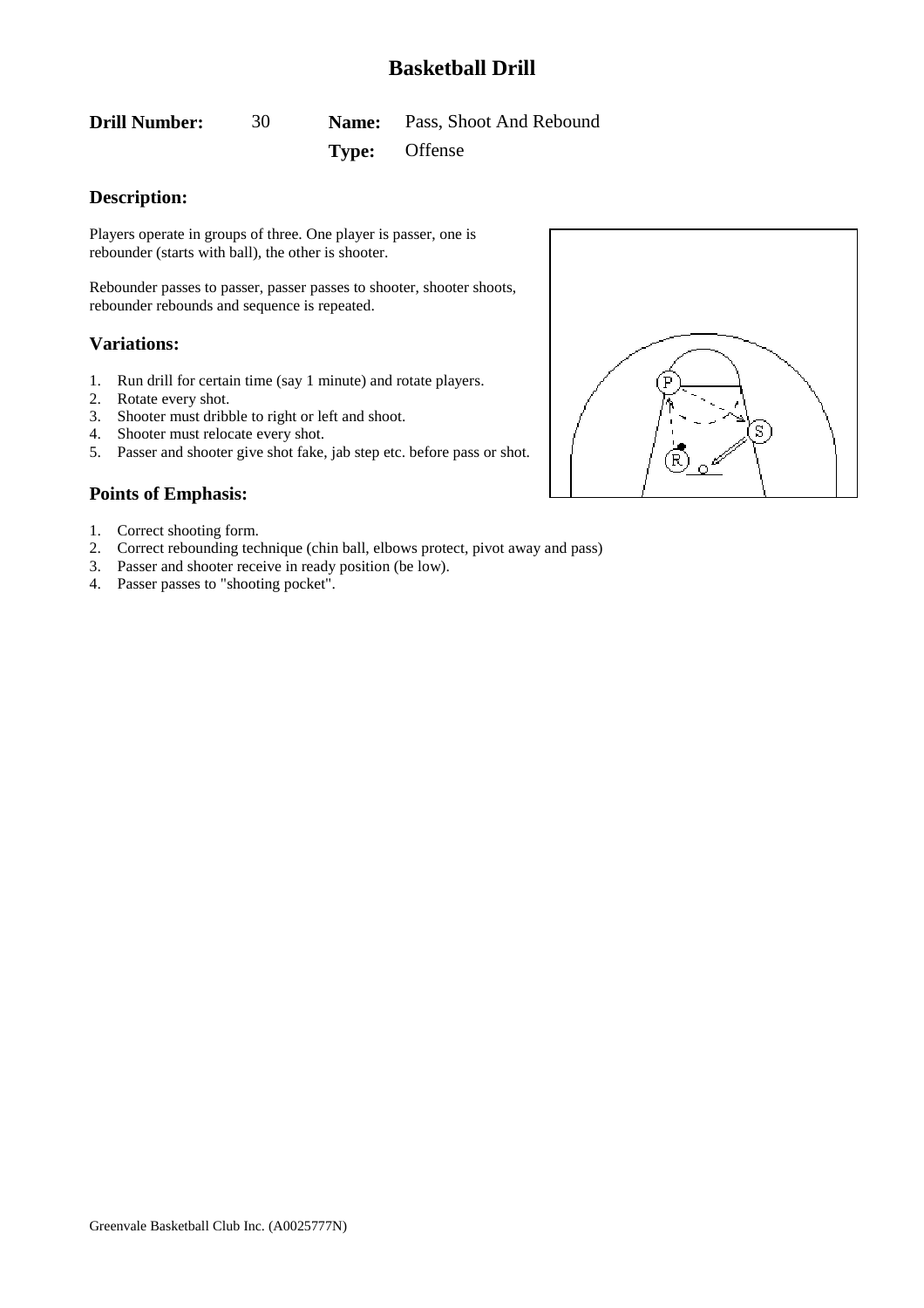$\mathbf{B}$ .

<span id="page-31-0"></span>

| <b>Drill Number:</b> |       | <b>Name:</b> Pass, Shoot, Box Out |
|----------------------|-------|-----------------------------------|
|                      | Type: | Shooting, Boxing Out              |

### **Description:**

Players are in pairs. Player 1 is on perimeter in shooting range, player 2 is under basket with ball.

Player 2 passes to player 1. Player 1 takes one strong dribble either side into a shot. Player 2 as soon as they pass the ball is closing out, trying to pressure the shot and boxing out once the shot is made.

Both players go for the rebound. If offense gets the rebound they should try and score.

Player that gets the rebound is offense on next repetition.

### **Variations:**

Use different parts of the floor. Have 2-3 pairs at each basket and use as many baskets as you have.

- 1. Correct shooting form.
- 2. Dribble to go somewhere.
- 3. Stay low and go up into the shot.
- 4. Close out properly.
- 5. Make contact on the box out.
- 6. Compete for the rebound.



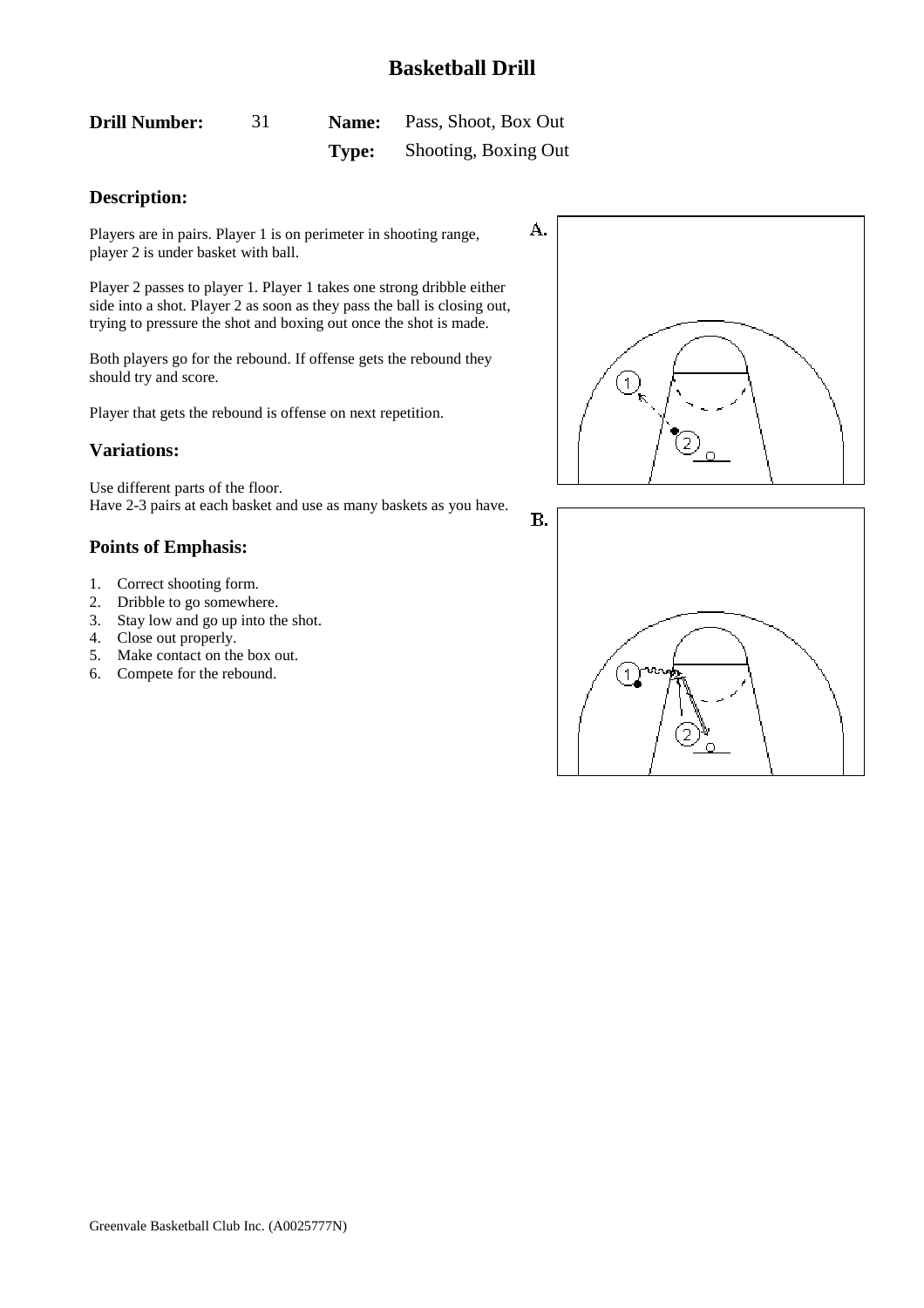A.

**B.** 

<span id="page-32-0"></span>**Drill Number:** 32 **Name:** Penetrate And Dish

# **Type:** Offense

### **Description:**

This drill is designed to teach the skills of dribble penetration into the key and passing the ball of to a teammate who have placed themselves in a good position.

The drill can be run from a 3 on 2 set (see diagram A & B), and can be run with the dribble penetration coming from any area of the offensive court (e.g. diagram A shows penetration from the point, diagram B shows penetration from the wing).

Diagram C shows one of the possible sets when running the drill 4 on 3.

Have the penetrating dribbler undefended with a defender on each of the other offensive players.

Dribble penetration should "split" two of the defenders. Receivers must read their defender and cut to an advantageous position. Dribbler should pass to best option but can continue drive to basket if defense sag off.

### **Variations:**

- 1. 3 on 2, 4 on 3 or 5 on 4.
- 2. Run from all parts of floor.

### **Points of Emphasis:**

- 1. Direct penetration between the defenders attack the gaps.
- 2. Drive to score.
- 3. Get into the key (two feet in the key).
- 4. Receivers read the defense and the dribbler.
- 5. Receivers face dribbler in ready position.
- 6. Receivers cut to the basket.





C.

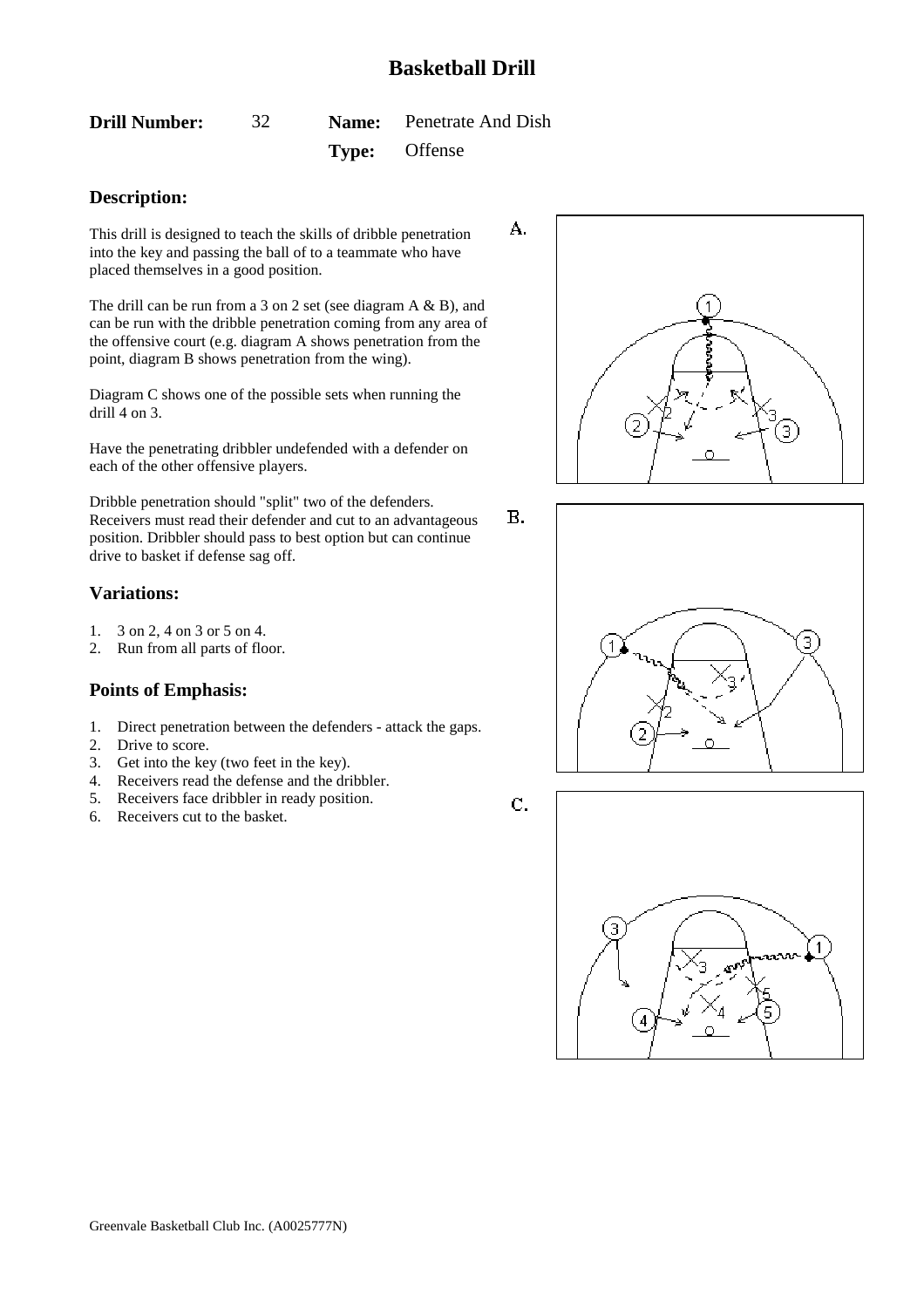<span id="page-33-0"></span>

| <b>Drill Number:</b> | 33 |       | <b>Name:</b> Pepper Drill |
|----------------------|----|-------|---------------------------|
|                      |    | Type: | Passing / receiving       |

### **Description:**

Players form a semi-circle around one of the players.

Note that the player in the middle is a step inside the circle - this ensures she has to use her peripheral vision to see the players on the ends of the semi-circle.

The player in the middle and the player on one end each have a ball.

Player 1 passes to player 3 and then receives the pass from player 2. Player 1 passes to player 4 and then receives the pass from player 3.

The play continues like this, and then returns in the opposite direction around the circle.

Players then rotate so each has a turn as the middle passer.

### **Variations:**

- 1. Specify the types of passes to be made.
- 2. Make a rule that the middle passer must make a different type of pass than they just received.
- 3. Time each player for a certain number of rotations.

- 1. Good, hard passes.
- 2. Quickness (but don't hurry).
- 3. Show "ten fingers" to receive the ball.

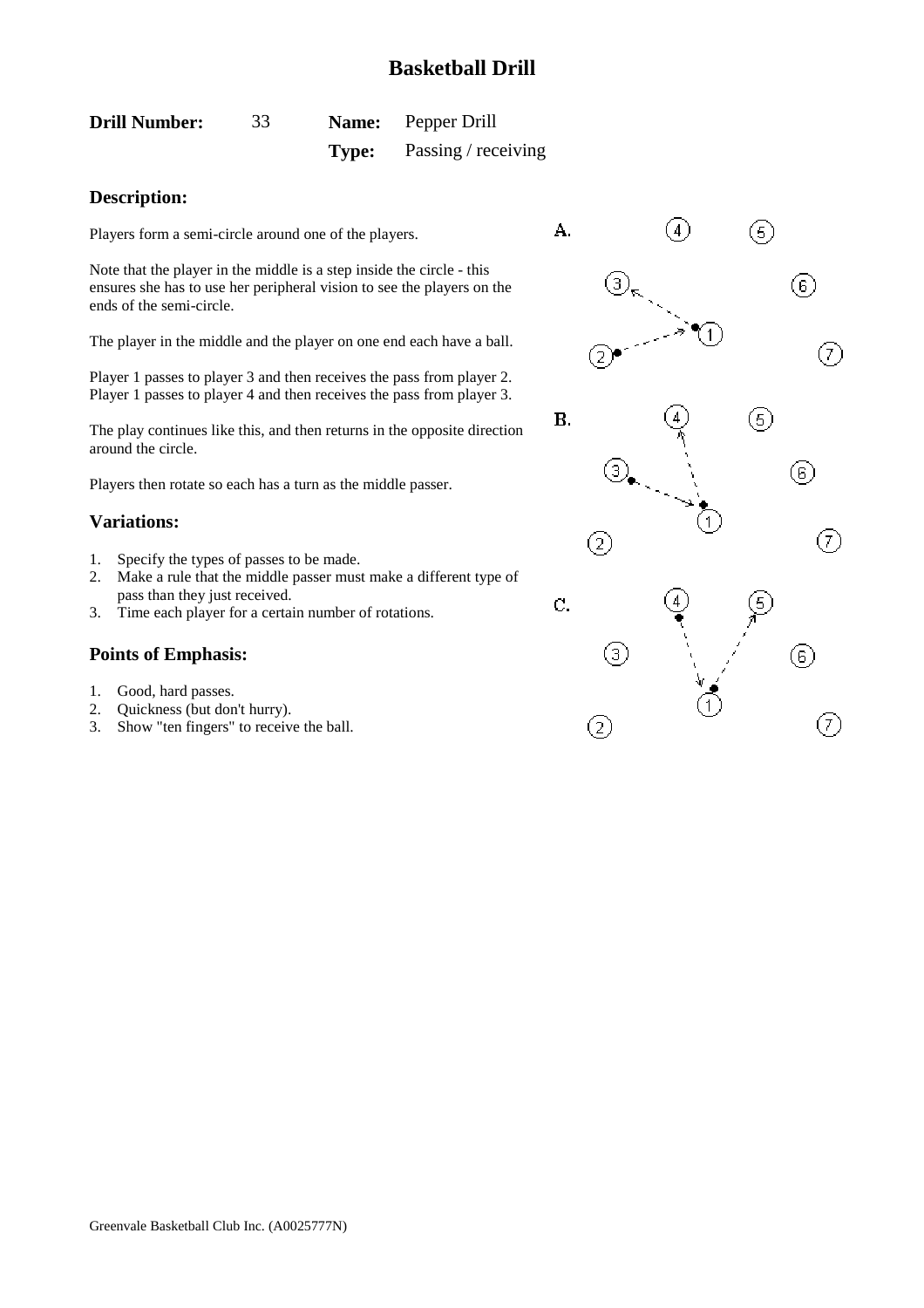<span id="page-34-0"></span>

| <b>Drill Number:</b> | 34 |       | <b>Name:</b> Pig In The Middle |
|----------------------|----|-------|--------------------------------|
|                      |    | Type: | Passing, Defense               |

### **Description:**

Players are in groups of three.

Players 1 and 2 stand about 3-4 metres apart with third player in between. They must make passes to each other while X1 attempts to get a hand on the ball.

X1 must play aggressive defense on ball handler, rather than sagging off.

As soon as X1 gets hand on ball he swaps position with the passer.

### **Variations:**

Place time limit on passer (e.g. X1 counts to 3 seconds) and passer must pass the ball before time expires.

- 1. Fake a pass to make a pass.
- 2. Passer must attack the defender. Step into / around defender to make pass.
- 3. Defender must call "ball" every time.

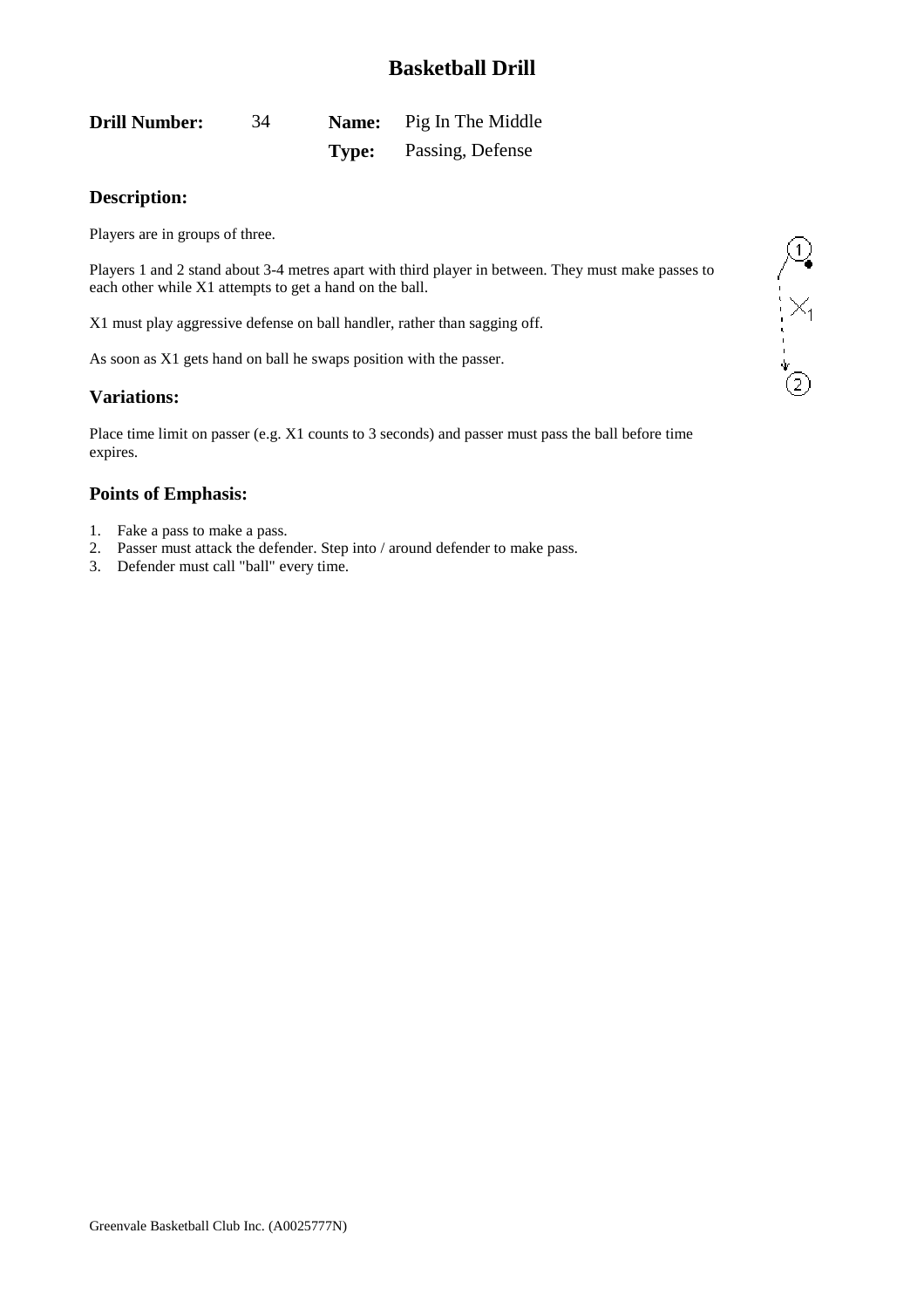<span id="page-35-0"></span>**Drill Number:** 35 **Name:** Pivot Away, Two On One **Type:** Pivoting, Offense

### **Description:**

Players form three lines at centre line.

Player in middle line receives pass from coach at free-throw line and one player from each of the other lines follow to play defense.

Player 1 with ball must keep ball away from the two defenders for 5 seconds by pivoting and ball movement. The end of the five second count is announced by the coach and the player tries to split the defenders and make a drive to basket.

Players return to a different line.

#### **Variations:**

After 5 second count player passes to coach.

- 1. Stay low and pivot aggressively.
- 2. Move ball strongly and vary position of ball up and down.
- 3. Strong step-through.
- 4. Good double-team technique by defenders.

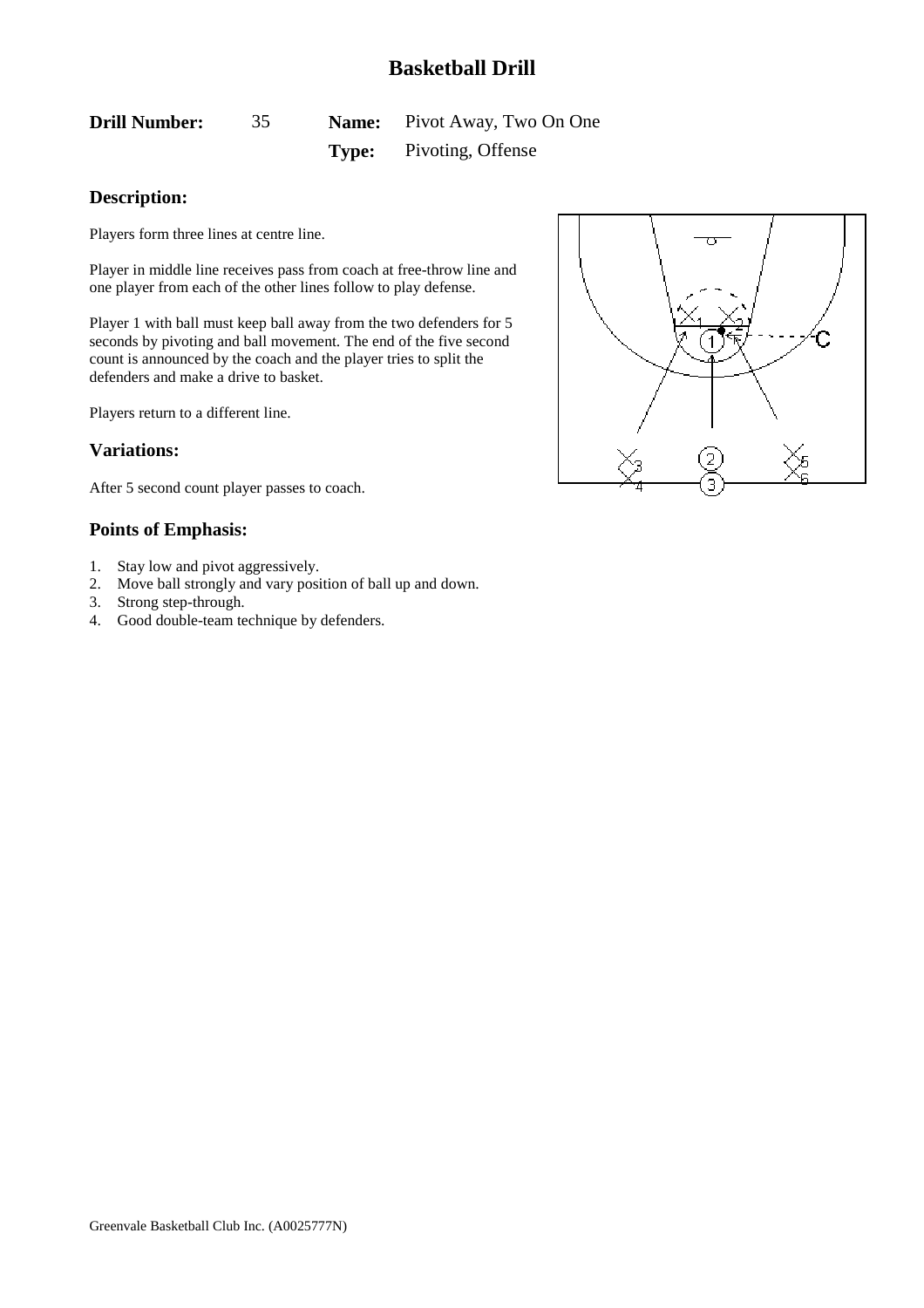<span id="page-36-0"></span>

| <b>Drill Number:</b> | 36 | <b>Name:</b> Post Moves                  |
|----------------------|----|------------------------------------------|
|                      |    | <b>Type:</b> Individual Offense, Defense |

### **Description:**

Players are in groups of three. Player 1 is perimeter passer, player 5 is offensive post, X5 is defensive post.

Player 5 posts up looking for pass from player 1.

Player 1 can dribble from wing to corner and back along three point line.

Post should attempt to post-up strong or seal defender if possible.

Upon receiving pass, post reads defense and makes appropriate move. This could include,

- a) Drop-step baseline into power lay-up.
- b) Drop-step middle into baby hook.
- c) Turn and face, bank shot.
- d) Turn and face, drive middle.
- e) Turn and face, up and under (crossover into power lay-up).

Post can pass back out if a good shot isn't available.

Players rotate X5 becomes perimeter passer, post offense becomes post defense, perimeter passer becomes post offense.

Use two groups at each basket.

### **Variations:**

Token defense only for beginners (coach may instruct defender to overplay one side for offense to practice certain moves).

- 1. Jump stop when receive pass.
- 2. Chin ball, elbows out, low stance.
- 3. Read the defense take what they give you.
- 4. Avoid rapid movement on offense, rather use your body and leverage to gain position.
- 5. Get body parallel to backboard for power-lay-up.
- 6. Go up strong, protect ball with inside arm / elbow.
- 7. Pump fake.
- 8. Slash arm, inside leg technique.
- 9. Defense half-front high or low depending upon position of ball. Correct footwork in front of offense post to change from one position to the other.

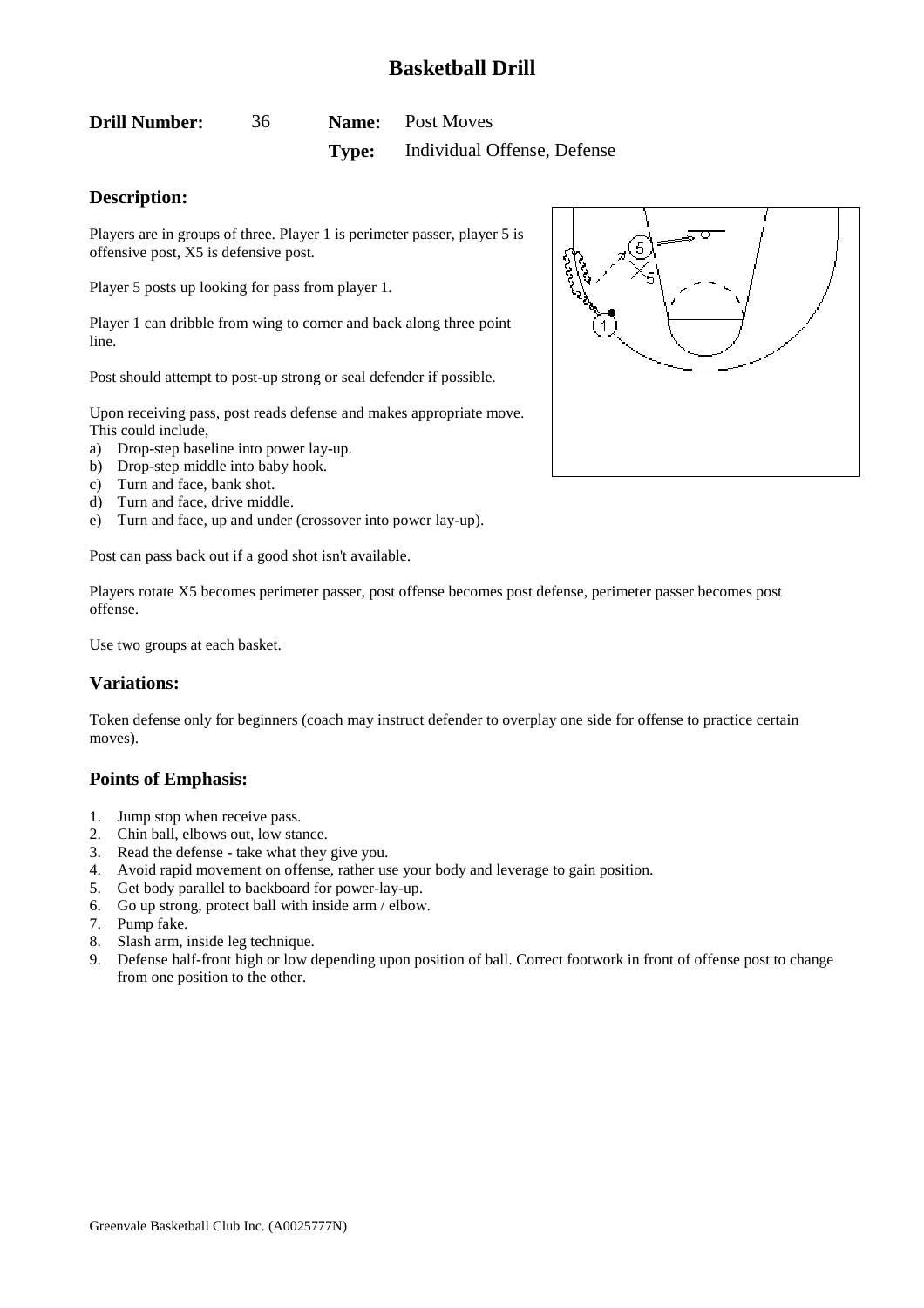<span id="page-37-0"></span>**Drill Number:** 37 **Name:** Power Post Pickups **Type:** Power lay-ups

### **Description:**

Two balls are placed on the low blocks.

One player is the post shooter, two other players are to rebound balls and place them back on the low blocks after each shot.

Post shooter starts in middle of lane and alternately picks up each ball off low block and makes post move to the basket (maximum of one power dribble allowed).

Players rotate positions after specified time.

### **Variations:**

Specify types of move to be made (e.g. drop-step baseline into power lay-up, drop-step middle into baby hook etc.). Most baskets in certain time (e.g. one minute).

- 1. Work hard.
- 2. Concentrate on footwork.
- 3. Get body parallel to backboard for power lay-ups.
- 4. Put the ball up strong with two hands well above the ring.

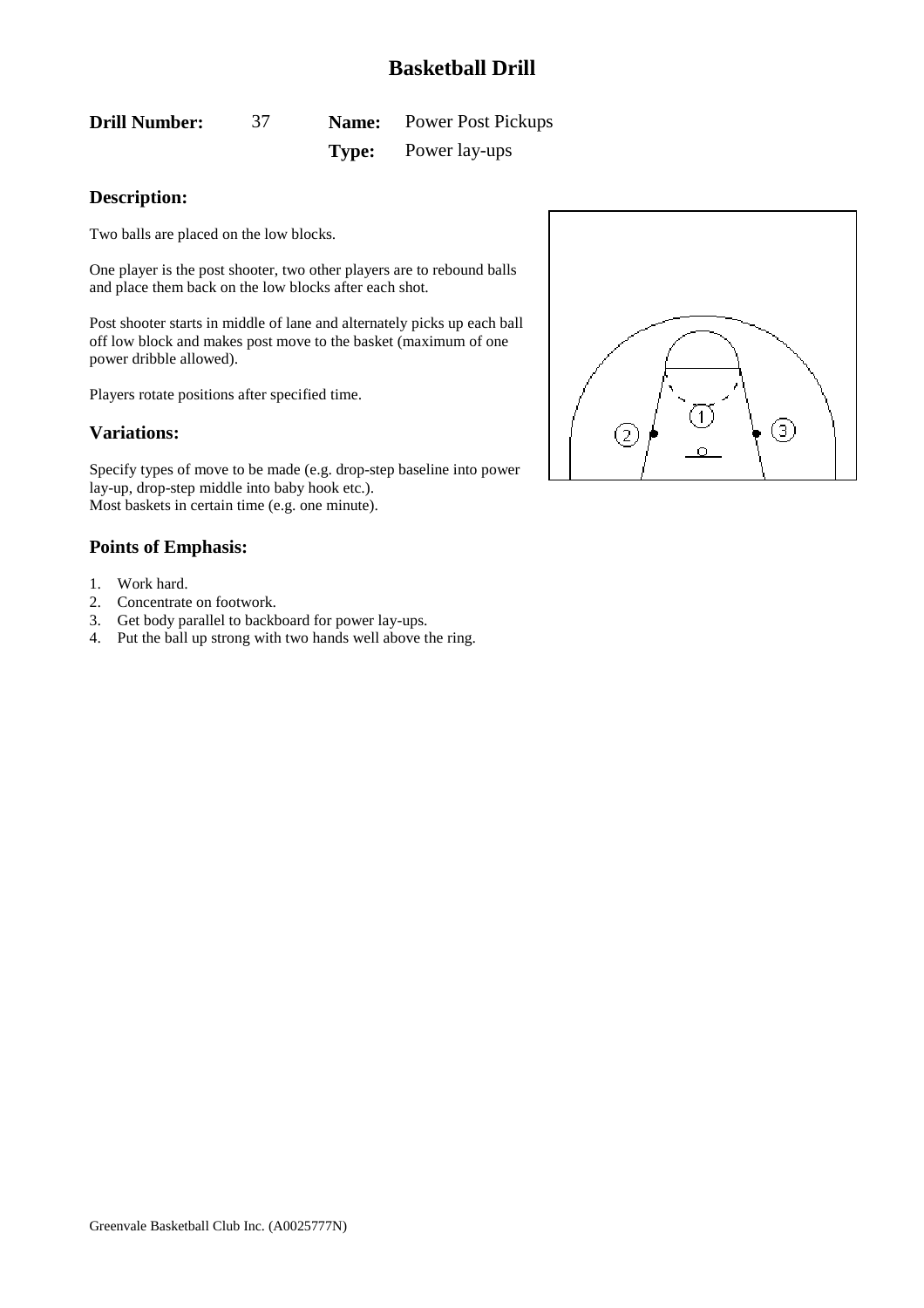<span id="page-38-0"></span>

| <b>Drill Number:</b> | 38. | <b>Name:</b> Pride Drill              |
|----------------------|-----|---------------------------------------|
|                      |     | <b>Type:</b> Transition, Conditioning |

### **Description:**

Drill starts with a five on zero offensive transition and score.

On score, all players sprint to defensive positions and get into defensive stance and execute "foot-fire" or defensive "pitter-patter" until coach passes one of them the ball when they return to offensive transition and repeat.

After two repetitions swap out to new team or bring in fresh players.

#### **Variations:**

Coach might award points for correct execution, hustle and effort. Players do drill until certain points score is reached.

- 1. On offense, fill the lanes.
- 2. On defense, sprint back while seeing the "ball".

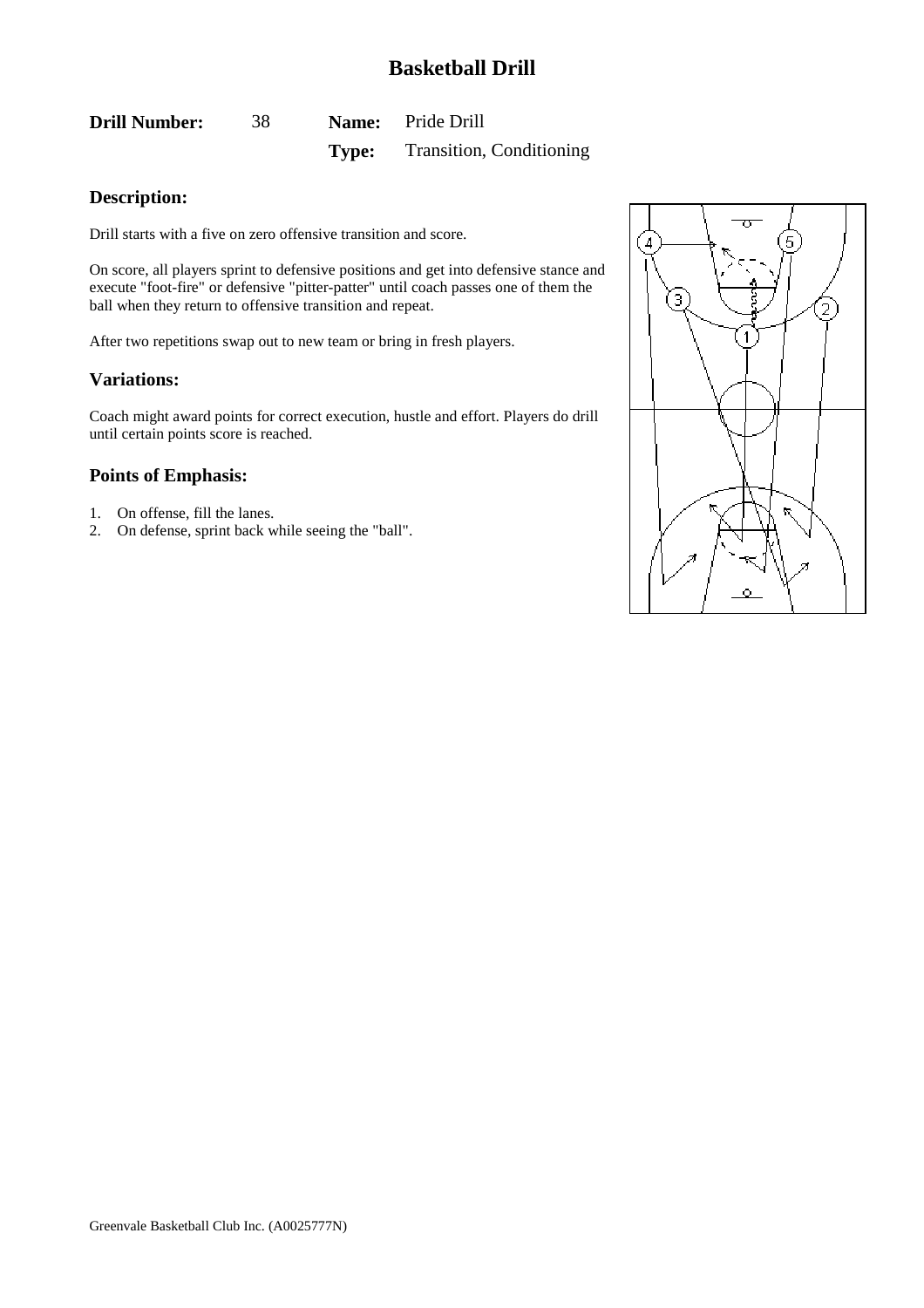<span id="page-39-0"></span>

| <b>Drill Number:</b> | 39 | <b>Name:</b> Shell Drill  |
|----------------------|----|---------------------------|
|                      |    | <b>Type:</b> Team Defense |

### **Description:**

Four players assume offensive positions at guard and wing or corner positions. Four players assume defensive positions based on the following rules,

- a) If your man has the ball play him push to sideline, no penetration.
- b) If your man is one pass away play deny stance in passing lane.
- c) If your man is two passes away play in the key in help position.
- d) If your man is more than two passes away play on the split line in help position.

On ball movement all defensive players move to correct position.

On receiving pass offense must always catch and face.

When first teaching shell drill have offense hold ball for twosecond count before passing.

Rotate offense to defense.

### **Variations:**

The shell drill should be run in the following progression. Build up to latter stages over number of sessions.

- a) Stationary offense defense allow passes. This stage is so defenders get used to movement into correct positions.
- b) Offense move (v-cuts and replace only) defense allow passes.
- c) Offense move (v-cuts and replace only) deny passes.
- d) Allow penetration only defensive help.
- e) Allow offense to exchange positions.
- f) Allow screens.
- g) Live four-on-four.

Depending upon the defensive emphasis you may want high defenders to sag and guard against penetration rather than denying pass.

**B.** 

- 1. Jump to the ball as pass is made not once it gets there "fly with the ball".
- 2. See the ball and your man point your pistols.
- 3. Stance, stance, stance, stance low, low, low, low. Must be lower than the player you are guarding.
- 4. Correct footwork slides, drop step, close-outs.
- 5. Three main jobs are pressure on pass or shot, stop penetration, help your team-mates.



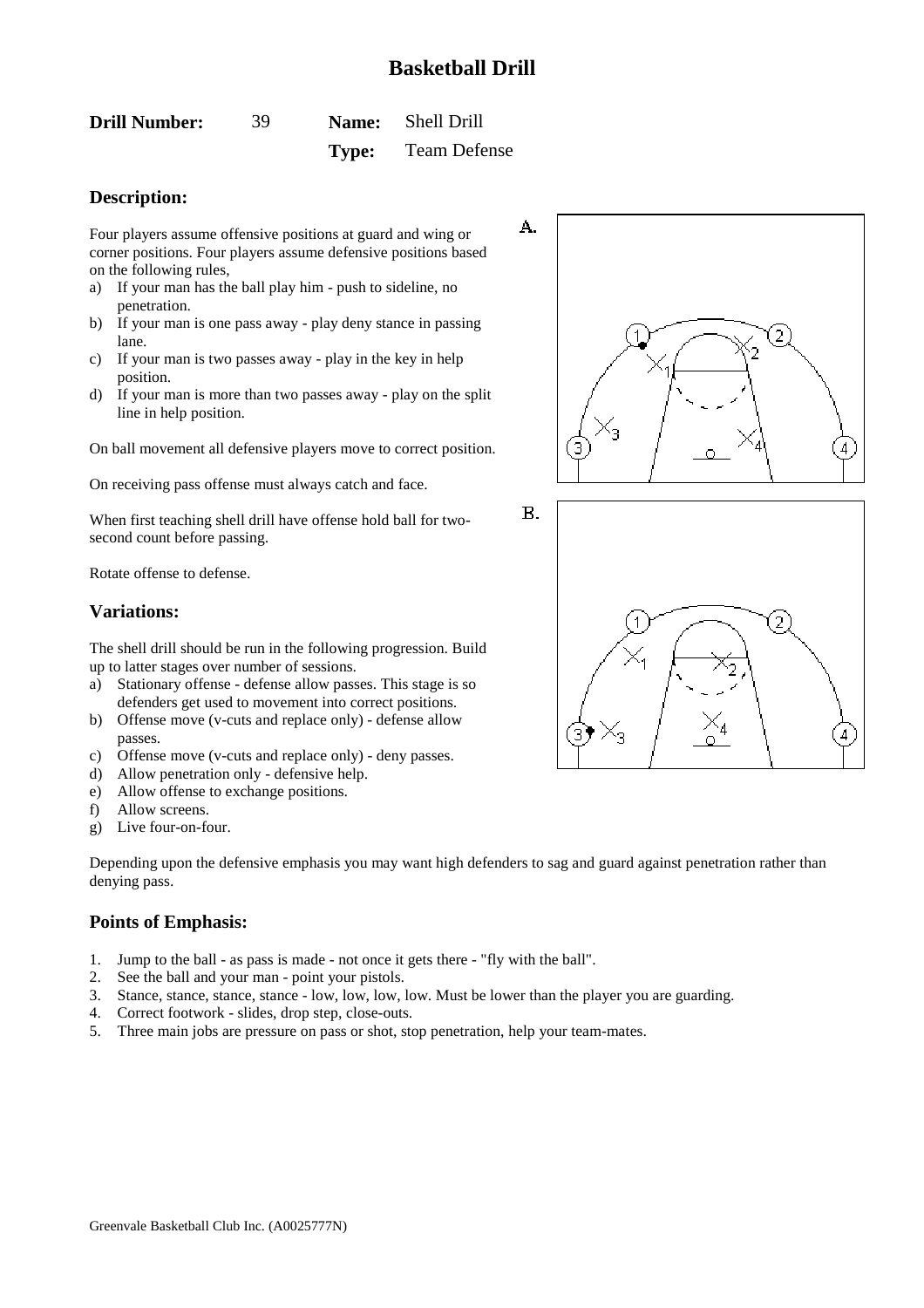<span id="page-40-0"></span>**Drill Number:** 40 **Name:** Slide Run Slide **Type:** Defense

### **Description:**

Players start at baseline facing out of court in defensive stance.

Players are playing against an "imaginary opponent" initially.

They begin by defensive sliding two or three steps then pretend they have been beaten and move to a run (sprint) to catch up, then return to defensive stance / slide, then repeat to other end of court.

#### **Variations:**

- 1. Add an opponent with ball rather than imaginary opponent.
- 2. Add an opponent moving without ball (harder for defence).
- 3. Defender holds towel behind back (concentrate on footwork).

- 1. Correct defensive footwork stay low.
- 2. Sprint.
- 3. Effort.

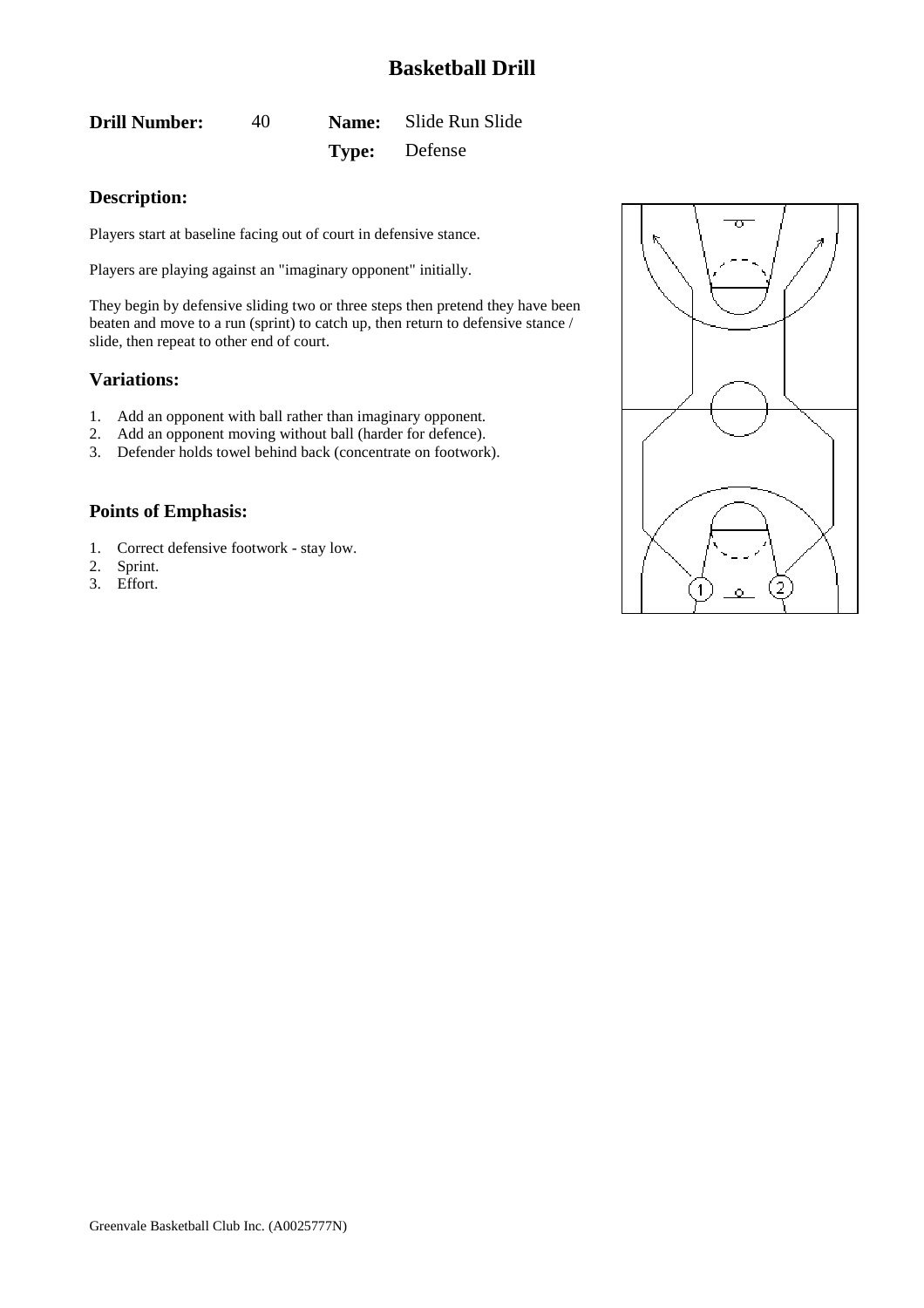<span id="page-41-0"></span>

| <b>Drill Number:</b> |  | <b>Name:</b> Star Drill |  |
|----------------------|--|-------------------------|--|
|                      |  |                         |  |

**Type:** Passing / receiving, lay-ups

### **Description:**

Players line up as shown in diagram. Two players  $(3 \& 4)$  are a step off each low free-throw lane position, two players  $(2 \& 5)$  are a step off each elbow. The remaining players line up behind the baseline, the first person in line with a ball.

Player 1 passes to player 2 and follows her pass (taking 2's position).

Player 2 passes to player 3 and follows her pass.

Player 3 passes to player 4 and follows her pass.

Player 4 passes to player 5 and follows her pass.

Player 5 drives hard to the basket for lay-up, only one dribble (two for beginners) allowed.

Players rebound own shots and hand-off ball to next player in line, then move to the end of the line.

Drill continues in same manner.

### **Variations:**

1. Use two balls at once.

Enter second ball just after first ball is passed from position 3 to position 4.

- 2. Reverse the direction (for left-hand lay-ups).
- 3. Specify the type of pass to be made (e.g. chest, bounce, overhead).
- 4. Vary type of lay-up (e.g. reverse, two-foot stop into power lay-up etc.).
- 5. Take short jump-shot off dribble rather than lay-up.

- 1. All passes to be hard and accurate.
- 2. Call the passers name and "show ten fingers" to receive the ball.
- 3. Step forward to make, and receive the pass.
- 4. Hard drives to the basket with correct lay-up form.

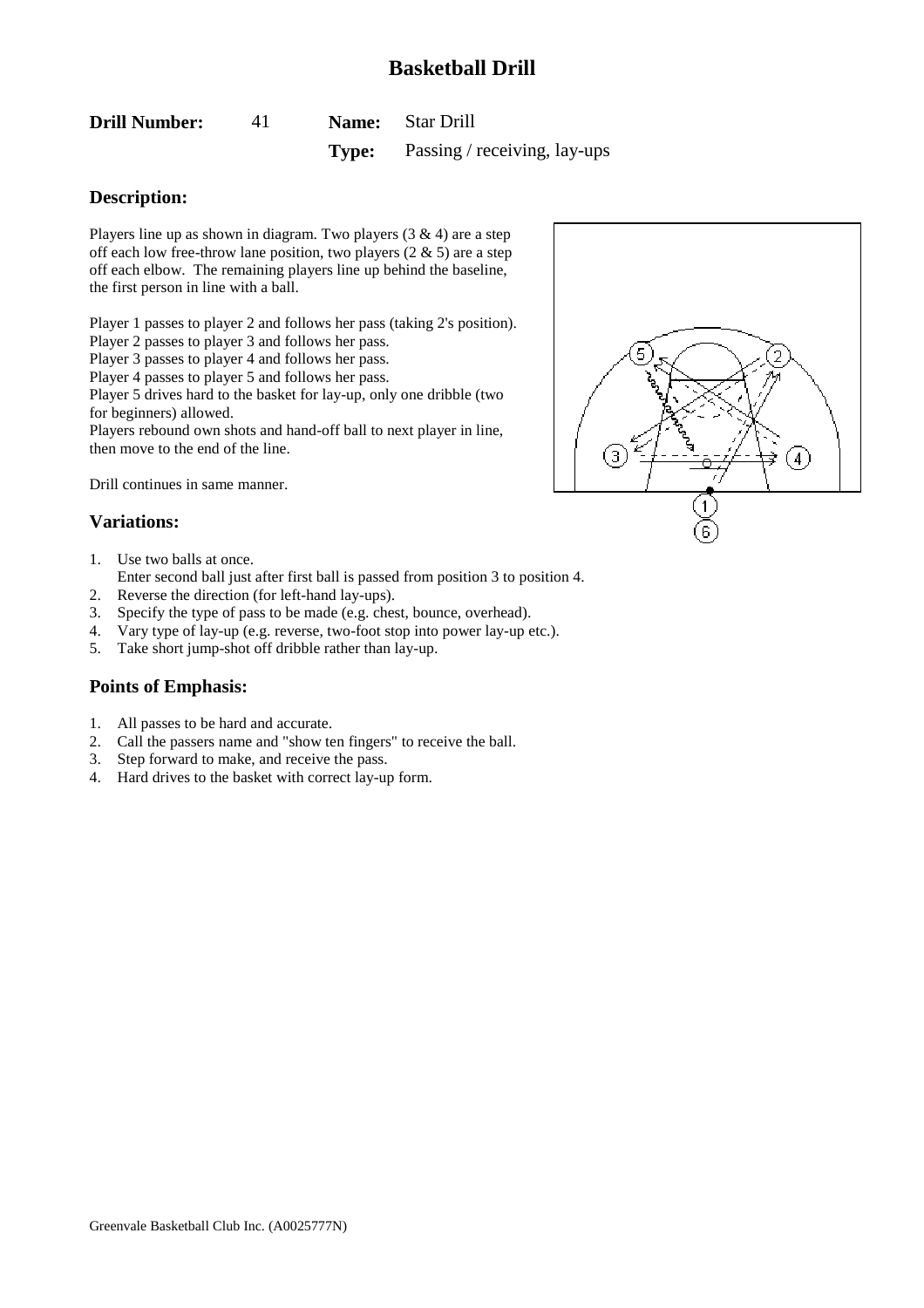<span id="page-42-0"></span>

| <b>Drill Number:</b> |       | <b>Name:</b> Ten Fingers   |
|----------------------|-------|----------------------------|
|                      | Type: | Cutting, Passing, Shooting |

### **Description:**

Players form two lines outside three-point line. All players, except for first in each line have a ball.

First players in each line run into key and v-cut back to ball.

Players "show ten fingers" and call to receive ball from next player in line. After receiving pass they square up to basket and either shoot, dribble / drive for lay-up or dribble into jump shot.

Passer can repeat move once shooter has gone to basket or shot the ball.

Players rebound their own balls and dribble back up court to end of lines. They are coming back through subsequent pairs who are completing drill (creating traffic).

### **Variations:**

If full-court available, have players dribble to opposite end for a lay-up before they return to lines.

- 1. Plant foot and push off hard for good change of direction on cut.
- 2. Showing "ten fingers" and calling for ball.
- 3. Catch and face into triple threat.



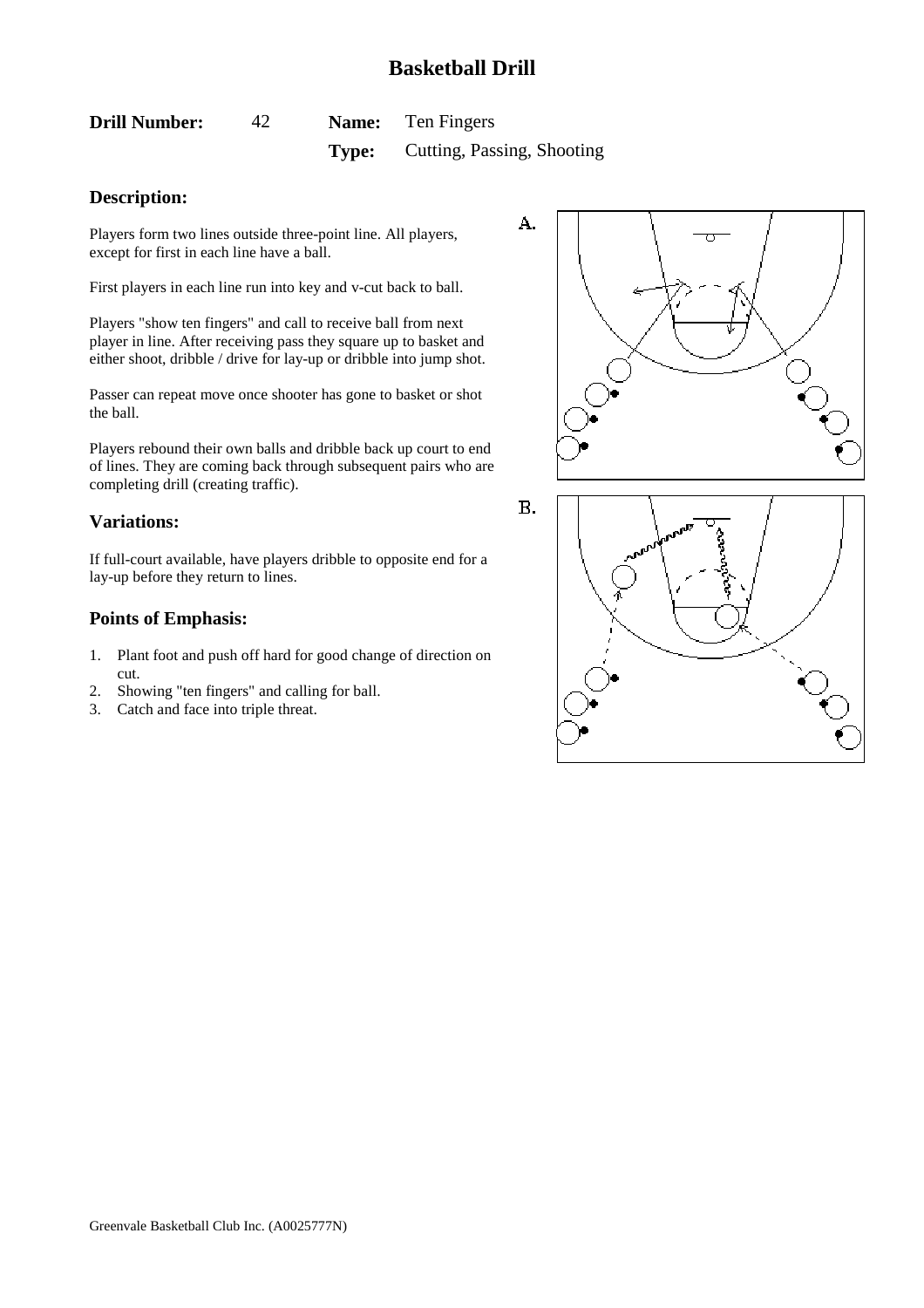<span id="page-43-0"></span>

| <b>Drill Number:</b> | 43 | <b>Name:</b> Terminator |
|----------------------|----|-------------------------|
|                      |    | <b>Type:</b> Dribbling  |

### **Description:**

Vary the court space used depending upon the size of your group. For a group of eight to ten start off within the threepoint line and baseline.

Each player has a ball and must dribble continuously within the designated area whilst trying to knock away the ball from other players.

Any player who cannot maintain their dribble or goes outside of the designated area is out and should step out of the designated area.

As number of players reduces further restrict the playing area (e.g. key, circle, top half of circle).

Last player left wins.

### **Variations:**

Players only use weak hand to dribble.

- 1. Head up !
- 2. Correct dribbling technique fingertip control use the wrist push the ball to the floor.
- 3. Low dribbling stance protection stance.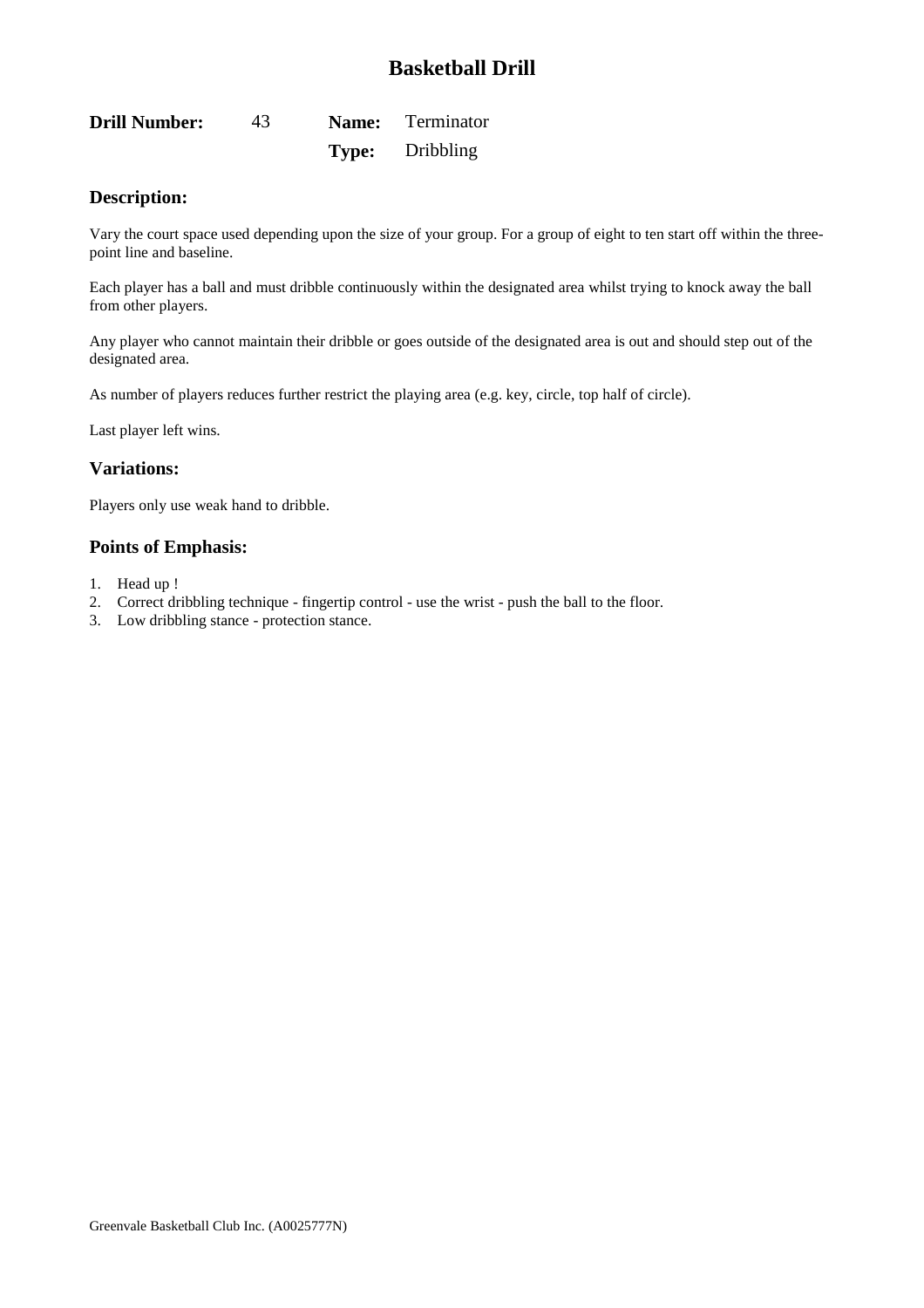<span id="page-44-0"></span>**Drill Number:** 44 **Name:** Three On Two, Two On One

**Type:** Transition

# **Description:**

Two players assume "tandem" defensive position at one end, all other players form 3 lines at baseline at opposite end. Player in middle line has ball.

Three players (first in each line) bring ball down court to play 3 on 2 versus the two defenders.

As soon as defenders get ball, or a score is made, the two defenders play 2 on 1 in the opposite direction against either,

- a) the shooter, in the case a shot was just taken (made or missed), or,
- b) the person who turned over the ball, in the case an interception was made, or violation occurred.

The other two offense remain to be defense for next three players.

### **Variations:**

- 1. Have players throw ball off backboard, rebound ball and outlet to start drill rather than just running off lines.
- 2. Must make certain number of passes in transition.
- 3. Start next 3 coming down court while 2 on 1 is still coming back (create traffic).

- 1) Run lanes hard, cut to basket at free-throw line extended.
- 2) Sprint.
- 3) Correct defensive play of 3 on 2 situation, that is,
	- a) tandem alignment,
	- b) front defender takes ball,
	- c) rear defender takes first pass and front player drops.
- 4) Correct offensive play of 3 on 2 situation, that is
	- a) outside players stay wide and cut to basket,
	- b) ball-handler draw front defender
	- c) ball-handler make good pass to most open player and cut to ball-side elbow
- 5) Driving lane, passing lane concept.
- 6) Communicate (both offense and defense).
- 7) Take the ball to the basket hard.
- 8) On turnover get straight into offensive transition.
- 9) On made shot, step out of court and get in-bound pass in quickly, straight into offensive transition.



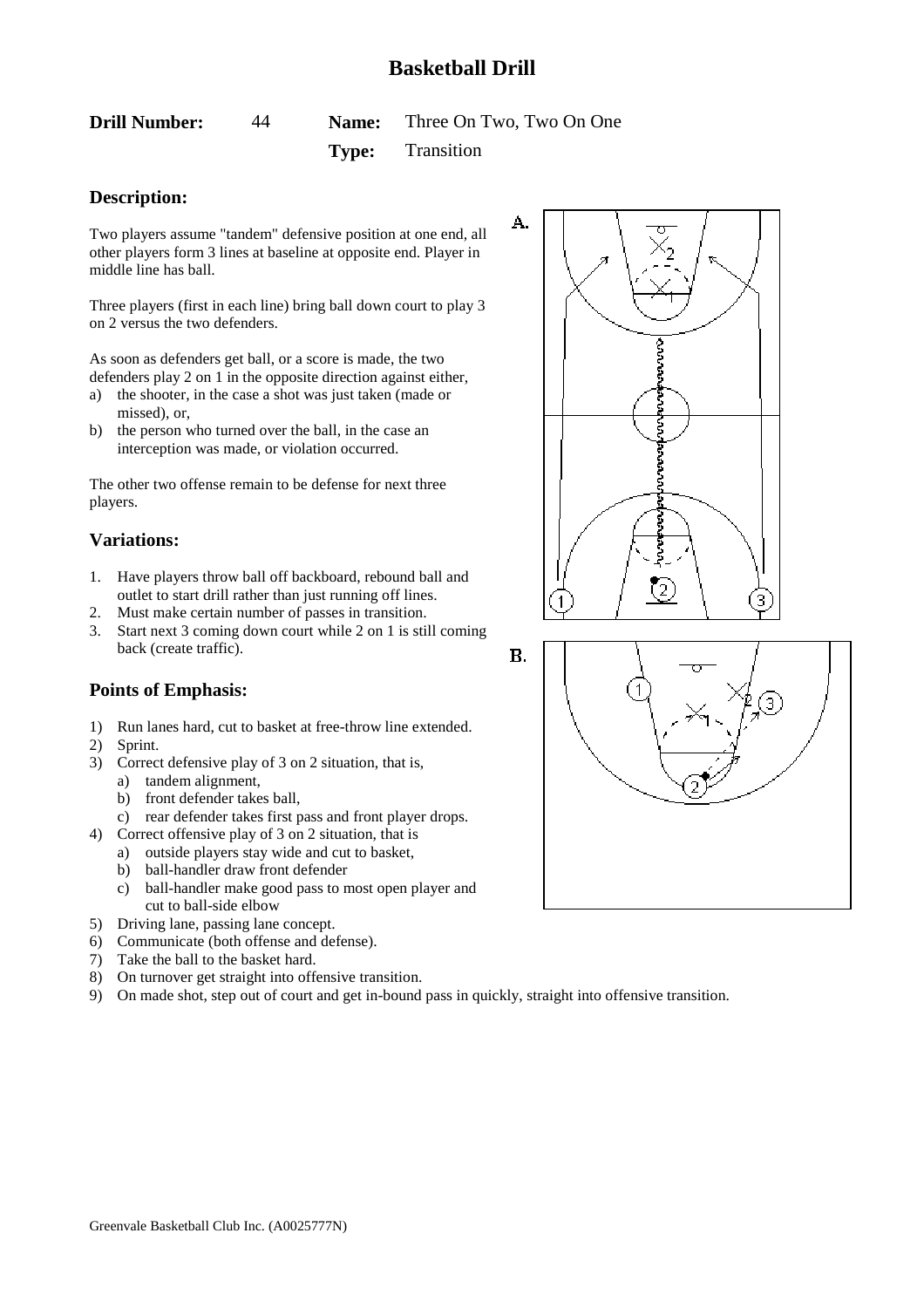<span id="page-45-0"></span>

| <b>Drill Number:</b> | 45 | <b>Name:</b> Three-Man Weave                            |  |
|----------------------|----|---------------------------------------------------------|--|
|                      |    | <b>Type:</b> Offensive transition, passing / receiving. |  |

### **Description:**

Players form three lines at baseline. Player in middle line has ball.

Ball is passed in a weave pattern up the court. Players cut behind the person they have passed to (see diagram).

Player who receives ball near edge of offensive key makes a hard drive to basket. The other two players form a rebounding triangle and any missed shots are put back after the rebound.

After the made basket, the ball is grabbed, the player steps out of bounds and the drill is repeated back down the court.

#### **Variations:**

- 1. Players can wait at end of court (rather than coming back) for rest of players in line to come down court and then all take in turns to come back in opposite direction. This way, the next three players can start when the previous three cross halfway.
- 2. Specify the types of passes to be made.

- 1. Sprint down the court.
- 2. Run the lanes go wide.
- 3. Communicate call for the ball.
- 4. Pass in front of the moving player.
- 5. No travelling.
- 6. Ball does not hit the floor.

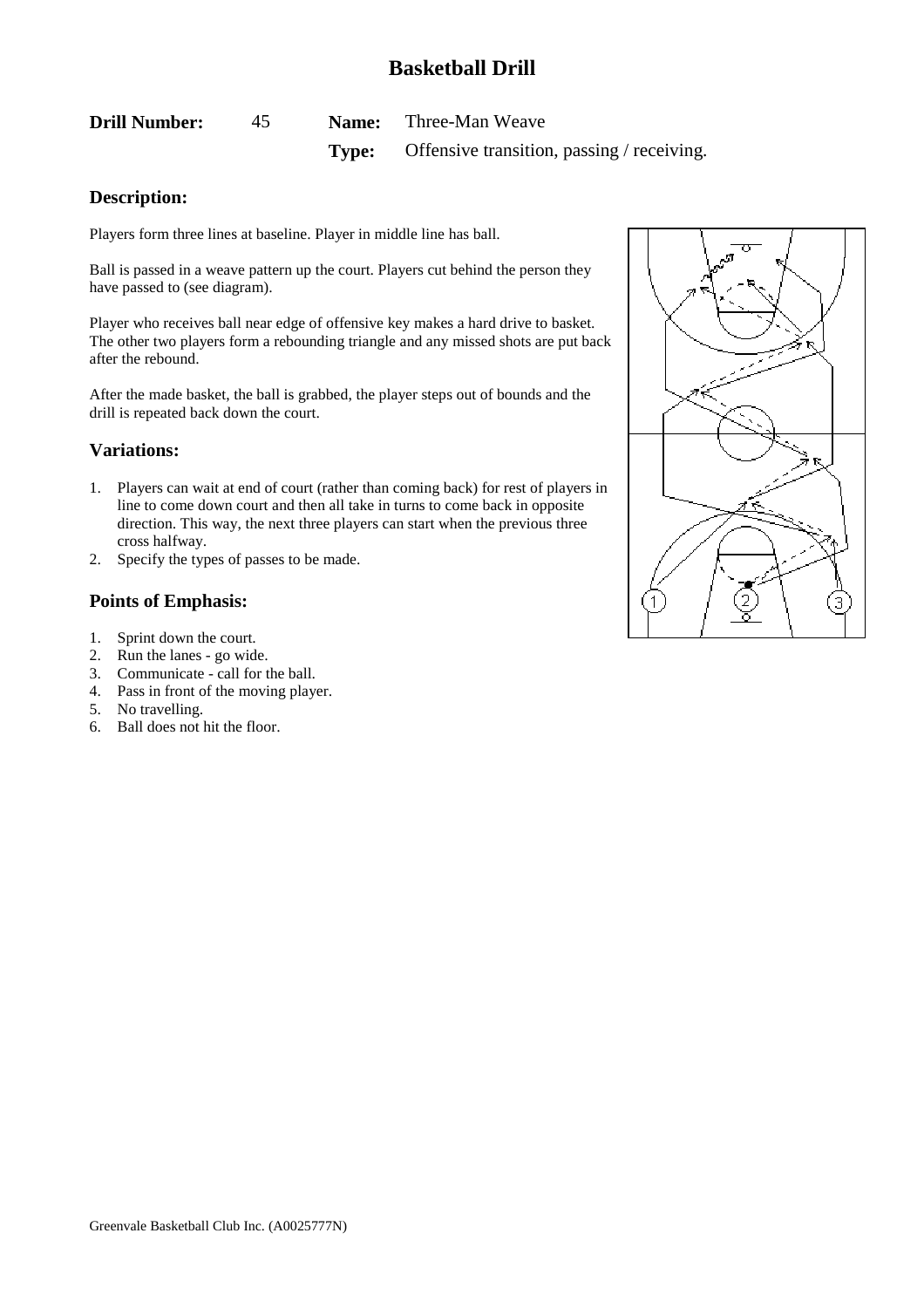# <span id="page-46-0"></span>**Drill Number:** 46 **Name:** Turning And Channeling The Dribbler **Type:** Individual Defense, Dribbling

### **Description:**

Players in pairs, using both sides of the court.

One player in pair is on defense, she steps onto court with ball and hands offensive player the ball.

Each pair must stay on own side of the court.

Using good defensive stance and footwork to gain correct position, defensive attempts to turn the dribbler at least three times in the back court and then attempts to channel offensive player to the sideline in the front court.

Upon reaching end of court, both players sprint back to other end and rejoin line. Next time down, offense and defense swap places.

Swap groups to opposite sides of court halfway through allotted time.

### **Variations:**

- 1. Initially defense should not attempt to get ball.
- 2. To stress footwork have defense play with hands holding towel behind back.
- 3. Add a third player to attempt trap at half-court line.

- 1. Correct defensive stance and footwork.
- 2. Nose to ball and overplay to turn dribbler.
- 3. Quickness.
- 4. Emphasis is on defensive position and footwork.
- 5. Dribbler protect the ball.

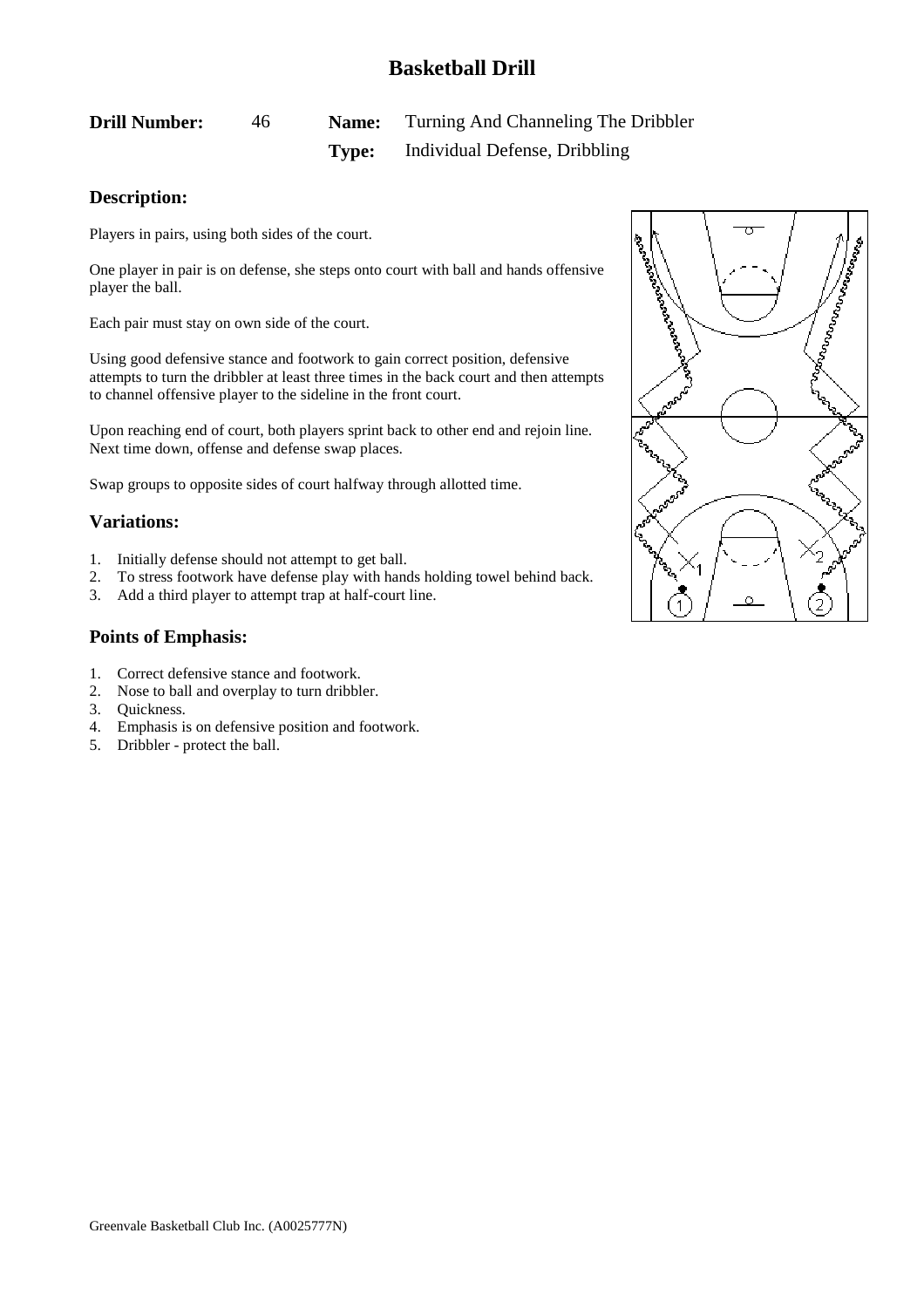# <span id="page-47-0"></span>**Drill Number:** 47 **Name:** Two Teams Sliding **Type:** Defense

# **Description:**

Players line up, in two teams, along sideline as shown in diagram.

Alternately, each team slides across floor in a line and returns. When one team returns, other team goes.

To emphasize keeping low and defensive stance, players touch hands to floor between their legs 5 times and yell "defense" (at start, at opposite sideline, twice at mid-court - once on the way and once on the way back- and on return).

Players complete 180 degree pivot each time they cross split line.

### **Variations:**

After a couple of repetitions, have players

- 1. Jump in air before touching floor.
- 2. Sprint from opposite sideline to mid-court on return leg.
- 3. Close-out from mid-court to opposite sideline.

- 1. Correct defensive stance and footwork.
- 2. Pure effort.
- 3. Teamwork stay together.

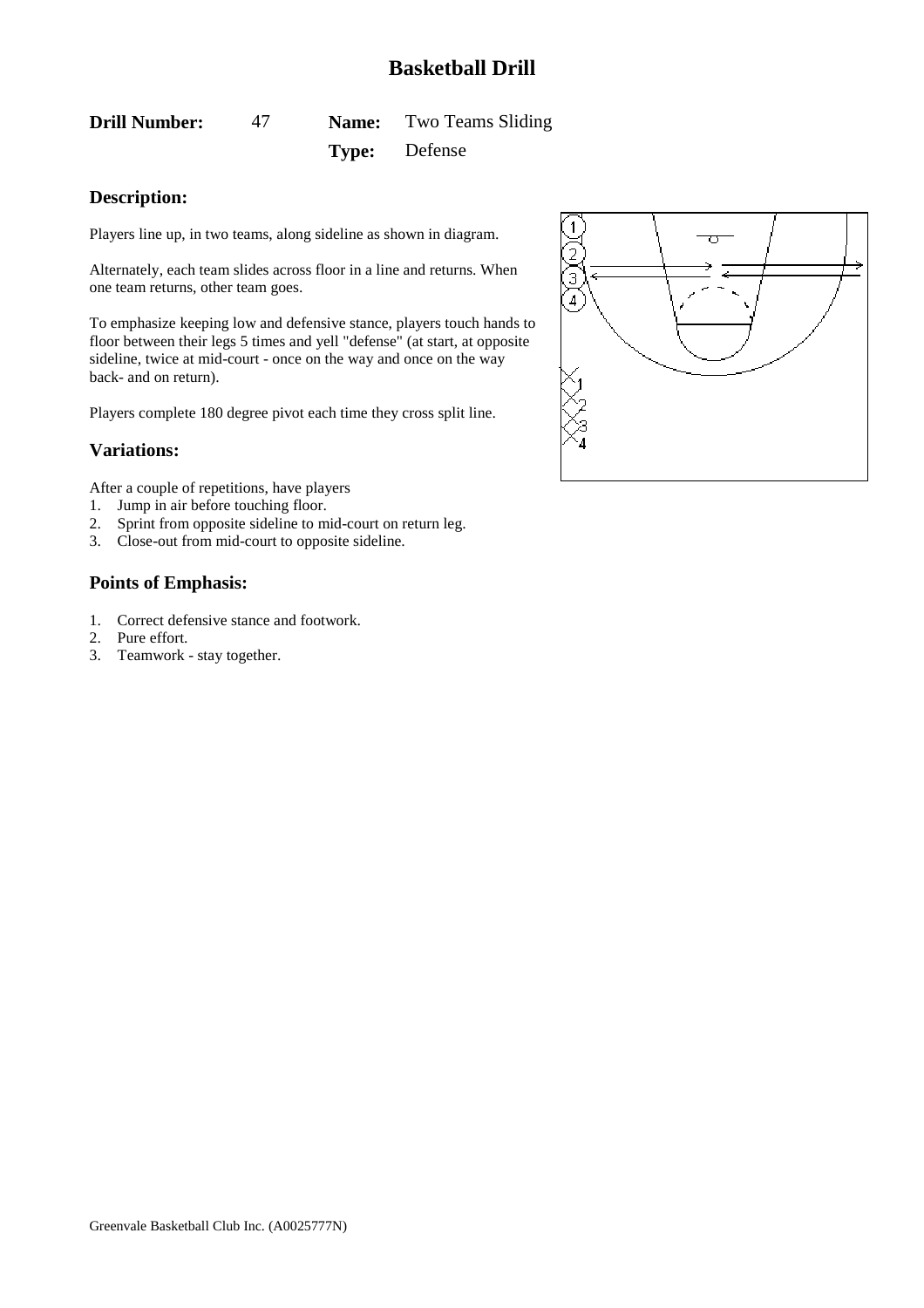<span id="page-48-0"></span>

| <b>Drill Number:</b> | -48 | <b>Name:</b> Cincinatti                    |
|----------------------|-----|--------------------------------------------|
|                      |     | <b>Type:</b> Passing, offensive transition |

### **Description:**

Players form two lines at half-court. One line in centre of court, the other near one sideline. One player is on free-throw line. First player in line at centre court must have ball.

First player in centre line (2), passes to player at free-throw line (1) whilst first player in side line (3) sprints the outside lane.

After receiving the pass, player (1) pivots and passes to (3) cutting to the basket. (3) receives pass and performs a lay-up.

(3) continues out opposite side of court while (1) rebounds the ball and outlets to (3) who takes one or two dribbles and passes to the next player in centre line who doesn't have a ball.

(3) goes to end of centre line, (1) goes to end of side line and (2) moves down to free-throw line to pass / rebound on next rotation.

### **Variations:**

- 1. Move side-line to other side of court.
- 2. Use two or more balls.

#### **Points of Emphasis:**

- 1. Sprint the lane.
- 2. Drive the lay-up hard.
- 3. Pass the ball in front of the cutter so they don't have to stop.



 $B.$ **RUNNANANA** 3) 1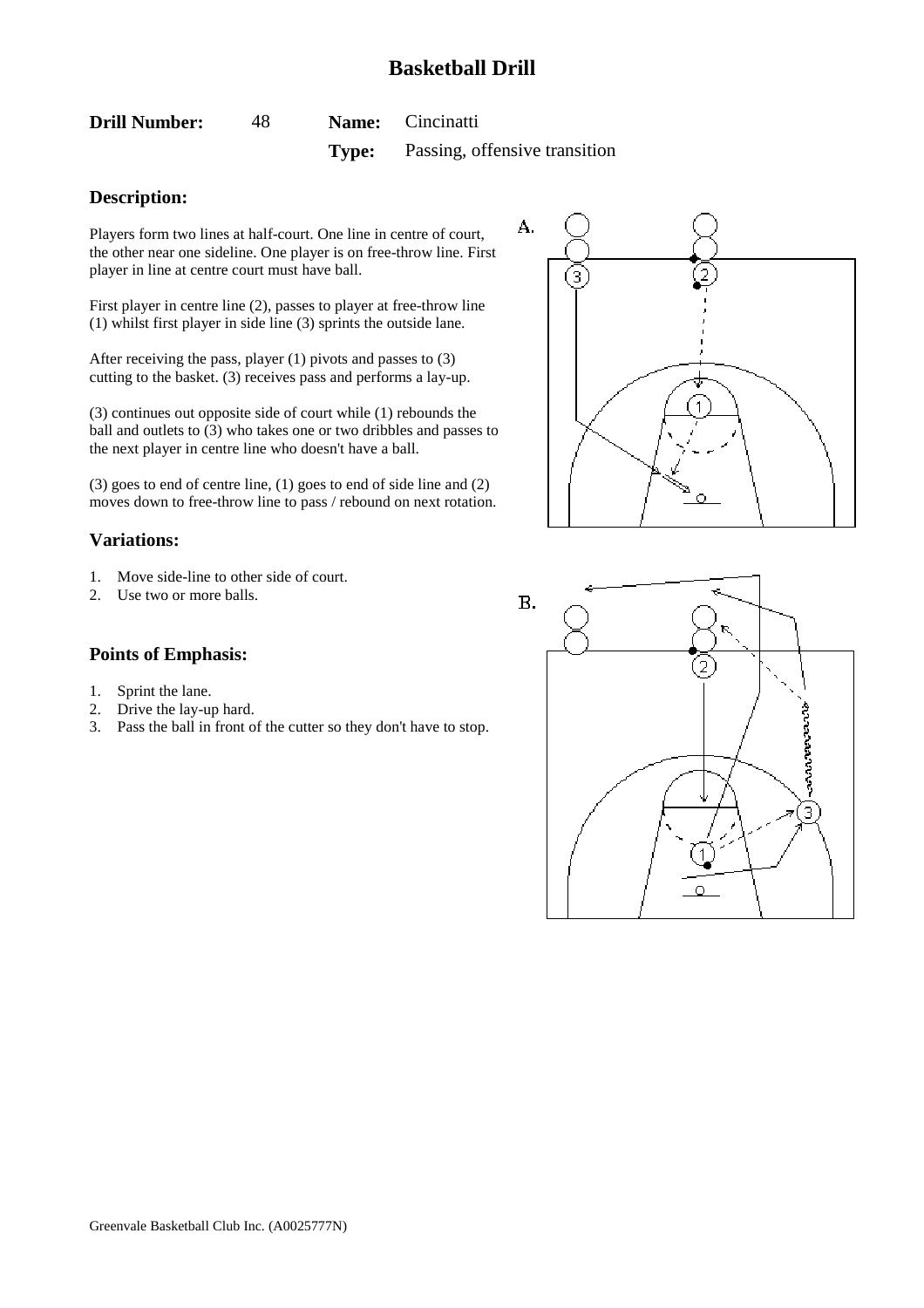<span id="page-49-0"></span>**Drill Number:** 49 **Name:** Create A Lead **Type:** Offense

### **Description:**

Players form four lines, two at each corner and two at halfcourt. First players in half-court lines have a ball.

Players in corner lines move to low post area and then "create a lead" (using the inside leg / inside arm technique).

After receiving the pass they face-up to the basket and make a one on one move to the basket.

Players rotate lines clockwise so all players get a turn at passing and receiving from both sides of the court.

#### **Variations:**

- 1. Use different one-on-one moves to the basket for both shots and lay-ups.
- 2. Use no-defense, then token defense, then real defense on players creating the lead. Then add token, then real defense to the passers as they become more accomplished.

- 1. Stress the cut to the basket to make the defender move.
- 2. Stress the correct inside leg, inside arm in front of the defender technique.
- 3. Players must face basket after receiving the pass.
- 4. Explosive one-on-one moves to the basket.

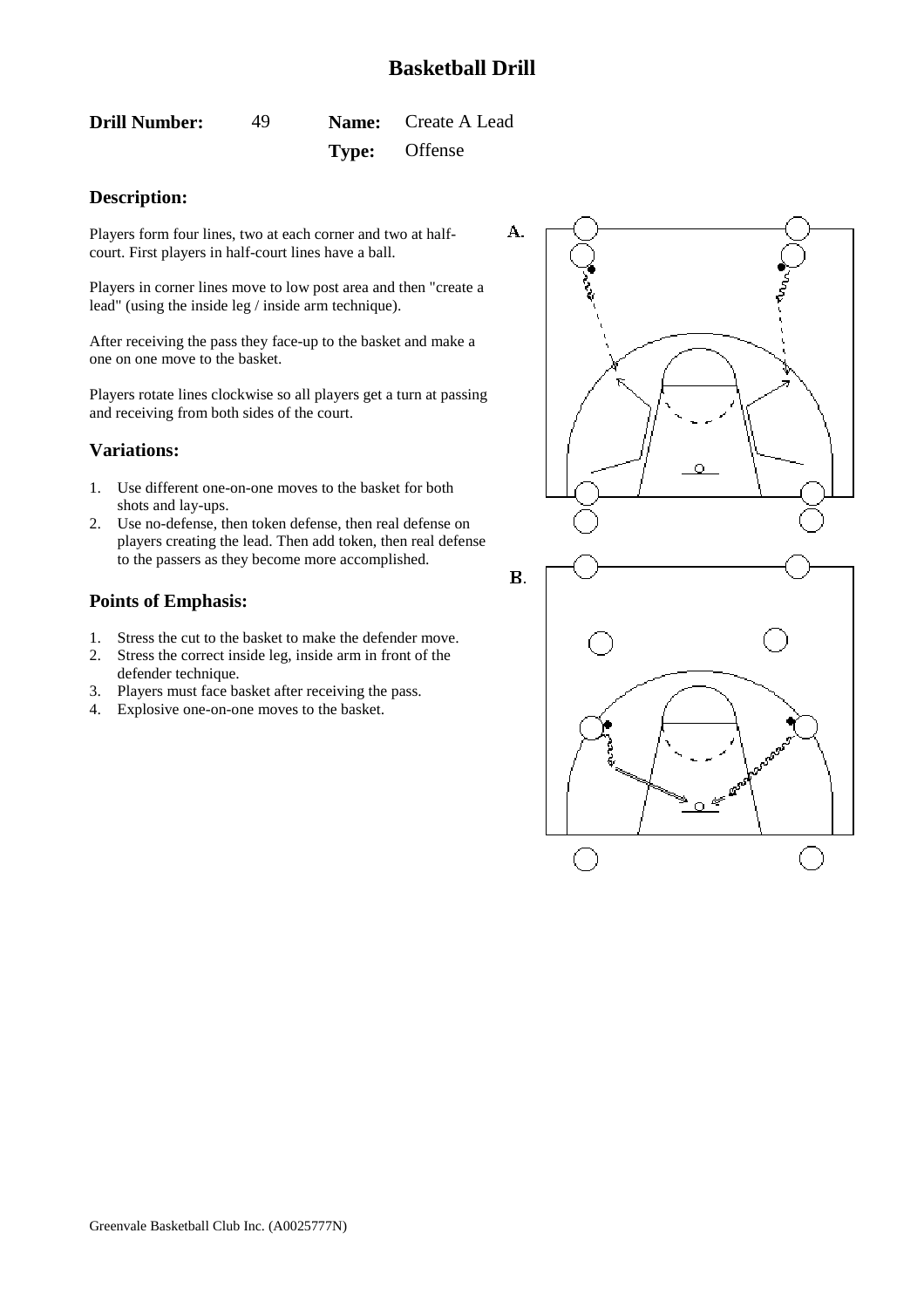<span id="page-50-0"></span>**Drill Number:** 50 **Name:** Dribble, Cut, Pass & Drive

**Type:** Offense

### **Description:**

One player sets up on each low block. The remaining players line up at half-court. This line of players is behind coach who is standing on edge of centre circle, facing the basket.

Players in line dribble past the coach executing a stated move (hesitation, crossover, reverse etc.) as they pass the coach.

After the dribbler is past the coach, the coach signals to post players that one of them is to v-cut by holding out his left or right arm, or by establishing eye contact. Note this is not done until dribbler is past so he cannot see signal.

Nominated player executes a good v-cut and receives pass from dribbler. Player then makes move to basket (dribble to jump shot, drive for lay-up etc.).

Dribbler replaces post player who received pass. Post player who received pass goes to end of line.

### **Variations:**

Have other post player close out on receiver and play defence.

- 1. Good, hard cuts.
- 2. Timing of guard to wing pass.
- 3. Pass into "shooting pocket".
- 4. Hard drives to basket.

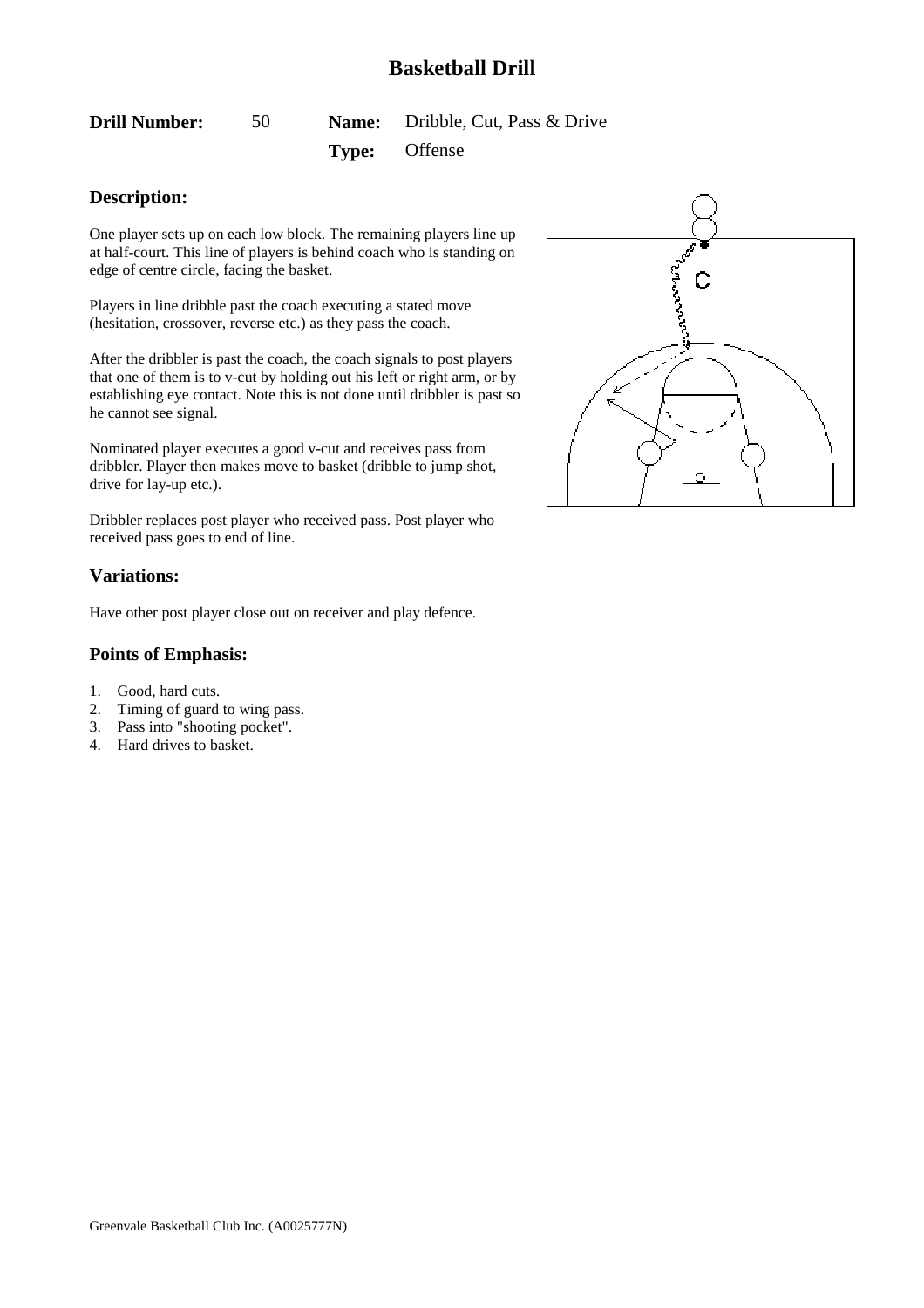# <span id="page-51-0"></span>**Drill Number:** 51 **Name:** Half-Court, Two Pass Drill

**Type:** Passing, Lay-ups

# **Description:**

Set up with three lines at half-court as shown in diagram.

Ball start at one side.

As middle line player cuts to ball, opposite wing sprints lane and cuts to basket.

A pass to middle player at the top of the circle is followed by a pass to cutter for a lay-up.

All players follow shot to form "rebounding triangle".

Missed lay-ups must be "put back".

#### **Variations:**

- 1. Start from opposite side of court.
- 2. Cutter receives pass outside key for jump shot.

- 1. Run it hard, don't stop to receive or pass.
- 2. Good, hard passes.

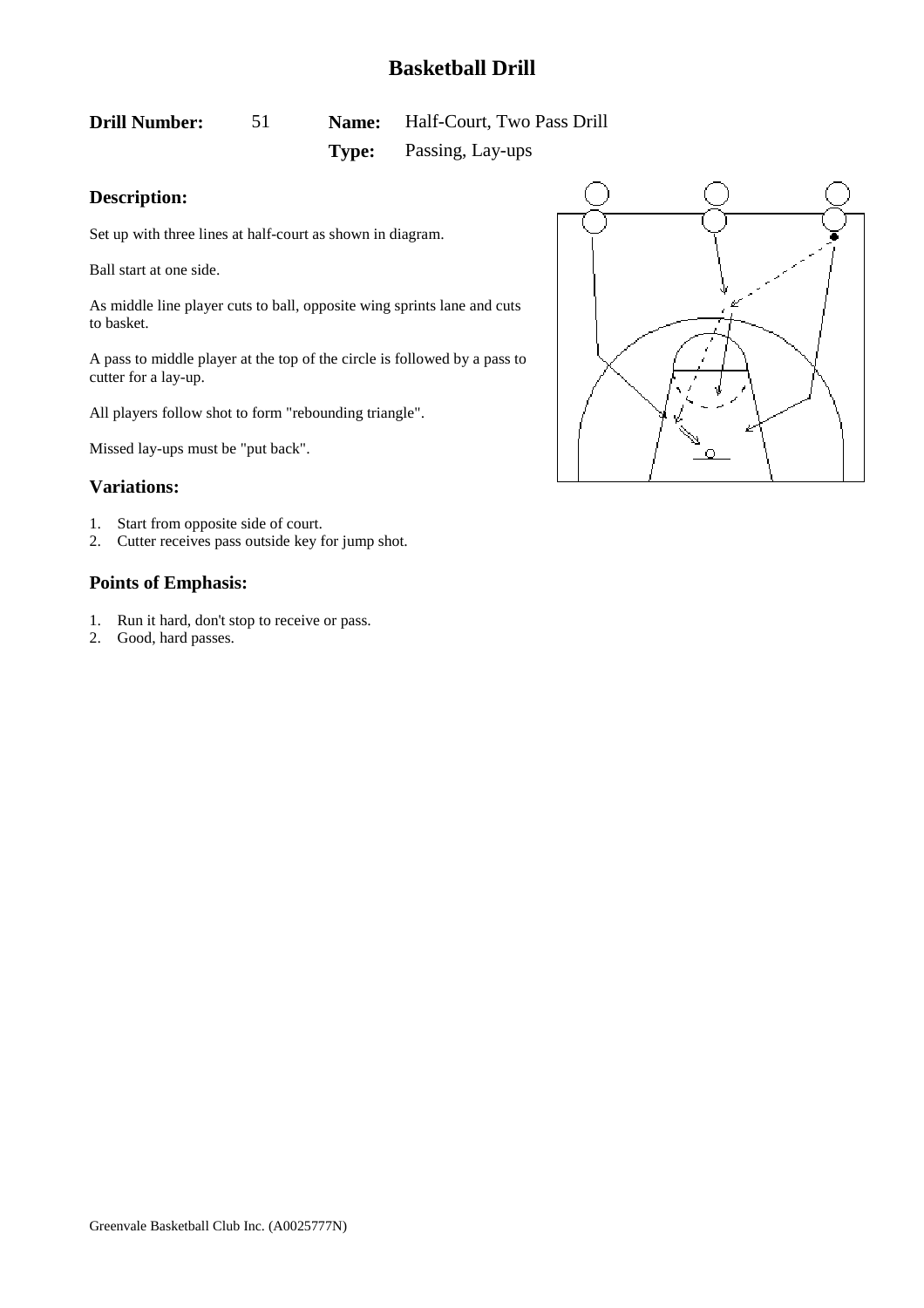<span id="page-52-0"></span>

| <b>Drill Number:</b> | 52 | <b>Name:</b> | <b>Triangle Passing</b> |
|----------------------|----|--------------|-------------------------|
|                      |    | Type:        | Passing, Receiving      |

### **Description:**

Players use half-court and form three lines. Two lines are at the half-court corners and the third is under the basket.

Players pass to player in next line, who is moving to the ball. Players then move to the end of the line they have just passed to.

#### **Variations:**

- 1. Use two balls.
- 2. Change direction (go anti-clockwise).
- 3. On vocal command from coach players change direction during the drill.

### **Points of Emphasis:**

Move to the ball to receive pass. Show "ten fingers" and call passers name. Sprint to the end of the line after passing.